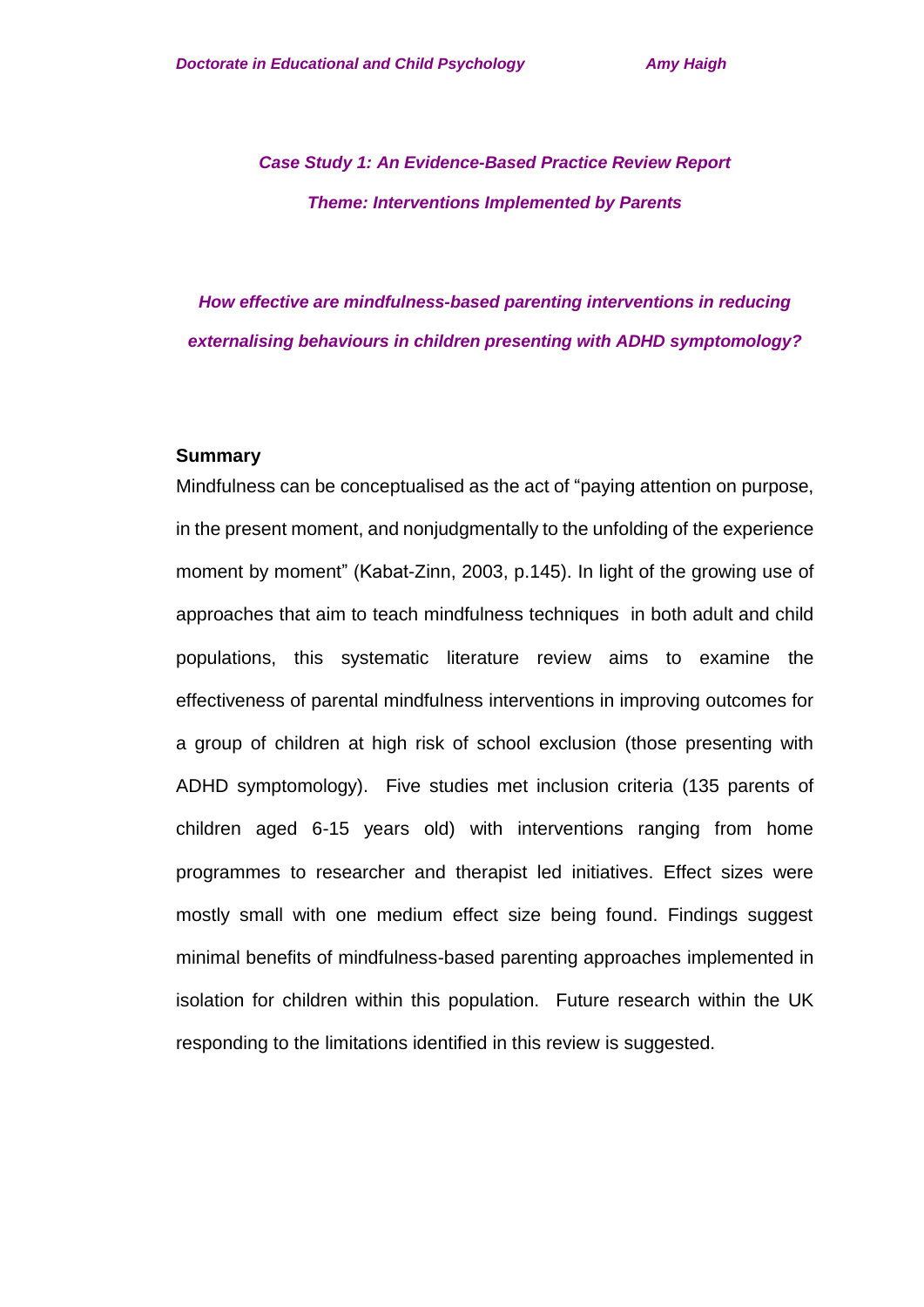#### **Introduction**

#### *What is Mindfulness?*

With its roots linked to the early traditions of many different religions (Trousselard, Steiler, Claverie & Canini, 2014) and various adaptations being practised over the years, Mindfulness can be difficult to conceptualise with a single definition. To further complicate matters, research in the field can refer to Mindfulness as both a personality construct and/or the act of drawing on techniques to enable the mind to remain in the 'here and now' (Wheeler, Arnkoff & Glass, 2016). For the purpose of this review, Mindfulness will be defined as the latter, namely the focused act of "paying attention on purpose, in the present moment, and nonjudgmentally to the unfolding of the experience moment by moment" (Kabat-Zinn, 2003, p.145). With this definition in mind, it is widely believed that practising Mindfulness regularly can facilitate a reduction in stress and lead to calmer responses in situations that might usually evoke heightened emotions (Phang & Oei, 2012). With this assurance in mind and 85% of UK adults reporting that they experience stress on a regular basis ("Forth with life", 2018), the growing popularity of Mindfulnessbased approaches both within research (Brown, Ryan & Creswell, 2007) and the general population is unsurprising.

#### *Mindfulness as an approach for children*

In line with the view that Mindfulness can enhance attentiveness and improve emotional regulation, research has increasingly turned towards evaluating the effectiveness of Mindfulness-based approaches for children with neurodevelopmental diagnoses such as Autism Spectrum Disorders (ASD)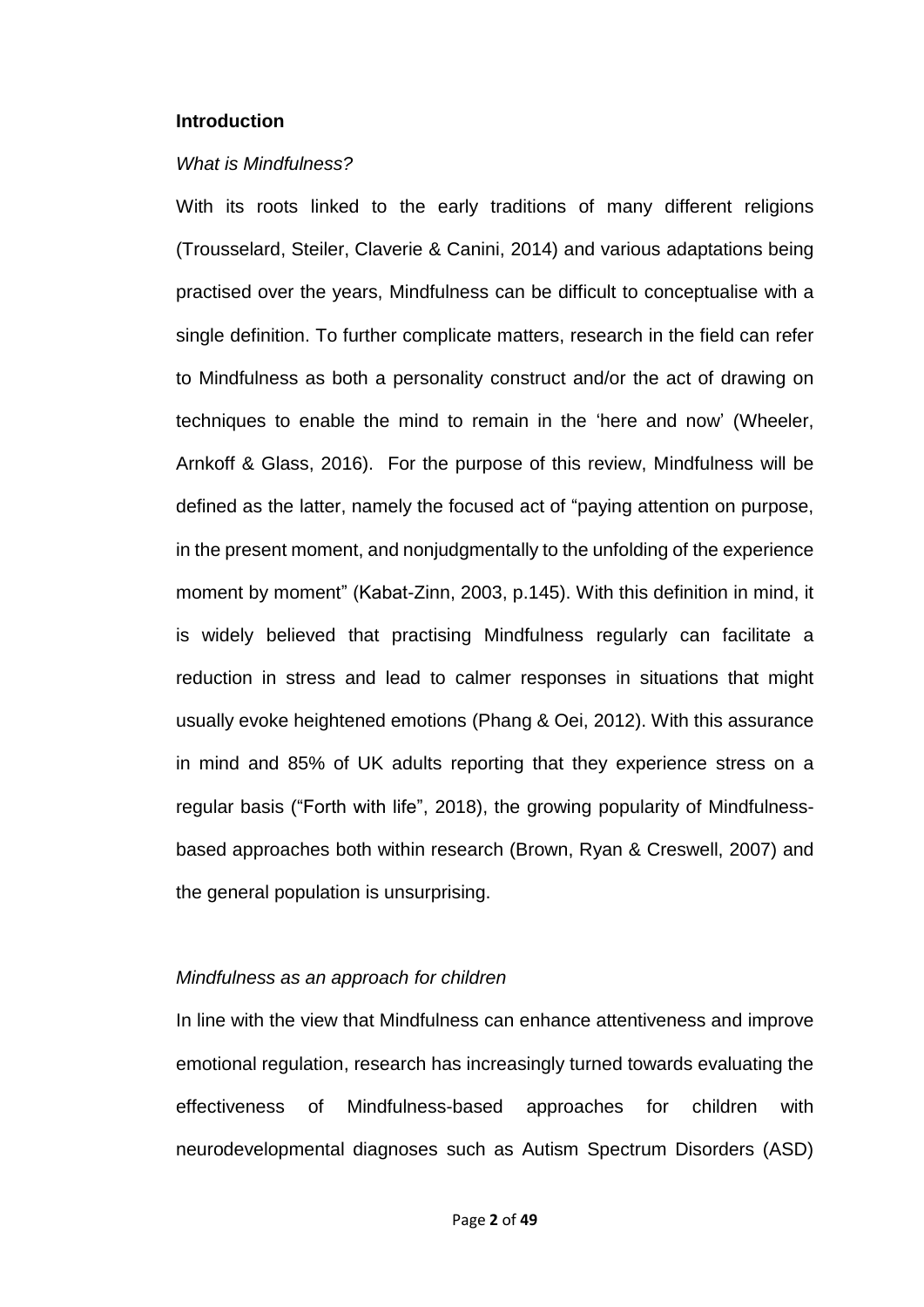and Attention Deficit Hyperactivity Disorder (ADHD) This group of disorders share "developmental deficits that produce impairments of personal, social, academic, or occupational functioning" (American Psychiatric Association, 2014). Growing interest in the area amongst researchers may well have been fuelled further by research failing to find significant improvements for children with ADHD following pharmaceutical approaches alone (Swanson et al., 1993; Langberg & Becker, 2012). A medical shift towards "holistic treatment plans" (NICE, 2018, section 1.5) for children with neurodevelopmental diagnoses may also have played a role. Research into the impact of mindfulness has demonstrated reductions in externalising behaviour and anxiety in children with learning difficulties (Beauchemin, Hutchins, & Patterson, 2008; Haydicky, Weiner, Bdali, Miligan & Ducharne, 2012) and also revealed positive results for children with ASD, (Singh et al., 2011) and ADHD (Zylowska et al., 2008).

#### *Mindfulness-based parenting interventions*

In addition to considering mindfulness as a direct approach for children, studies have also considered the impact of wider familial factors on those diagnosed with neurodevelopmental disorders. Research has consistently found that parents of children with these conditions report experiencing heightened stress as a result of their caregiving responsibilities (Baker et al., 2003; Woolfson & Grant, 2006; [Van de Weijer-Bergsma,](https://www.ncbi.nlm.nih.gov/pubmed/?term=van%20de%20Weijer-Bergsma%20E%5BAuthor%5D&cauthor=true&cauthor_uid=22993482) Formsma, de Bruin & Bogels 2012). Parental stress has been linked to negative alterations in parenting behaviour (Rodgers, 1998) with the relationship between parental stress and child behaviour being described as "transactional" (Neece, Green & Baker, 2012). Naturally these research findings have led to ideas relating to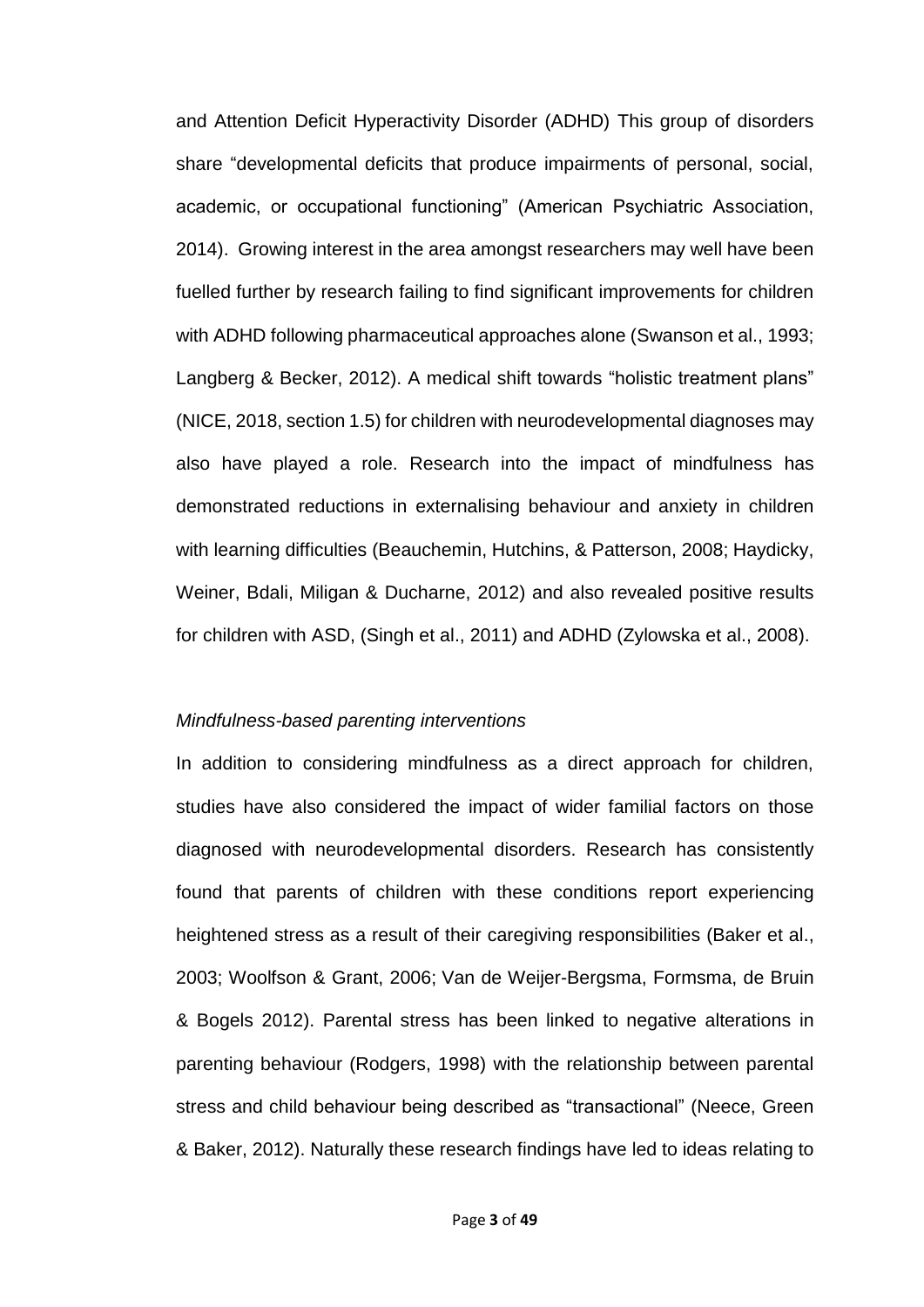the use of mindfulness with parents as an indirect approach to improving the externalising behaviours of children. Various programmes have been tried and tested with approaches focusing on either the wellbeing of parents as individuals outside of the caregiving relationship (Benn, Akiva, Arel & Roeser2012) or the integration of Mindfulness as part of parent training with a focus on the dyadic relationship (van der Oord, Bögels & Peijnenburg, 2012). Underpinning both approaches is the idea that promoting positive mental health in parents through Mindfulness could potentially foster healthier interactions between parents and their children and improve child behaviour thus protecting the infant-caregiver relationship. Although the phenomenon of 'Mindful Parenting', a term coined by Kabat-Zinn and Kabat-Zinn in 1997 is very much in its infancy within research (Behbahani, Zargar, Assarian & Akbari,2018), studies thus far have found promising results for children with ASD (Neece, 2014) and mixed samples of children diagnosed with various developmental disabilities (Singh et al., 2007) following parental mindfulness training.

#### *Psychological theory*

With increasing evidence that mindfulness-based parent training can indirectly benefit children themselves, speculation within the literature has begun regarding possible mediating pathways. One possible mechanism has its roots in attachment theory (Bowlby, 1969). Bowlby described a child's attachment to their caregiver as being a fundamental factor in their development throughout childhood. Ainsworth and Bell (1970) later expanded on the ideas of Bowlby to detail different attachment styles that can be broadly categorised into secure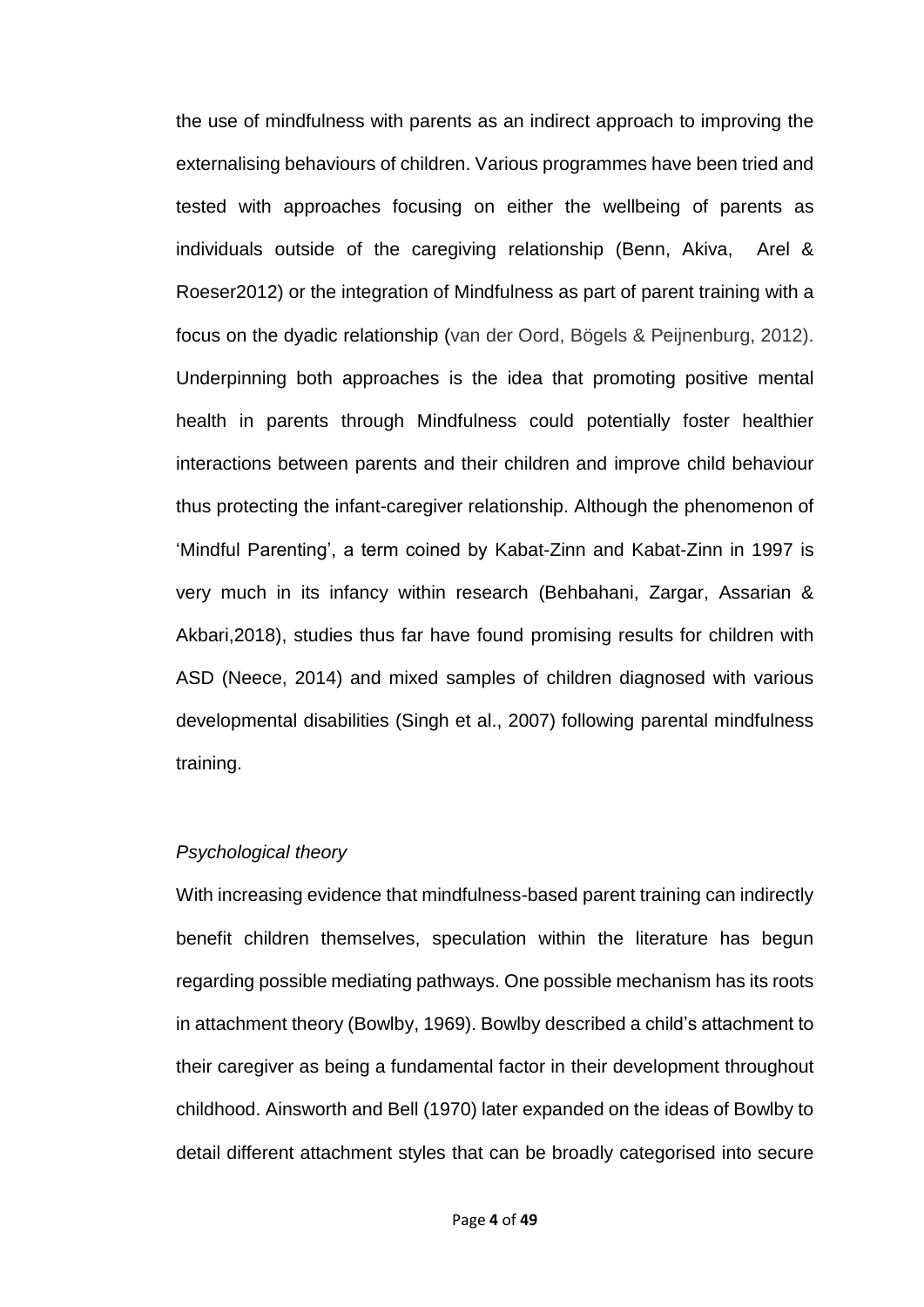and insecure styles. Ainsworth and Bell defined secure attachments as developing when parents are responsive to their child's needs resulting in children feeling safe and comforted. In contrast, children with insecure attachments can present as avoidant or resistant to their parents attempts to soothe or interact and are bred through inconsistent or unresponsive parenting at times of need (Ainsworth & Bell, 1970). In support of this theory, alongside their empirical data, studies such as that of Zhang et al. (2017) detail anecdotal information from parents reporting increased acceptance of their child's behaviour and increased prevalence of children sharing their feelings with their parents following mindfulness training.

Another possible explanation is that parents who have engaged in mindfulness are better equipped to be able to control their emotions and thus present with proficient emotional regulation skills during parent-child interactions (Waters, 2016). Social Learning Theory (Bandura, 1977) states that behaviours are learnt through observing the actions of "role models". In line with this theory, it is therefore possible that the children whose parents have taken part in these initiatives have access to attentive and calm parental role models. Children may then be able to internalise this as a prototype for their own behaviour thus reducing their stress. In support of this, research has previously found links between maternal modelling of self-efficacy and coping responses in children (Coleman & Karakker, 2003).

*Relevance to educational psychology practice and rationale*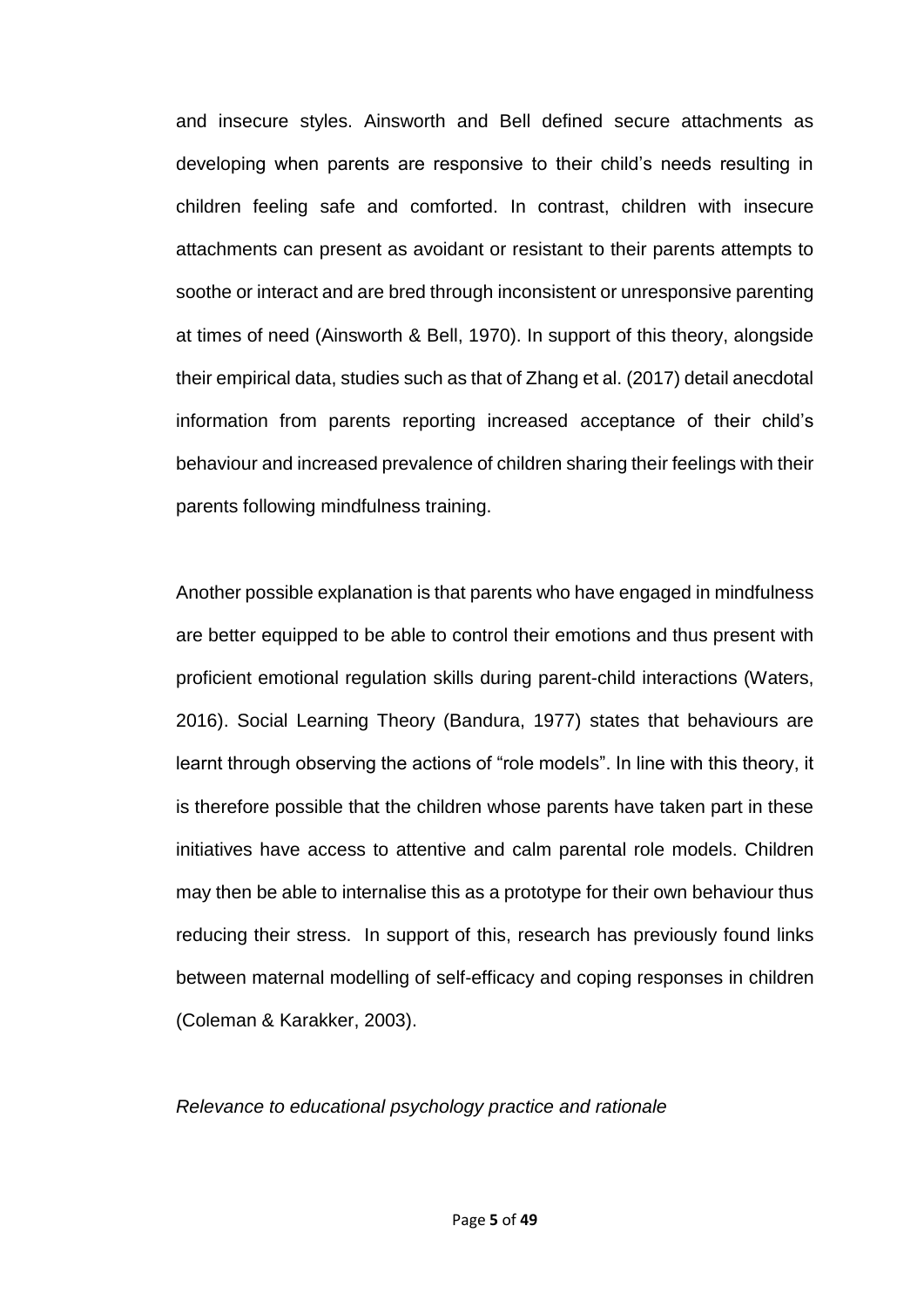Following the publication of government reports there has been increasing documentation of the variety of roles Educational Psychologists (EPs) can adopt across contexts. A report produced by the Department of Education (DfE) lists "universal preventative" work as being an important aspect of EP practice (DfE, 2011, p5). This, in addition to growing recognition of the benefits of working systemically has led to many EP services moving away from "traditional", direct assessment work and more towards consultation models of service delivery to engage in problem solving with key adults around the child (Sheridan, Welch & Orme, 1996). Frameworks such as the Problem Analysis Framework (Monsen, Graham, Frederickson & Cameron, 1998) and subsequent Integrated Framework (Woolfson, Whaling, Stewart & Monsen, 2003) facilitate opportunities for EPs to build on these principles and structure their thinking around wider factors that may be impacting on child development. Such thinking has its roots in Bronfenbrenners Eco-Systemic Theory (1979) which recommends consideration of family, school and wider community systems in addition to within-child factors. This ability to think more widely alongside EPs being recognised for their contribution in "parent training" and "therapeutic work" (Department of Health, 2008, p46) places EPs in an ideal position to facilitate therapeutic approaches within family systems. In addition, with school exclusion rates on the rise (DfE, 2018) and poor parental mental health thought to be a contributory factor (Ford, Parker, Salim & Goodman, 2018), EP support with such initiatives could increasingly be welcomed.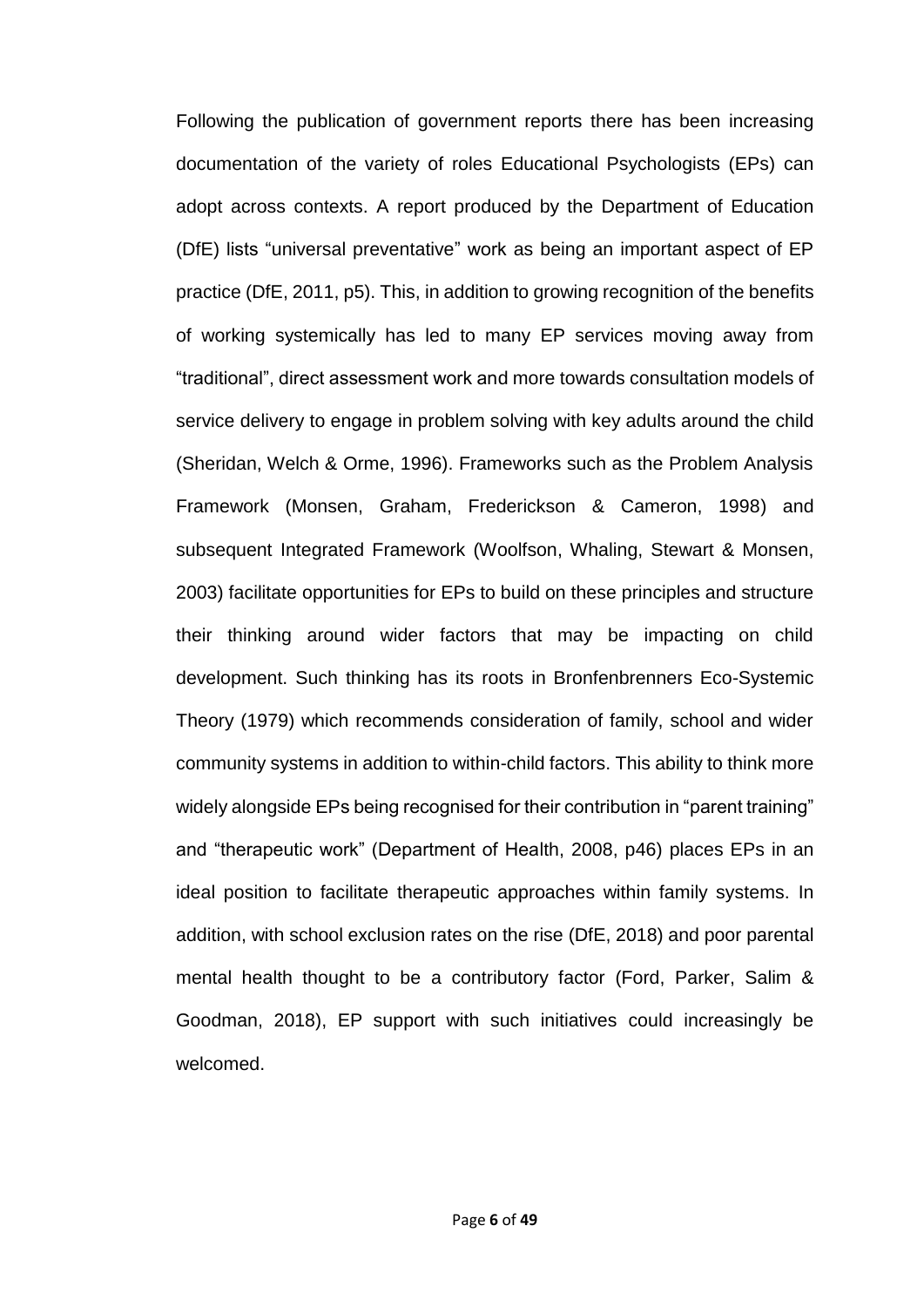Studies suggest that ADHD impacts as many as 5% of the population (Polanczyk, Willcutt, Salum, Kieling & Rohde, 2014) with children with ADHD being significantly more likely to be excluded from school than their typically developing peers (O'Regan, 2009). Considering this data and the sociopolitical context described above, this review aims to examine current research of the benefits of parental mindfulness training for children displaying ADHD symptoms. With the growing popularity of mindfulness approaches and scope for EP involvement, findings within the ADHD population that mirror those of previous studies may provide a new avenue for evidence-based EP practice.

#### *Research question*

"How effective are mindfulness-based parenting interventions in reducing externalising behaviours in children presenting with ADHD symptomology?"

### **Critical Review of the research**

#### *Literature search*

In November 2018 a literature search was carried out to identify all studies pertinent to the above research question. The following databases were searched: Web of Science, ERIC, PubMed and PsycINFO using the search terms in Table 1.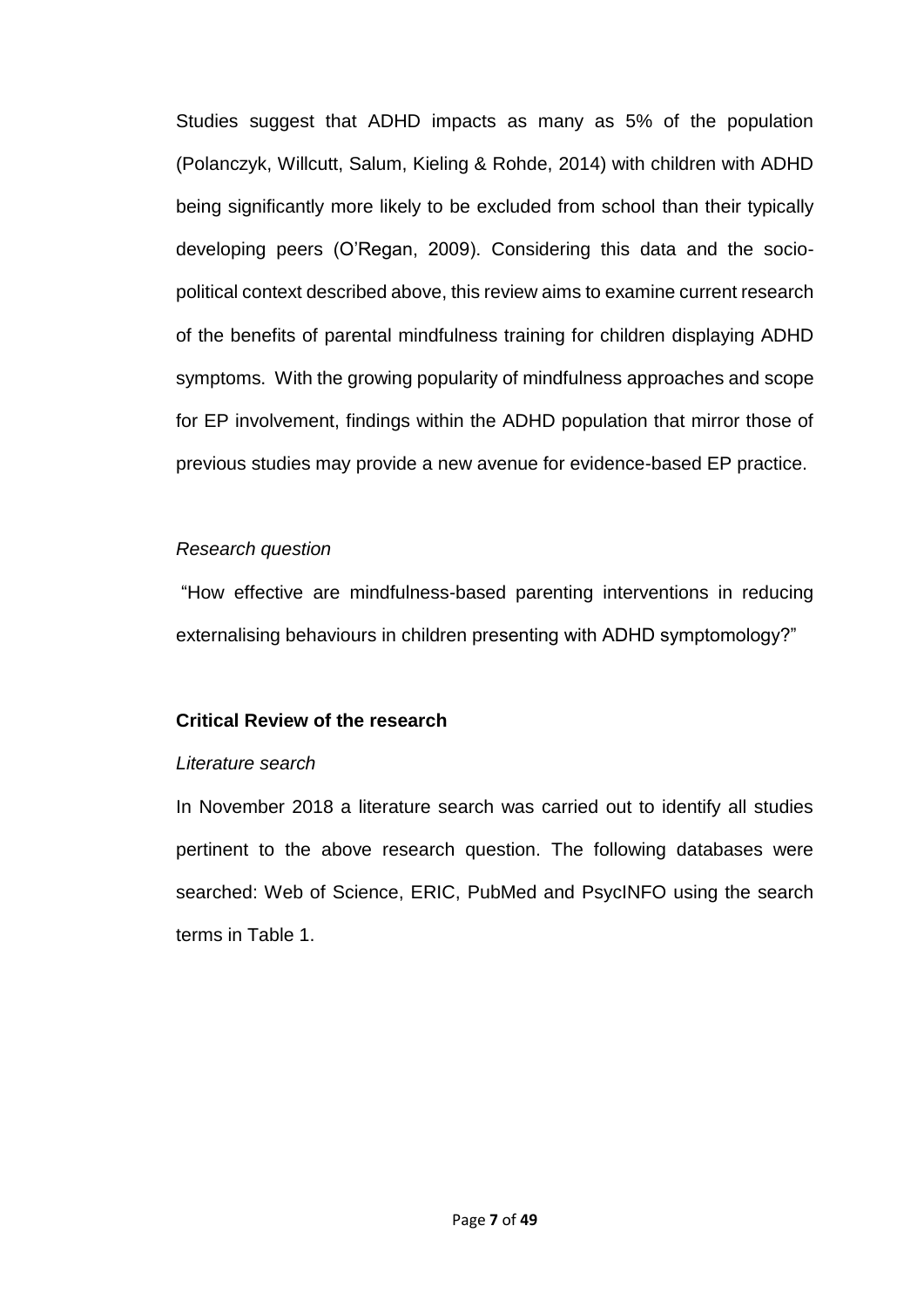### Table 1

### *Search Terms*

| Search terms                                                                                                                                                                                                     | Web of<br>Science | <b>ERIC</b> | PubMed | <b>PsycINFO</b> |
|------------------------------------------------------------------------------------------------------------------------------------------------------------------------------------------------------------------|-------------------|-------------|--------|-----------------|
| mindful* AND parent* AND<br>attention deficit hyperactivity<br>disorder OR adhd OR attention<br>deficit disorder OR add                                                                                          | 57                | 11          | 17     | 52              |
| meditation OR MBCT OR<br>MBSR AND parent* AND<br>attention deficit hyperactivity<br>disorder OR adhd OR attention<br>deficit disorder or add                                                                     | 22                | 4           | 10     | 20              |
| mindful* OR meditation OR<br><b>MBCT OR MBSR AND carer*</b><br>OR caregiver* OR mother OR<br>father OR famil* AND attention<br>deficit hyperactivity disorder<br>OR adhd OR attention deficit<br>disorder OR add | 64                | 8           | 19     | 48              |

*Note:* Search term "add" was removed from PsycINFO searches due to the database not recognising the term.

A total of 332 studies were generated across the four databases. Table 2

details the inclusion and exclusion criteria adhered to whilst Figure 1 depicts

the screening process undertaken to identify relevant studies. Rationale for the

five studies being excluded following full text inspection is detailed further in

Appendix A.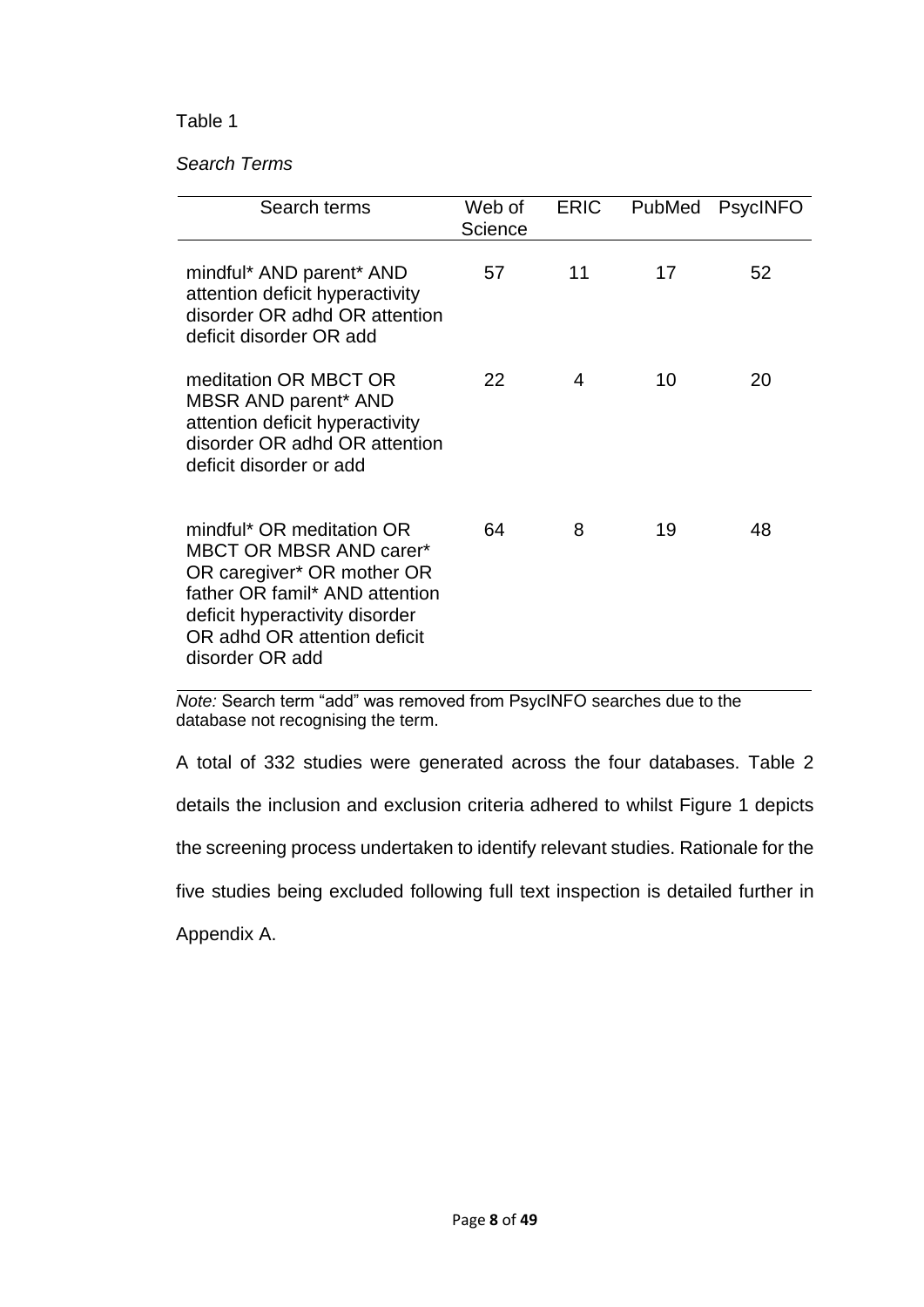Table 2

# *Inclusion and Exclusion Criteria*

|                            | Inclusion criteria                                                                                                              | <b>Exclusion criteria</b>                                                                                   | Rationale                                                                                                                        |
|----------------------------|---------------------------------------------------------------------------------------------------------------------------------|-------------------------------------------------------------------------------------------------------------|----------------------------------------------------------------------------------------------------------------------------------|
| 1. Participants            | Parents/caregivers of children 0-18 with a<br>diagnosis of ADHD or exhibiting ADHD<br>traits/symptomology                       | Parents/caregivers of typically<br>developing children or children<br>with other diagnosed conditions.      | Review is focused on<br>examining outcomes<br>specifically within the ADHD<br>population/ those exhibiting<br><b>ADHD</b> traits |
| Intervention<br>2.         | A) Any mindfulness-based<br>psychoeducation, programme, training or<br>intervention.                                            | Studies implementing any<br>mindfulness-based<br>psychoeducation, programme<br>training or intervention for | Any differences in data<br>following the intervention<br>could be confounded by the<br>children themselves                       |
|                            | B) Studies implementing both parent and<br>child mindfulness-based interventions as<br>long as these are running asynchronously | children in parallel with parent<br>training (simultaneous exposure)                                        | engaging in mindfulness<br>practice.                                                                                             |
|                            | and data is reported separately for parents                                                                                     | Studies assessing 'mindfulness'                                                                             |                                                                                                                                  |
|                            | and children                                                                                                                    | as an existing personality                                                                                  | Review is concerned with the                                                                                                     |
|                            |                                                                                                                                 | construct as opposed to                                                                                     | impact of mindfulness                                                                                                            |
|                            |                                                                                                                                 | psychoeducation/training                                                                                    | training as opposed to<br>existing personality traits.                                                                           |
| <b>Outcomes</b><br>$3_{-}$ | Studies must consider outcomes of the                                                                                           | Studies that focus on solely                                                                                | Review is focused on moving                                                                                                      |
|                            | intervention/parental training for children                                                                                     | parental outcomes without                                                                                   | away from within-child                                                                                                           |
|                            |                                                                                                                                 | evaluating the impact for<br>children                                                                       | factors and considering<br>outcomes for children                                                                                 |
|                            |                                                                                                                                 |                                                                                                             |                                                                                                                                  |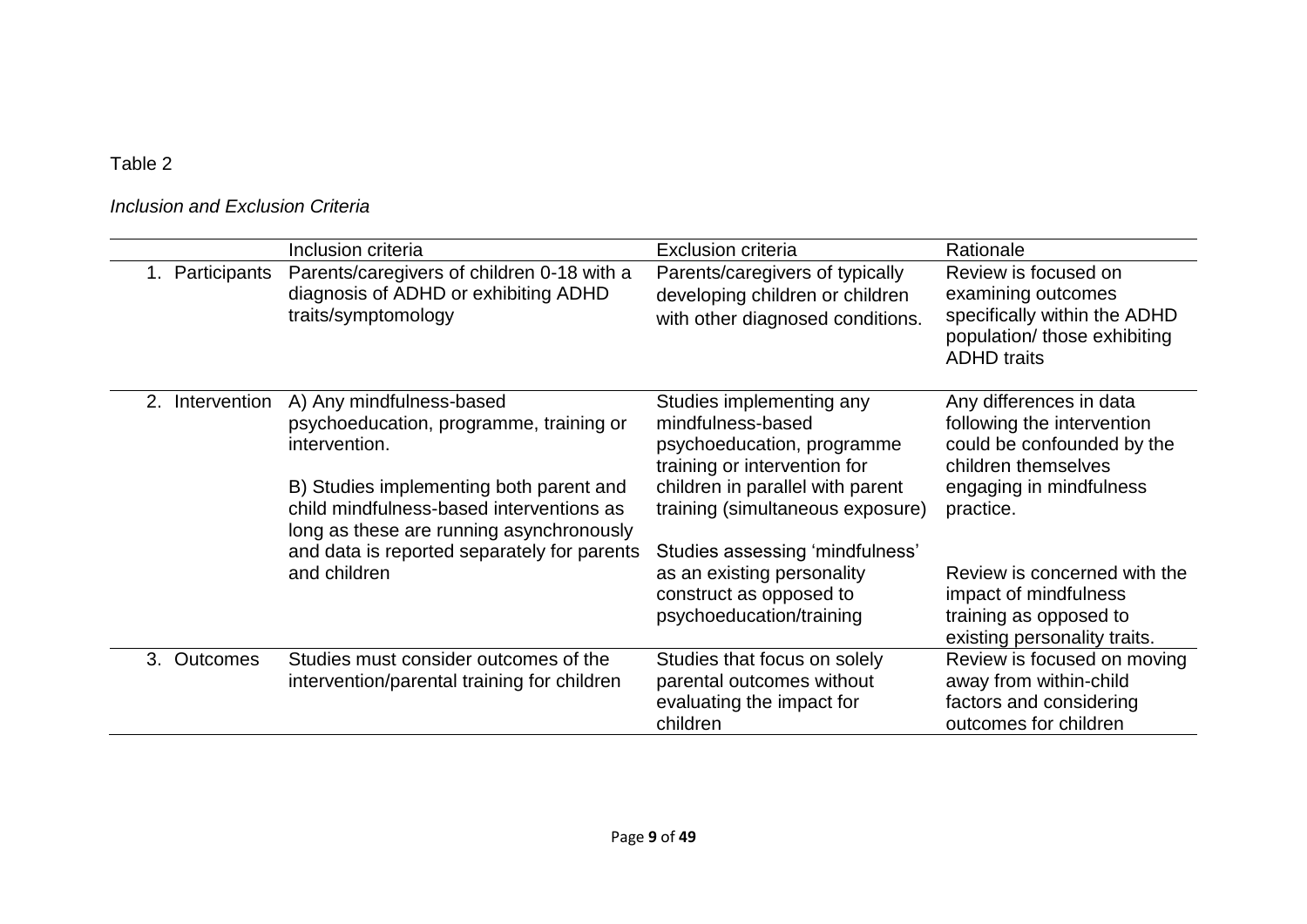|                                                 | Inclusion criteria                                                                                                                         | <b>Exclusion criteria</b>                                                              | Rationale                                                                                                                   |
|-------------------------------------------------|--------------------------------------------------------------------------------------------------------------------------------------------|----------------------------------------------------------------------------------------|-----------------------------------------------------------------------------------------------------------------------------|
|                                                 |                                                                                                                                            |                                                                                        | following interventions for<br>parents                                                                                      |
| Design<br>4.                                    | Studies of any type that collect primary<br>empirical data                                                                                 | Studies that do not collect<br>primary empirical data                                  | The review is focused on<br>examining primary empirical<br>data. Secondary data will not<br>be used                         |
| 5. Type of<br>Publication                       | Peer reviewed journal articles                                                                                                             | Non peer reviewed journal<br>articles including protocols,<br>dissertations and theses | These articles have been<br>subject to in-depth review<br>and so are likely to meet the<br>standard of quality required     |
| Context<br>6.<br>and<br>Publication<br>Language | Studies published in English<br>Studies carried out in any country and in<br>any setting e.g. home, hospital, school,<br>community setting | Studies published in other<br>languages.                                               | The researcher is<br>monolingual and does not<br>have access to resources to<br>aid translation of studies into<br>English. |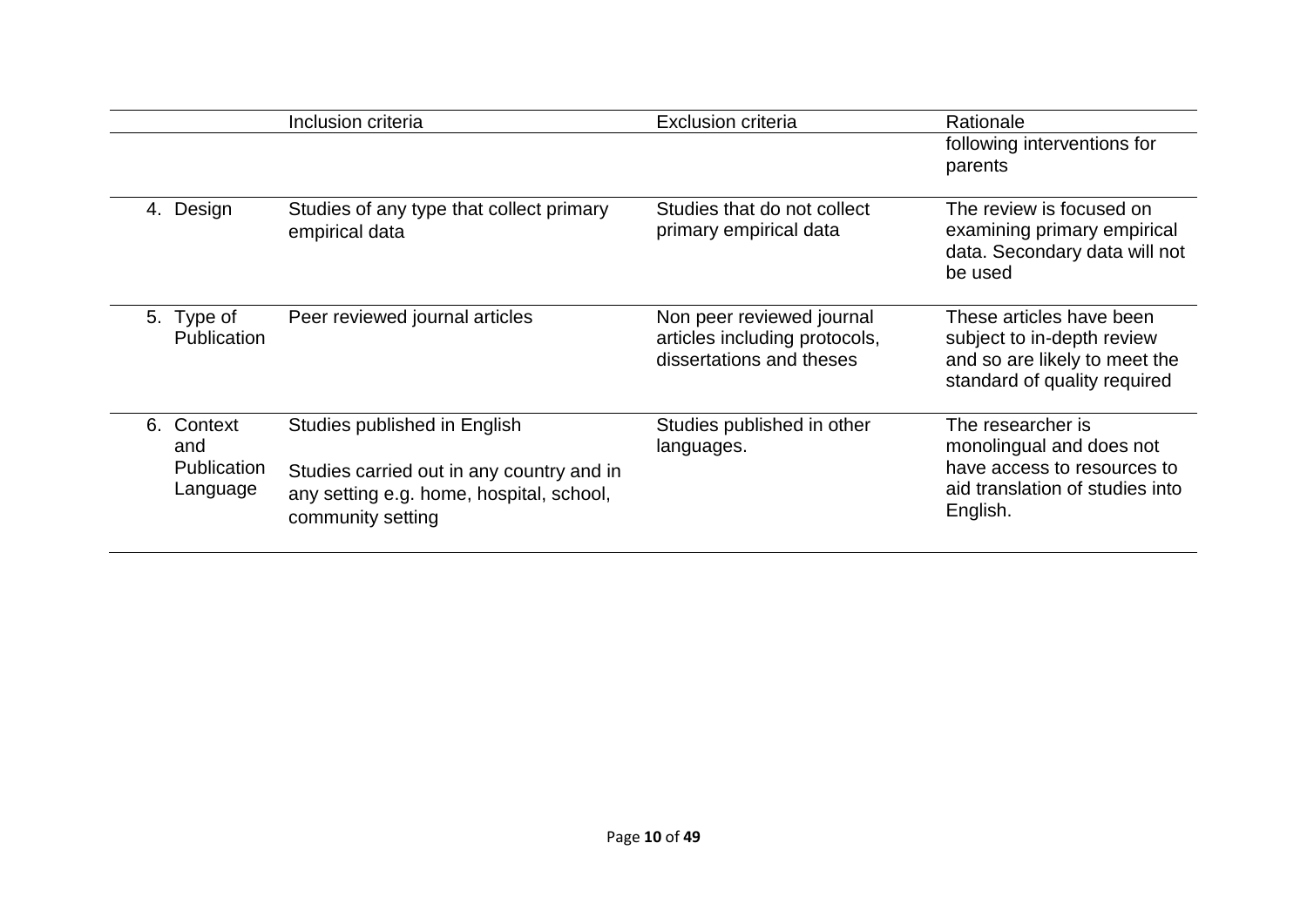# Figure 1

*Study Selection Process* 

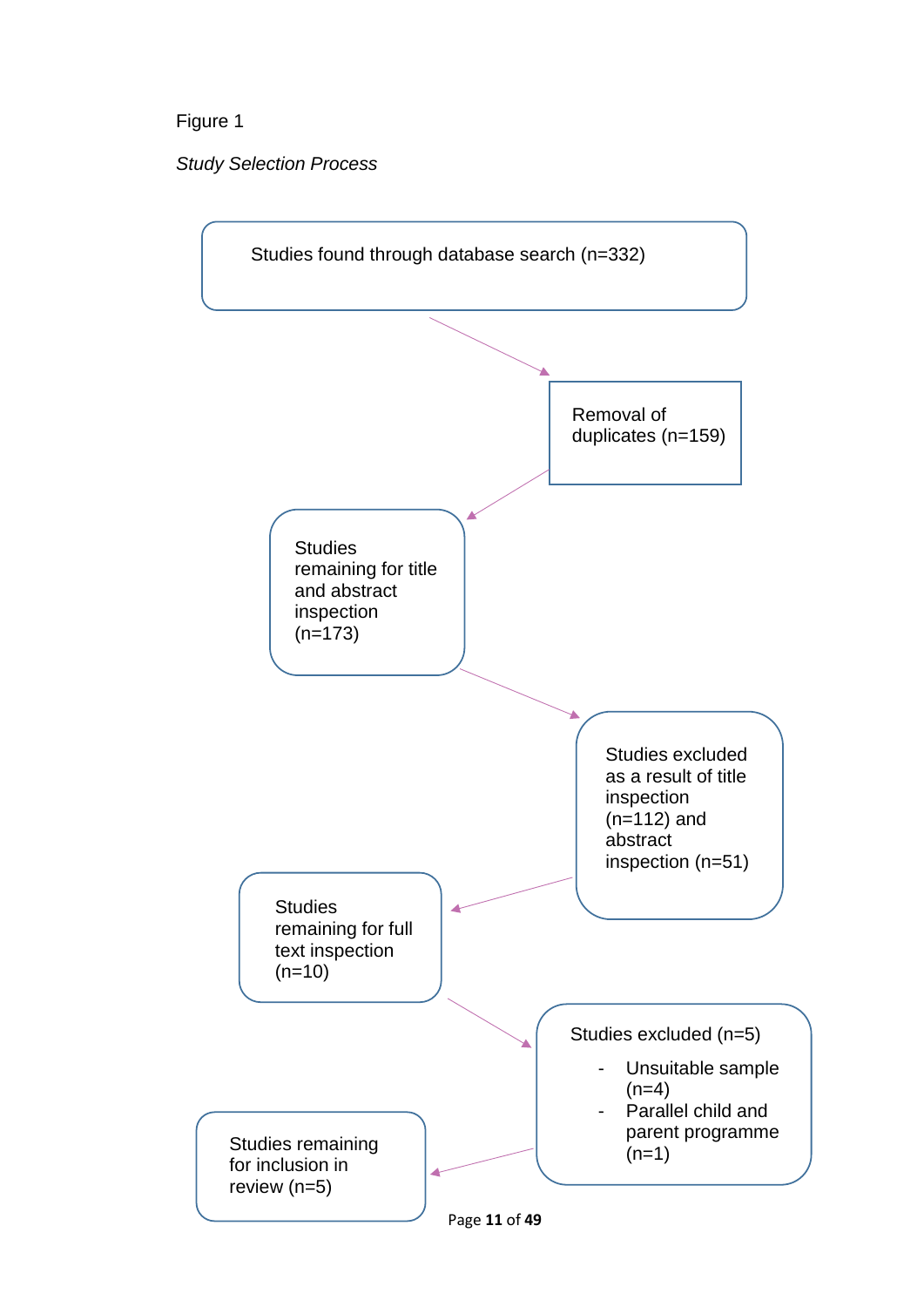*List of the Five Included Studies*

*Full journal reference*

- Anderson, S., & Guthery, A. (2015). Mindfulness-based psychoeducation for parents of children with attention-deficit/hyperactivity disorder: An applied clinical project. *Journal of Child and Adolescent Psychiatric Nursing, 28*(1), 43-49
- Gershy, N., Meehan, K.B., Omer, H., Papouchis, N., & Sapir, I.S. (2017). Randomized Clinical Trial of Mindfulness Skills Augmentation in Parent Training. *Child Youth Care Forum, 46*, 783-803
- Behbahani M, Zargar F, Assarian F and Akbari H. (2018). Effects of Mindful Parenting Training on Clinical Symptoms in Children with Attention Deficit Hyperactivity Disorder and Parenting Stress: Randomized Controlled Trial. *Iranian Journal of Medical Sciences, 43*(6), 596-604
- Dehkordian, P., Hamid, N., Beshlideh, K., & Honarmand, M. (2017). The effectiveness of mindful parenting, social thinking and exercise on quality of life in ADHD children. *International Journal of Pediatrics, 5*(2), 4295–4302
- Singh, N. N., Singh, A. N., Lancioni, G. E., Singh, J., Winton, A. S. W., & Adkins, A.D (2010). Mindfulness training for parents and their children with ADHD increases the children's compliance. *Journal of Child and Family Studies*, *19*(2), 157–166

### *Critical appraisal of included studies*

The Gough (2007) Weight of Evidence (WoE) Framework was used to facilitate consistent critical appraisal of the five included studies across three dimensions (WoE A, B and C). WoE A judgements involve considering the methodological quality of each study in relation to other studies of the same type. The Gersten et al. (2005) coding protocol was utilised to appraise the methodological quality of the studies with RCT designs (Gershy et al., 2017; Behbahani et al., 2018 and Dehkordian et al., 2017) and the study that used a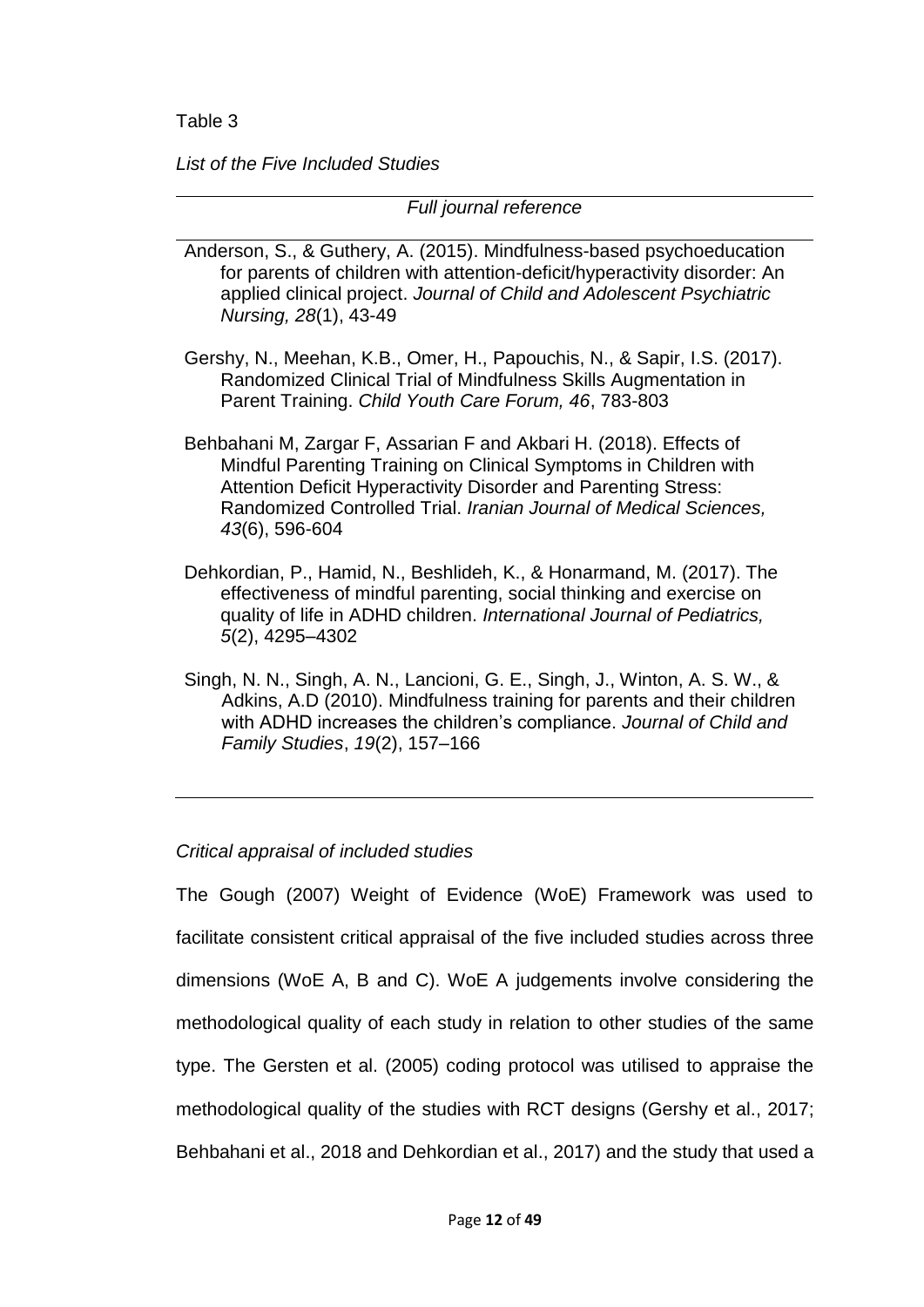single-group experimental design (Anderson & Guthery, 2015). A coding protocol specifically for single-subject designs (Horner et al., 2005) facilitated appraisal of the Singh et al. (2010) study. Studies were then appraised for methodological relevance (WoE B) and topic relevance in relation to the review question (WoE C). WoE C ratings were calculated through making judgements about each study in two areas: intervention implementation and sample population. Judgements in these areas were then averaged to provide one WoE C rating per study. Judgements made within each category (WoE A-C) were averaged to provide an overall Weight of Evidence judgement (WoE D) for each study. WoE data is summarised in Table 4 with further details regarding appraisal criteria and individual study ratings provided in Appendix B. Examples of coding protocols can be seen in Appendix D.

#### Table 4

| Study                                                       | WoE A    | WoE B  | WoE C    | WoE D         |  |
|-------------------------------------------------------------|----------|--------|----------|---------------|--|
| Anderson &                                                  | 1        | 1      | 1.5      | 1.2           |  |
| Guthery                                                     | (low)    | (low)  | (medium) | (low)         |  |
| (2015)                                                      |          |        |          |               |  |
|                                                             |          |        |          |               |  |
| Gershy et al.                                               | 2        | 3      |          | 2             |  |
| (2017)                                                      | (medium) | (high) | (low)    | (medium)      |  |
|                                                             |          |        |          |               |  |
| Behbahani et                                                | 1        | 3      | 1.5      | 1.8           |  |
| al. (2018)                                                  | (low)    | (high) | (medium) | (medium)      |  |
|                                                             |          |        |          |               |  |
| Dehkordian                                                  |          | 3      | 1.5      | 1.8           |  |
| et al. (2017)                                               | (low)    | (high) | (medium) | (medium)      |  |
|                                                             |          |        |          |               |  |
| Singh et al.                                                | 2.4      |        | 2.5      | $\mathcal{P}$ |  |
| (2010)                                                      | (medium) | (low)  | (high)   | (medium)      |  |
| <i>Note:</i> <1.4 (low), 1.5-2.4 (medium) and $>2.4$ (high) |          |        |          |               |  |

#### *Weight of Evidence (WoE) Ratings*

*Participants*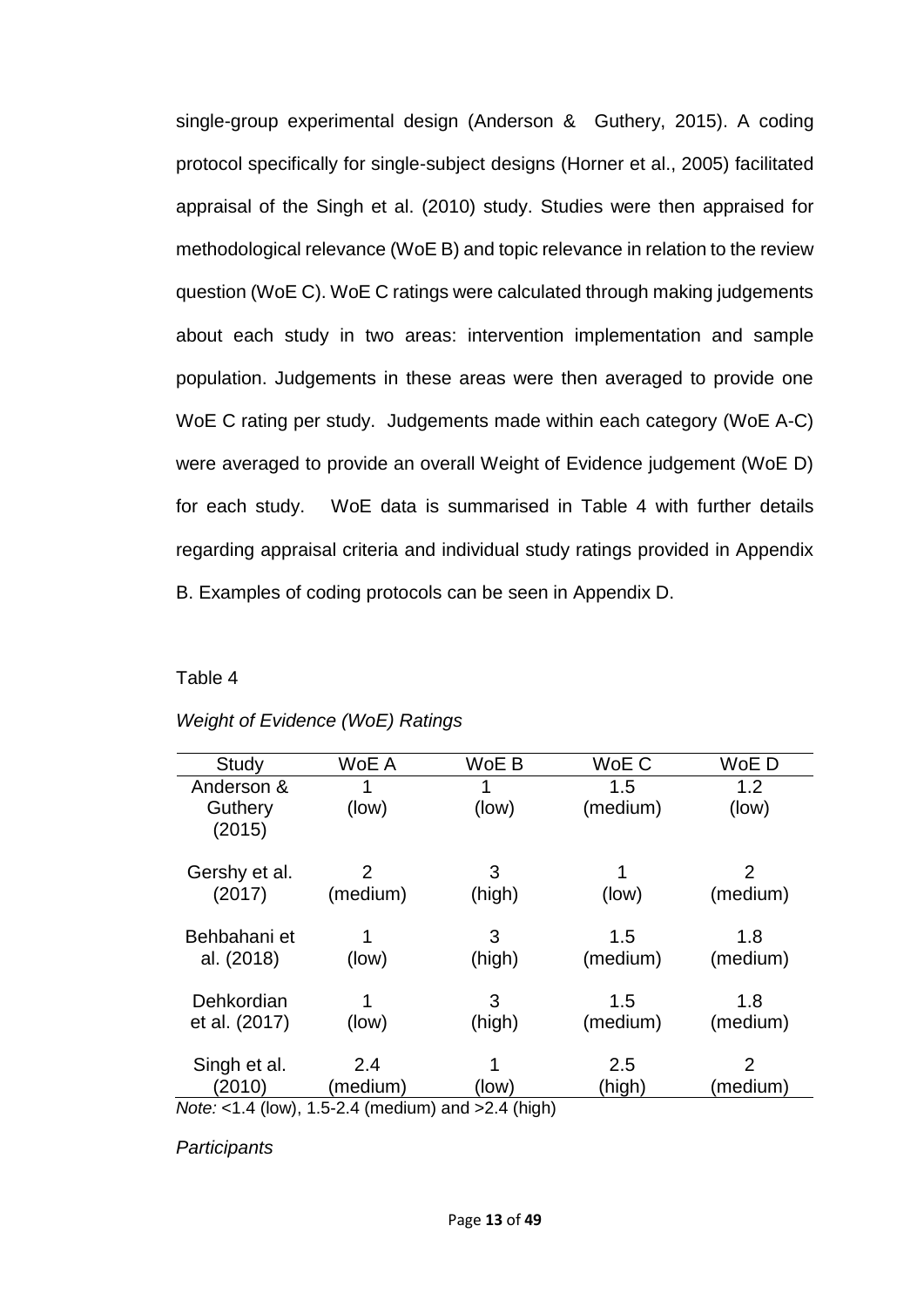Across the studies, 135 participants engaged in interventions. Ages of children whose parents were participating in the studies ranged from 6-15 years old. As can be expected due to male over representation within the ADHD population, the majority of studies reported their samples to consist mainly of boys. Two studies (Singh et al., 2010 & Dehkordian et al., 2017) had all male samples. The exception was the Anderson and Guthery (2015) study who had more females than males within their sample (4:3 ratio). All studies with the exception of Anderson and Guthery (2015) recruited parents of children with confirmed diagnoses of ADHD. Although all participants in this sample were at least "exhibiting ADHD traits", this shortfall was reflected in the Gersten et al. (2005) protocol and contributed towards the study receiving a lower WoE A rating overall in comparison to other group studies.

#### *Design*

The Anderson and Guthery (2015) study used a single-group experimental design. Since a lack of control group impacts the confidence in which the researcher is able to attribute effects to the intervention, this study received a low WoE B rating for methodological relevance. Singh et al. (2010) used a multiple baseline across participants design. Since, it is generally accepted within the literature that single subject designs should show experimental effects using at least three participants or time points (Horner et al., 2005) this shortfall was reflected in WoE A ratings and the study was given a low WoE B rating for methodological relevance. Three studies used a RCT design (Behbahani et al., 2018; Dehkordian et al., 2017; Gershy et al., 2017). Use of random assignment increases the internal validity of studies and ensures that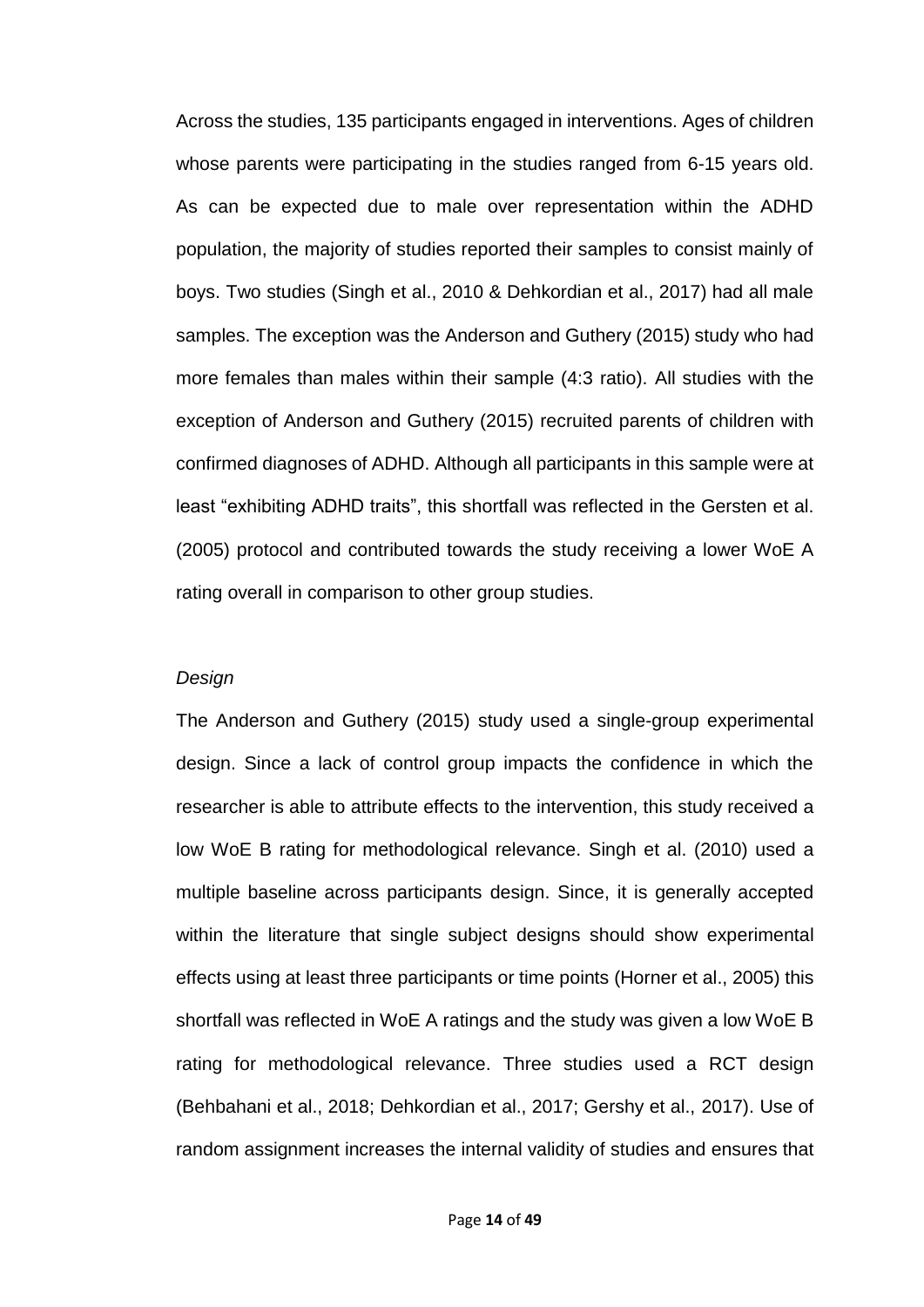any differences observed following treatment are indeed likely to be due to the treatment itself rather than to participant variables. These three studies were therefore given a high WoE B rating. Of the group-experimental studies, only the Behbahani et al. (2018) study included a follow up measure (8 weeks post intervention). The added benefit of tracking the long-term impact of the intervention was acknowledged as part of WoE A ratings.

#### *Intervention (implementation and context)*

For their intervention, Anderson and Guthery (2015) asked participants to read the book "Everyday Blessings: The Inner Work of Mindful Parenting" (Kabat Zinn & Kabat Zinn, 1997) in their own time. Since good practice guidelines recommend that Mindfulness interventions are carried out by trainers with expertise (UK Mindfulness Trainers Network, 2010), the lack of face to face delivery of the intervention was considered as part of WoE C. In addition, since the intervention took place at home, it is not possible to infer the level of commitment participants had to the intervention and therefore how many sessions they actively engaged in. The extent to which any improvements can be attributed to the intervention as opposed to other variables especially in such a small sample size is therefore questionable. Concerns regarding the intervention fidelity therefore resulted in this study receiving a low rating for the 'intervention implementation' aspect of WoE C (see appendix B7).

All three group experimental studies delivered face to face mindfulness interventions with two studies (Dehkordian et al., 2017; Behbahani et al., 2018) using the same 8 week manualised intervention (Bogels & Restifo, 2014)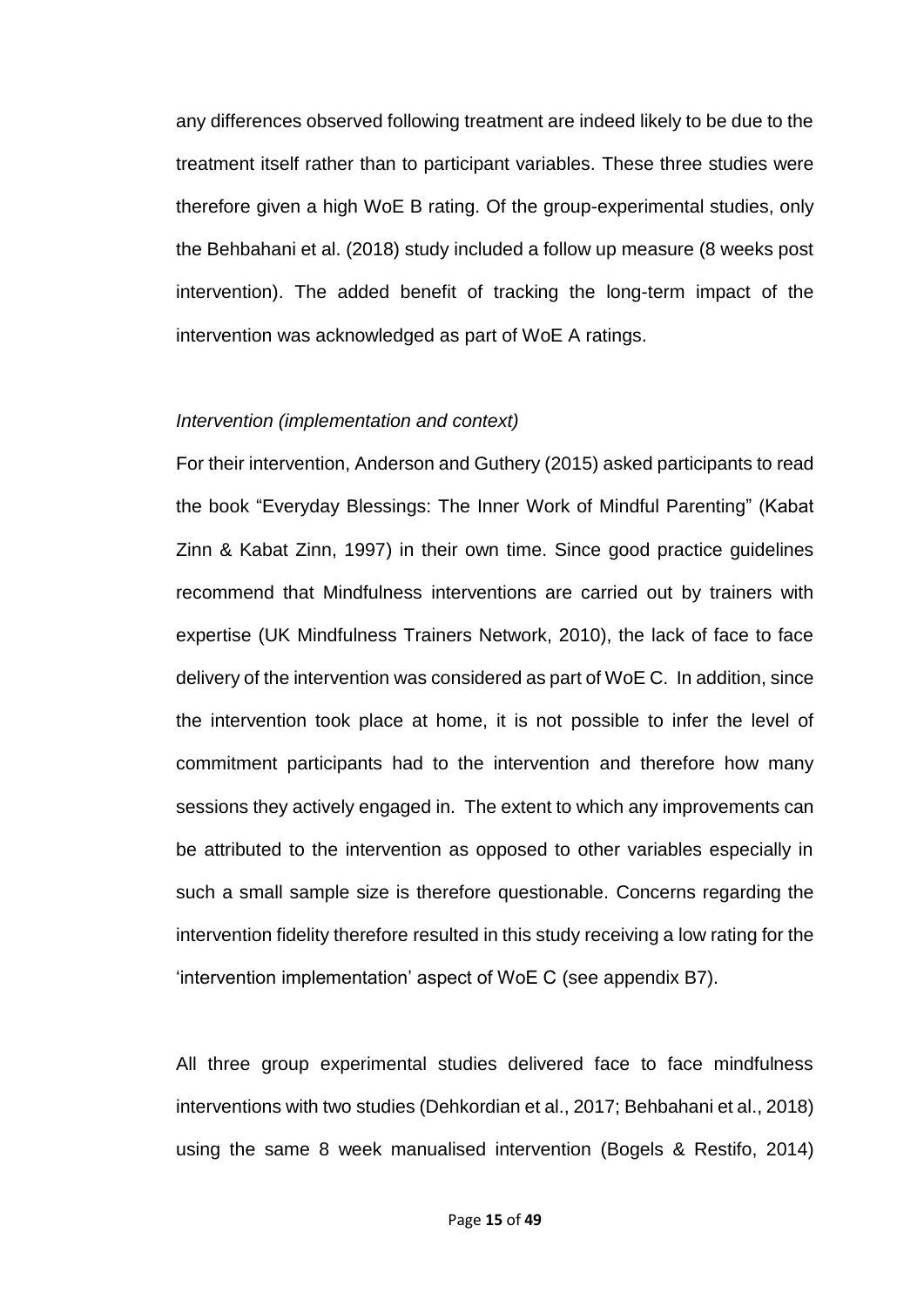based on Mindfulness-based Stress Reduction (MBSR, Kabat-Zinn, 1984). These studies however, did not describe the expertise of the professional delivering the intervention resulting in the study receiving a medium WoE C rating for 'intervention implementation' (Appendix B7). In contrast, Gershy et al. (2017) did describe the training undertaken by the interventionists but only delivered one 90 minute mindfulness session to their participants. Since mindfulness interventions typically involve at least eight weeks of training and there is not yet sufficient research to warrant shorter delivery (Carmody & Baer, 2009, De vibe et al., 2017), this study received a low WoE C rating for 'intervention implementation'.

The Singh et al. (2010) study was the only study to receive a high rating for 'intervention implementation' as part of WoE C. This was because the researchers described the professional expertise of the trainer as 'experienced' and delivered this over a 12 week period in a setting that controlled for internal validity.

None of the included studies had samples of participants from the UK. The Behbahani et al. (2018) and Dehkordian et al. (2017) studies were both conducted in Iran whilst the Gershy et al. (2017) study consisted of a sample from Israel. The Anderson and Guthery (2015) and Singh et al. (2010) studies were both carried out in the USA. Considering the generalisability of findings, since cultural norms within the USA more closely match those of the UK than Middle Eastern countries, the latter studies were given a medium rating for the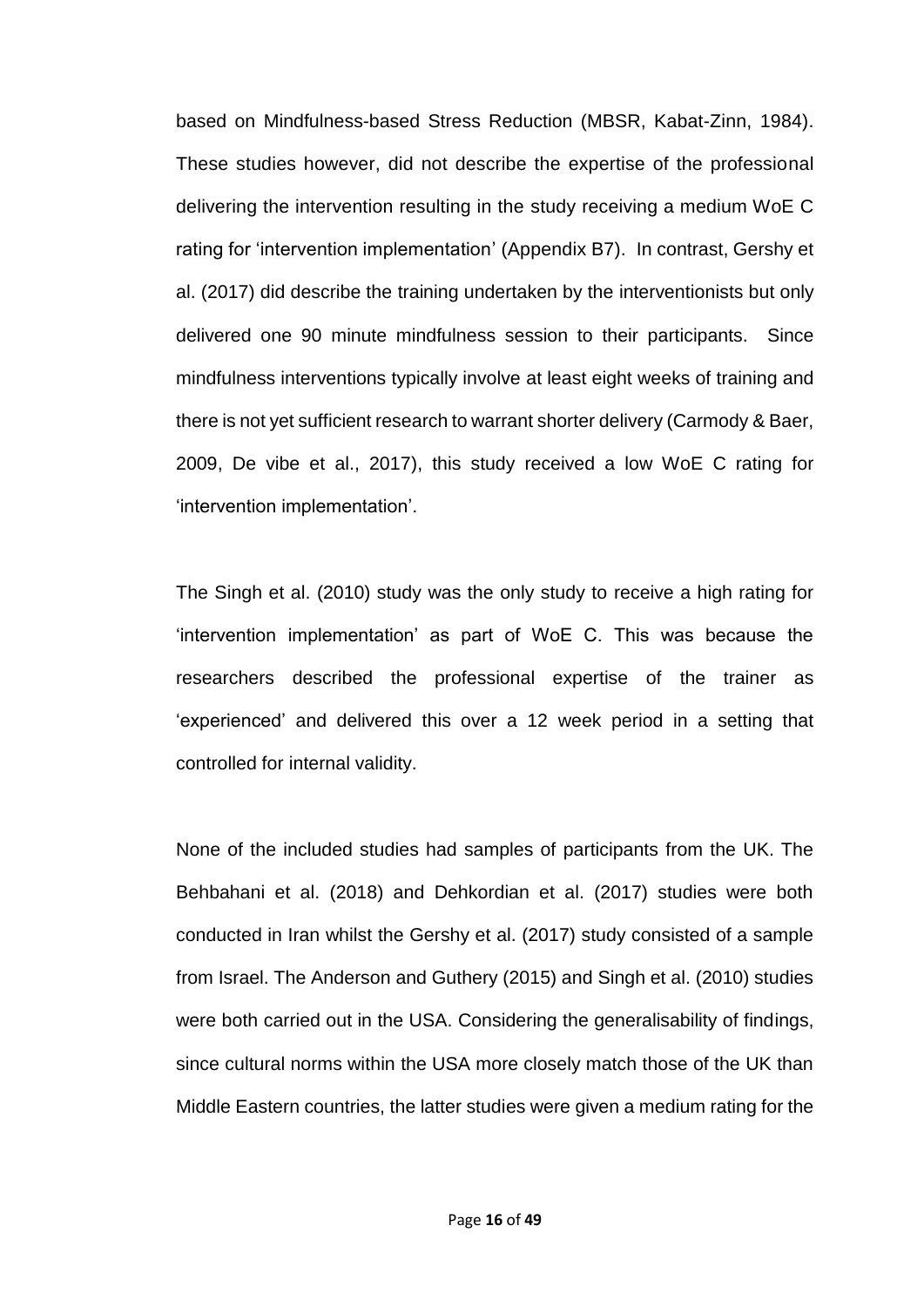'sample population' aspect of WoE C ratings while the three former studies received a low rating in this area (see appendix B, Table B7).

#### *Measures*

Various instruments were used across different studies to assess child externalising behaviour with all measures used being reported to have excellent internal consistency reliability (Cronbach, 1951). Both the Behbahani et al. (2018) and the Anderson and Guthery (2015) studies used the Parenting Stress Index–Short form (PSI–SF, Abidin, 2012). This questionnaire facilitates assessment of functioning across three subscales: Difficult Child subscale, parent-child dysfunctional interaction subscale and parental distress. This measure has an internal consistency reliability of 0.9.

The Gershy et al. (2017) study assessed "child problem behaviours" using the Hebrew version of the Externalizing scale of the Child Behavior Checklist (CBCL; Achenbach, 1991). Internal consistency was reported by the authors as being 0.99.

The Singh et al. (2010) study was slightly different in that no published measures were used for data collection. The parents themselves collected data for four hours a day relating to the number of requests they made and their child's level of compliance to these requests. The researchers did however report excellent inter-rater agreement between the two parents (92%).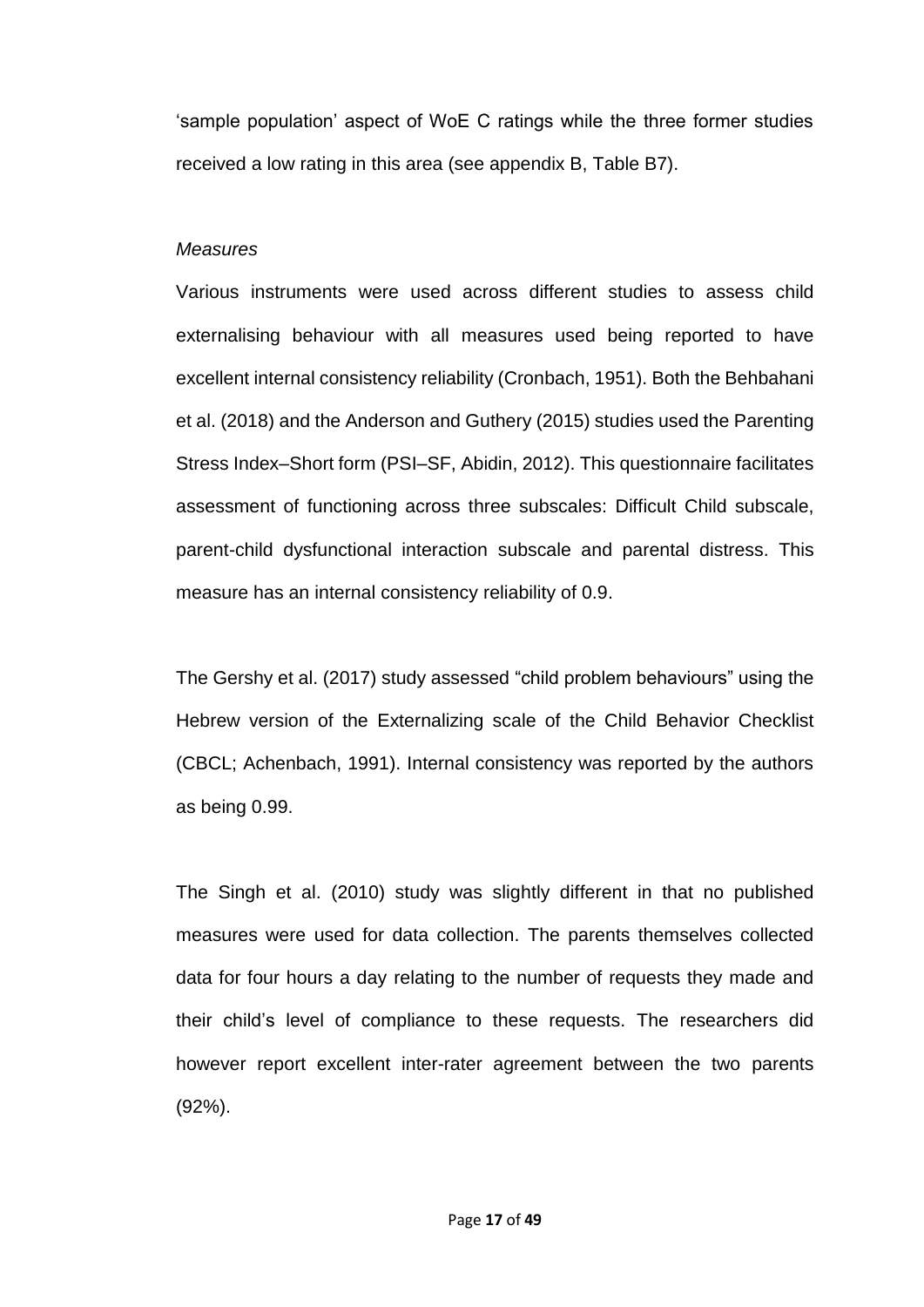Dehkordian et al. (2017) used the Pediatric Quality of Life Inventory (PedsQL, Varni, Seid & Rode, 1999) to assess child outcomes. This questionnaire has four subscales assessing school functioning, physical functioning, social functioning and emotional functioning. Internal consistency for this measure is reported to be 0.92 (Varni, 2003).

#### *Outcomes*

Two studies reported a significant improvement in externalising behaviours (Dehkordian et al., 2017; Behbahani et al., 2018). However, neither study reported effect sizes to demonstrate the magnitude of improvement. Dehkordian et al. (2017) did report an effect size to demonstrate the collective difference between the experimental groups (mindfulness, exercise and social thinking interventions) as a whole and the control group but did not report the magnitude of difference between the mindful parenting experimental group and control group specifically. Thus the effect size reported by the authors could be considered misleading. Effect sizes for all group studies were therefore calculated using the pre-post test control group calculation (Morris, 2007). This led to a medium effect size being identified for the improvement in 'quality of life' reported by Dehkordian et al. (2017) and a small effect size for the reduction in 'difficult child' behaviour reported by Behbahani et al. (2018) which was sustained eight weeks post intervention.

In addition to the above studies, Singh et al. (2010) also found increased child compliance following parental mindfulness training. However, following a lack of sufficient data available within the paper and unsuccessful attempts to gain this from the authors, an effect size could not be calculated.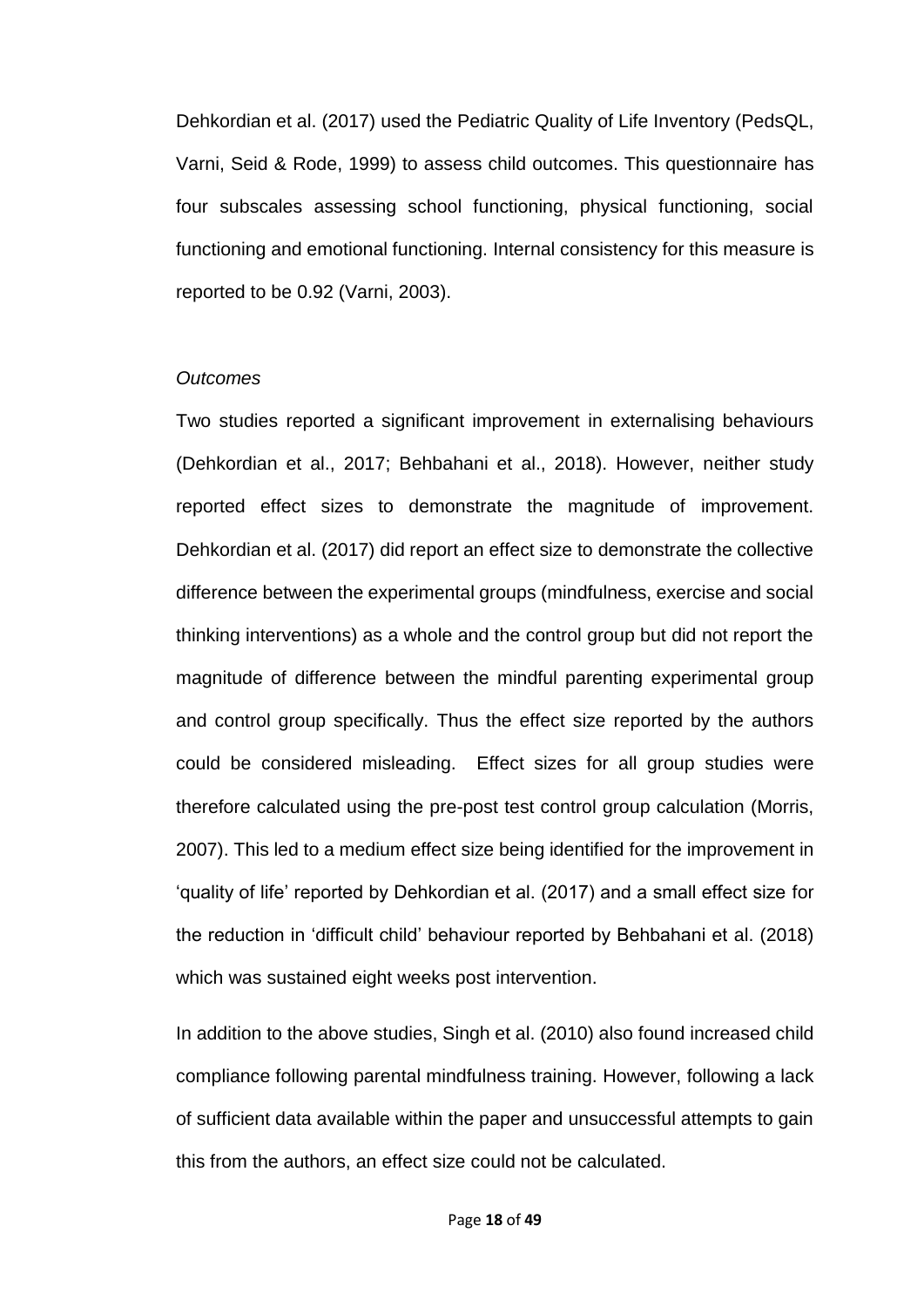As for the remaining studies, although Anderson and Guthery (2015) report a reduction in difficult child behaviour, this result did not reach statistical significance. This is not surprising due to the small sample of participants likely limiting the statistical power of the study. Calculation of Cohen's d revealed a small effect size. Gershy et al. (2017) reported a significant reduction in child externalising symptoms in both their experimental and their control group and therefore no significant difference between groups. It is however worth noting that in this study, the difference between the intervention in the treatment and control group could be considered marginal as it took the form of administration of a single ninety minute mindfulness session to augment the 'treatment as usual' parent training. Again, Cohen's d revealed a small effect size. Table 5 details effect sizes for all studies.

In bringing together all WoE ratings, four of the studies (Singh et al., 2010; Gershy et al., 2017; Behbahani et al., 2018 & Dehkordian et al., 2017) received a medium WoE D rating. This was due to all of these studies being given a low rating in only one of the WoE A-C categories. In contrast, the Anderson and Guthery (2015) study received low ratings in two of the WoE A-C categories and was therefore judged to have lower methodological quality and relevance. This resulted in this study receiving a low overall WoE D rating.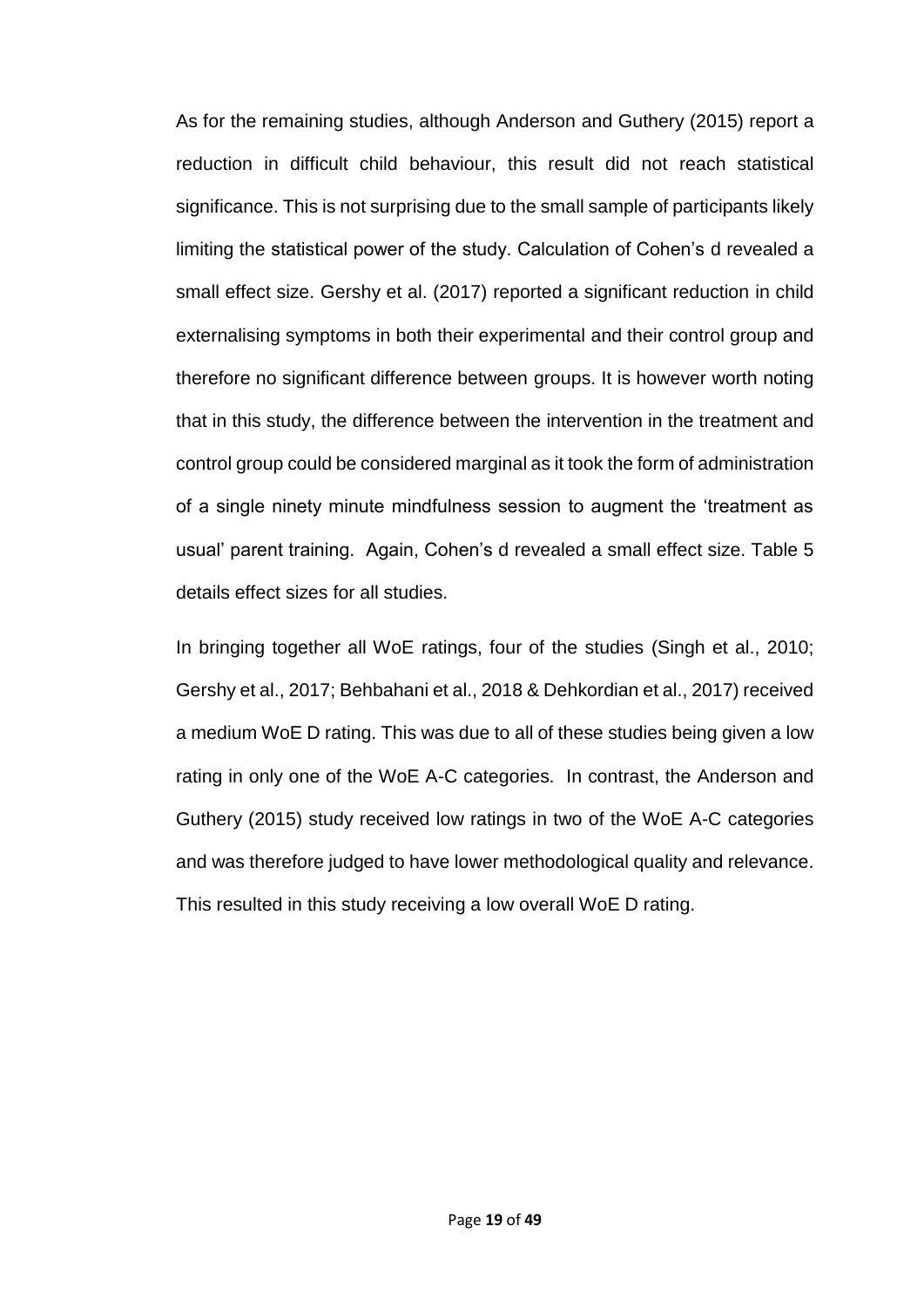# Table 5

# *Effect Sizes for Child Outcomes*

| Study                               | Sample size                                  | Measure                                                                                               | Outcome                                                                                                                                    | Effect<br>size                                  | Description<br>of effect<br>size | <b>Weight of Evidence</b><br>(WoE) D |
|-------------------------------------|----------------------------------------------|-------------------------------------------------------------------------------------------------------|--------------------------------------------------------------------------------------------------------------------------------------------|-------------------------------------------------|----------------------------------|--------------------------------------|
| Anderson &<br><b>Guthery (2015)</b> | $N=7$ (single<br>group)                      | <b>Parenting Stress</b><br>Index, Short<br>Form (PSI-SF,<br>Abidin, 2012)                             | Reduction in difficult<br>child behaviour (not<br>significant)                                                                             | $d = -.44$<br>(Difficult<br>Child<br>subscale)  | Small                            | Low<br>1.2                           |
| Gershy et al.<br>(2017)             | $N = 38(19)$<br>control, 19<br>experimental) | <b>Externalizing scale</b><br>of the Child<br><b>Behavior Checklist</b><br>(CBCL; Achenbach,<br>1991) | Reduction in child<br>externalising<br>behaviour in control<br>and experimental<br>groups (no<br>significant difference<br>between groups) | $d = -.48$                                      | Small                            | Medium<br>2                          |
| Behbahani et<br>al. (2018)          | $N = 56(30)$<br>control, 26<br>experimental) | <b>Parenting Stress</b><br>Index-Short form<br>(PSI-SF, Abidin,<br>2012)                              | Reduction in difficult<br>child behaviour and<br>severity of ADHD<br>symptomology -<br>maintained at follow<br>up                          | $d = -0.36$<br>(Difficult<br>Child<br>subscale) | Small                            | <b>Medium</b><br>1.8                 |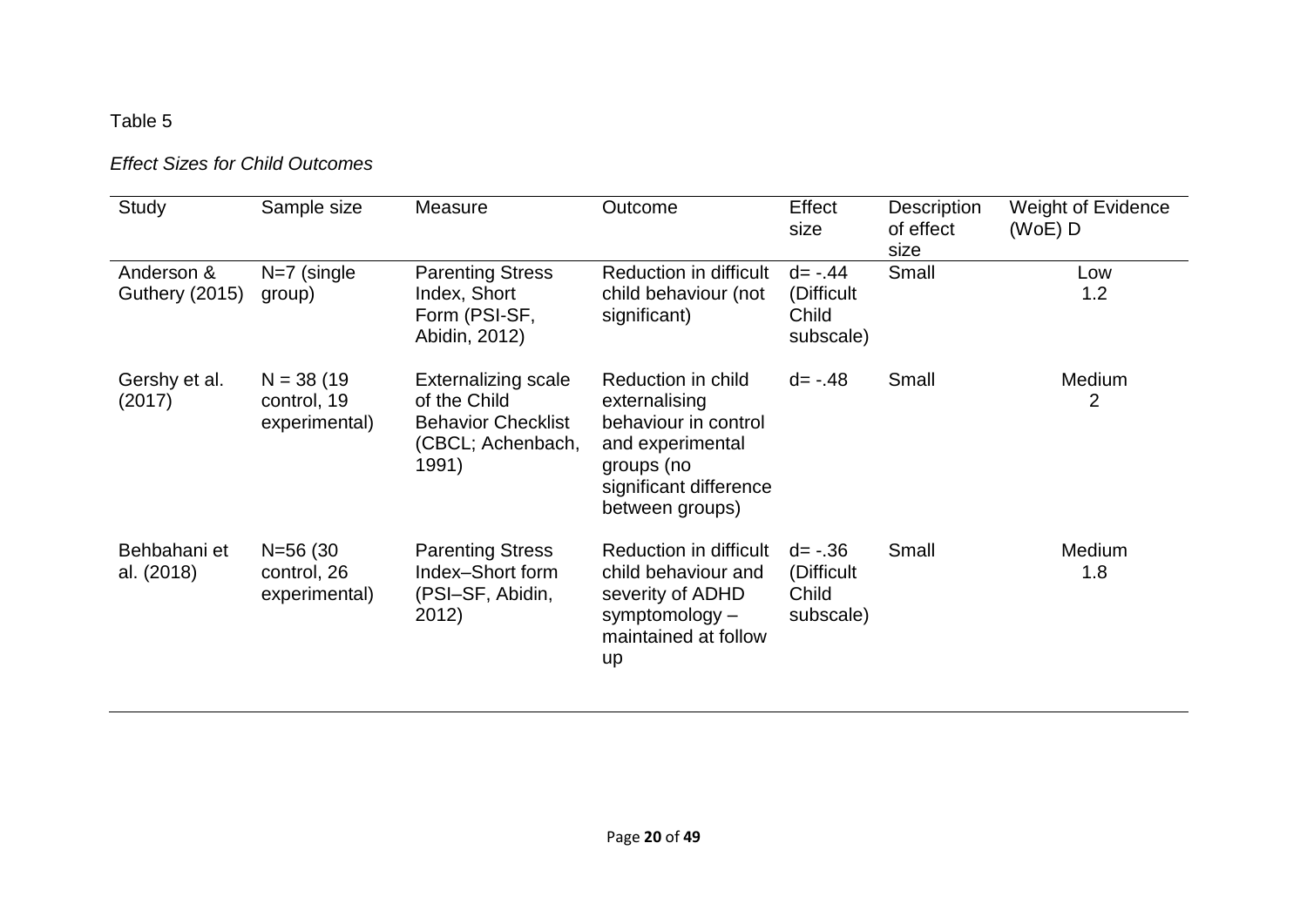| Study                       | Sample size                                  | Measure                                                                                                                           | Outcome                              | Effect<br>size                | <b>Description</b><br>of effect<br>size | <b>Weight of Evidence</b><br>$(WoE)$ D |
|-----------------------------|----------------------------------------------|-----------------------------------------------------------------------------------------------------------------------------------|--------------------------------------|-------------------------------|-----------------------------------------|----------------------------------------|
| Dehkordian et<br>al. (2017) | $N = 32(15)$<br>control, 17<br>experimental) | Pediatric Quality of<br>Life Inventory<br>(PedsQL, Varni,<br>1999).                                                               | Increase in child<br>quality of life | $d = -0.74$                   | Medium                                  | Medium<br>1.8                          |
| Singh et al.<br>(2010)      | $N=2$                                        | Parental data<br>collection of child<br>compliance                                                                                | Increase in child<br>compliance      | Child 1<br>2.92%<br>increase  |                                         | <b>Medium</b><br>$\overline{2}$        |
|                             |                                              | Note. Cohen's d (1988) descriptors: 0.2(small), 0.5 (medium) and 0.8 (large). WoE D: <1.4 (low), 1.5-2.4 (medium) and >2.4 (high) |                                      | Child 2<br>1.46 %<br>increase | $\blacksquare$                          |                                        |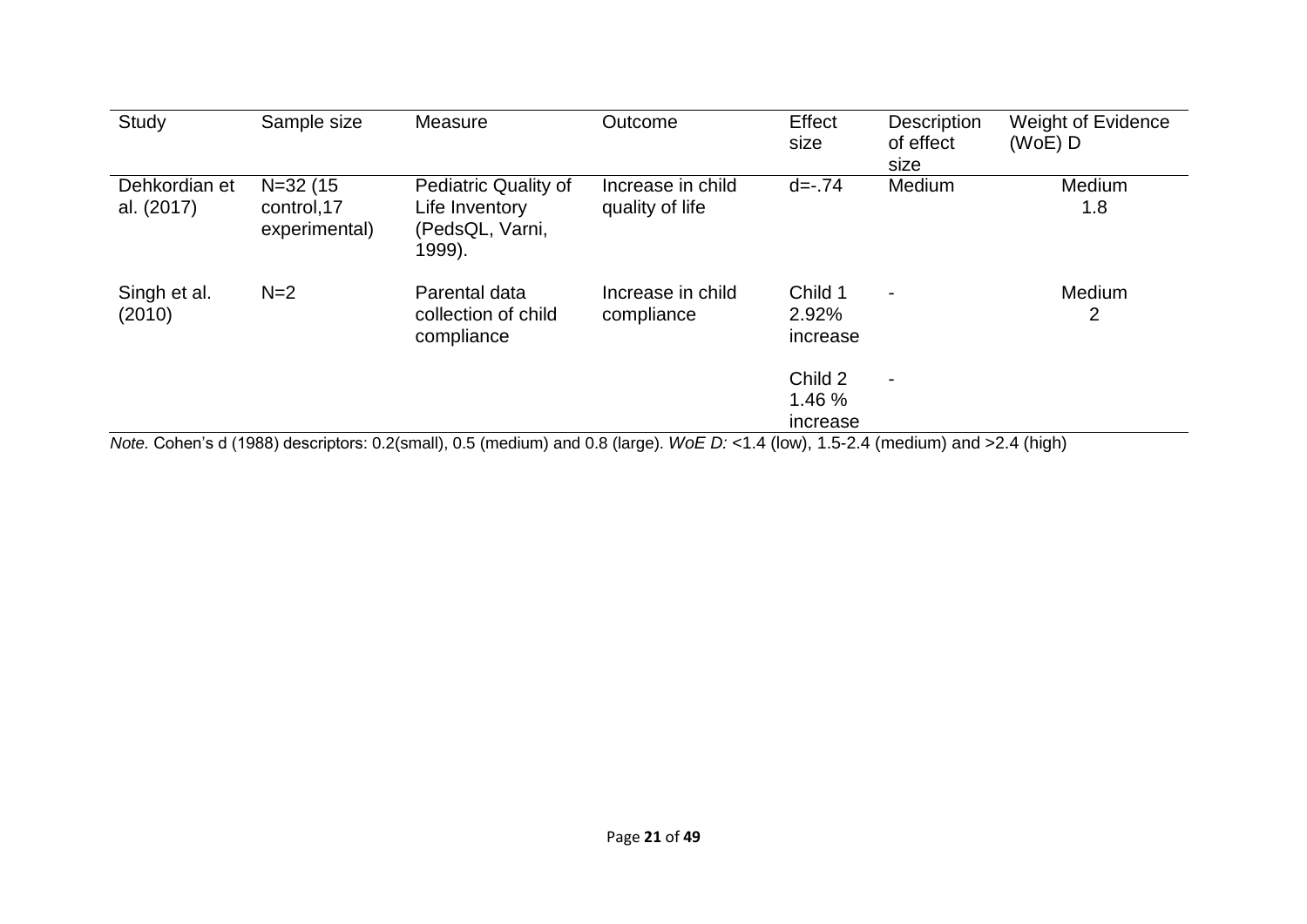#### *Conclusions and recommendations*

This review examined the effectiveness of mindfulness parenting interventions in reducing externalising behaviours in children presenting with ADHD symptomology - a group highly vulnerable to school exclusion. Of note is the surprising paucity of studies within this population that consider the impact of these approaches distinct from parallel child programmes. Of the five studies identified, four of these reported improvements in child externalising behaviour following mindfulness-based interventions for parents but only two of these were reported to be statistically significant. Mostly small effect sizes were found with only one study demonstrating a medium effect size. The limited evidence available therefore suggests that 'mindful parenting' interventions in isolation offer minimal benefits for children presenting with ADHD symptomology. Since the current review focused on examining the effectiveness of indirect rather than direct approaches to behaviour modification, it is not unreasonable to expect small effects. It is however worth noting that none of the five studies included received a high WoE rating overall. Thus, despite small effects being identified, more robust research that considers the limitations addressed in this review is required before the true efficacy of these approaches can be established. Specific limitations and resulting recommendations for future research are discussed.

Firstly, it is important to note the lack of research in the field carried out in the UK. All studies included within this review were conducted in the USA or Middle Eastern countries. Thus, due to varying cultural norms, it is not possible to conclude with any certainty that the small effects demonstrated in this review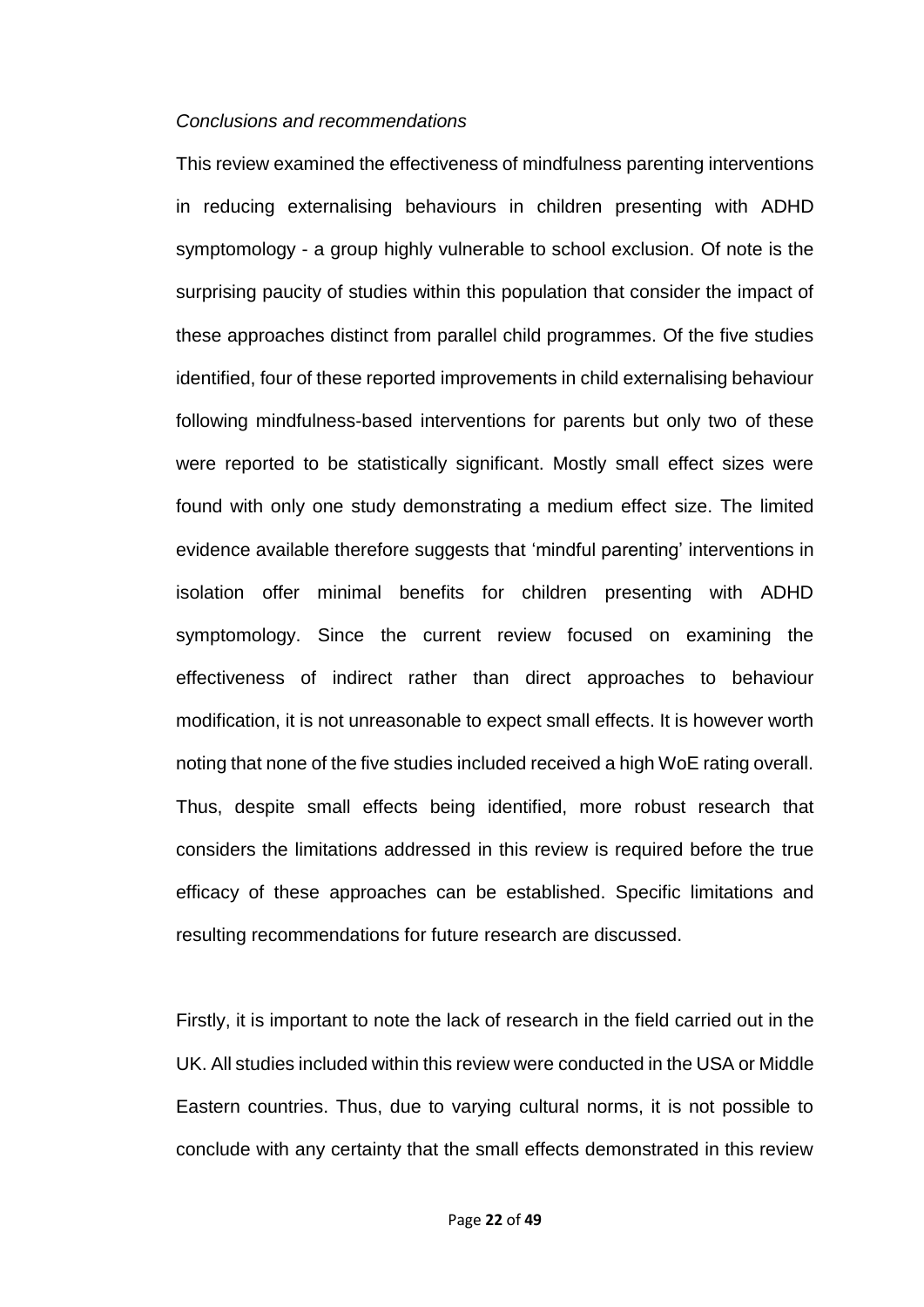would generalise to the UK. Indeed, Gershy et al. (2017) note anecdotal concerns from their participants about mindfulness being misaligned with their cultural norms. As was detailed at the beginning of this review, mindfulness is an approach growing in popularity within the UK and so it is possible that these concerns may not be as apparent during mindfulness training conducted with participants living in the UK where such meditative approaches are generally common place. This of course is an assumption and future research conducted in the UK would therefore benefit from identifying whether any attitudinal differences between participants prior to intervention commencement do indeed impact its effectiveness.

A more obvious direction for future research lends itself to increasing the statistical power of studies through procedures that generate larger sample sizes. As noted earlier, only three of the five studies used an RCT design. In addition, two of the RCT's (Gershy et al., 2017; Behbahani et al., 2018) report high attrition rates (48% and 30% respectively). It is not unreasonable to expect such high dropout rates if we consider that for some parents, long term commitment to a research project could potentially add to already heightened levels of stress associated with parenting children with ADHD (Johnston & Mash, 2001). Future studies that pre-empt this possibility when recruiting participants would therefore be advantageous.

An issue related to sample size concerns that of intervention implementation. Anderson and Guthery (2015) and Gershy et al. (2017) were the only two studies not to find significant improvements in child externalising behaviour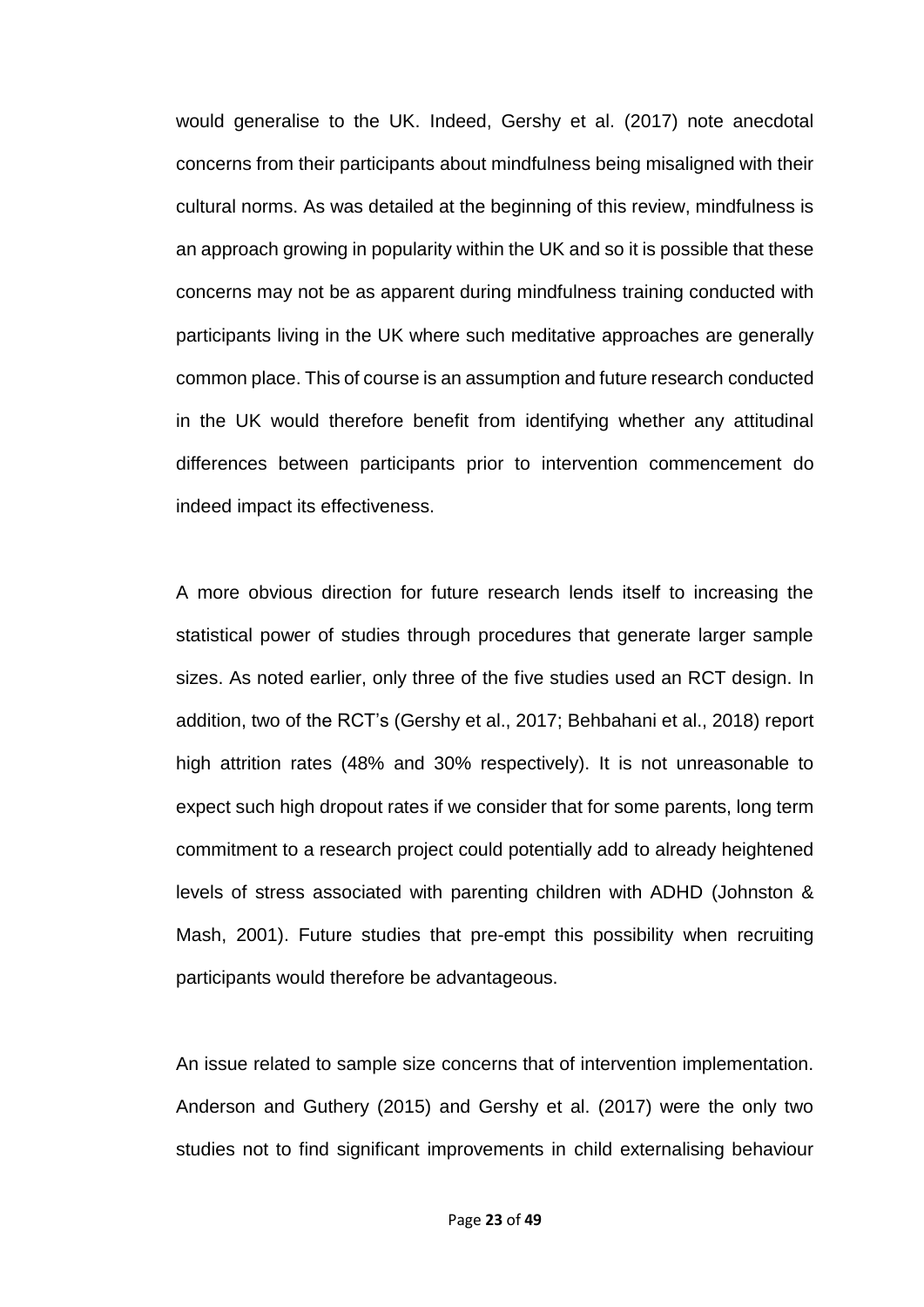following parental mindfulness training. Notwithstanding the small sample size within the former and earlier documented attrition rates in the latter study, these were the only two studies where intervention length was a questionable factor. The design of the Anderson and Guthery (2015) study alongside the small sample size makes it impossible to say with confidence that the participants actually engaged in the full length of the intervention. In support of this, the researchers do report anecdotal feedback from one of their participants stating that the length of the intervention book resulted in them finding it difficult to finish reading it. Equally, the Gershy et al. (2017) study did not sufficiently differentiate the treatments given in the experimental and control group with the only difference being the experimental group receiving one mindfulness training session. It is therefore possible that shortening the length of mindfulness interventions has the potential to reduce their impact thus explaining the absence of statistically significant findings in these studies. In a climate where cost effectiveness is paramount, future single-subject research similar to that of Singh et al. (2010) would be advantageous in determining which individuals these types of interventions are most effective for and at which point the trajectory of change happens to determine the minimum number of sessions required. Clearly such research would benefit from addressing a key limitation of the above study through demonstrating the experimental effect on at least three occasions (within and/or between participants). To summarise, the evidence available to date suggests that 'mindful parenting' as an approach in isolation has minimal benefits for children with ADHD. However, only when sufficient research using robust designs and adequately powered samples has been conducted in the UK can we begin to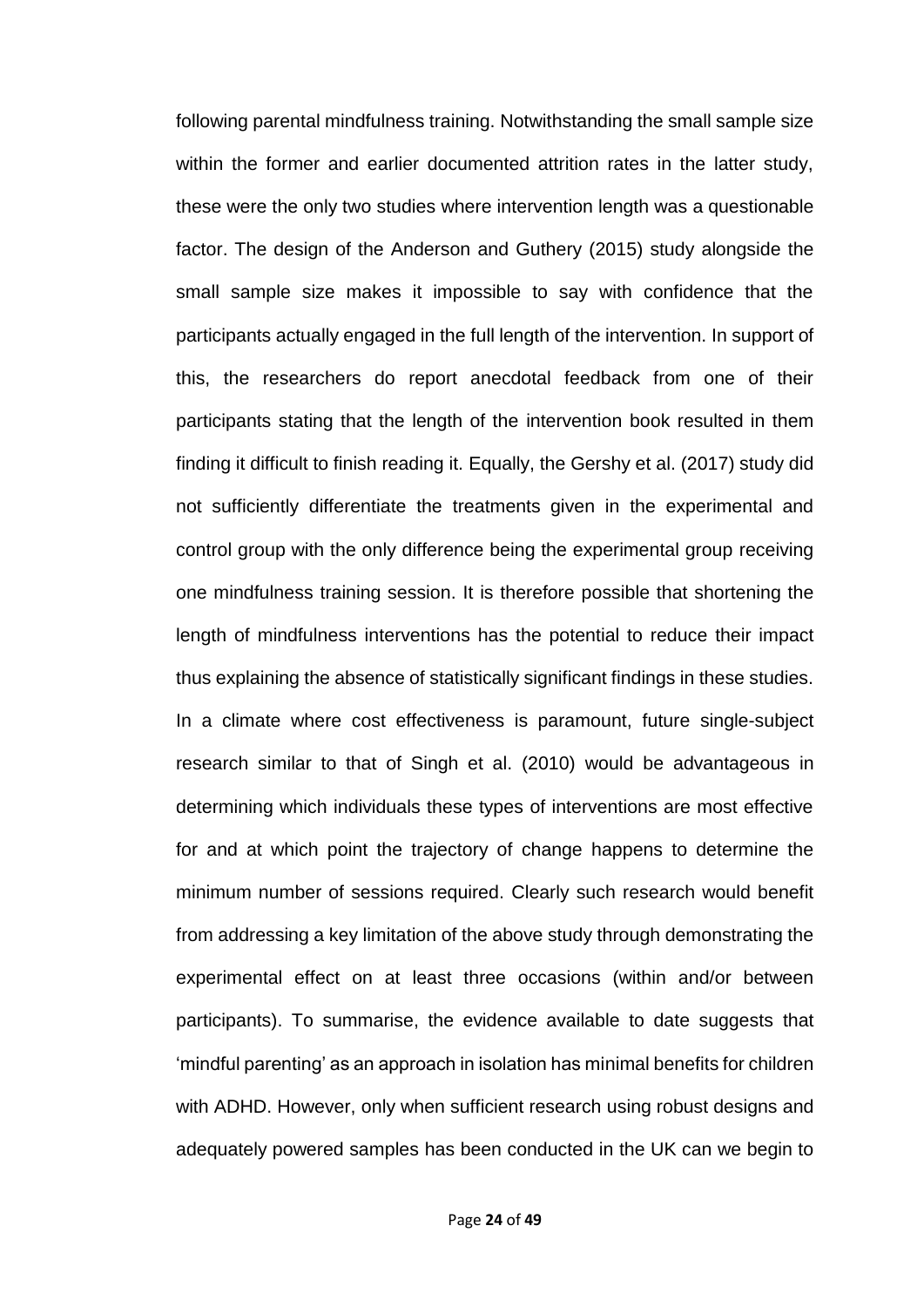assess the true impact of these approaches for this vulnerable group. Positive outcomes arising from such research have the potential to pave a new and somewhat optimistic way forward that considers intervention approaches beyond those focused on within-child factors. Central to this wider view is the need to unravel the impact of mindfulness training for children and their parents in isolation as well as parallel programmes. Following this line of research may well prove fruitful in identifying effective alternatives to dominant pharmaceutical approaches alone.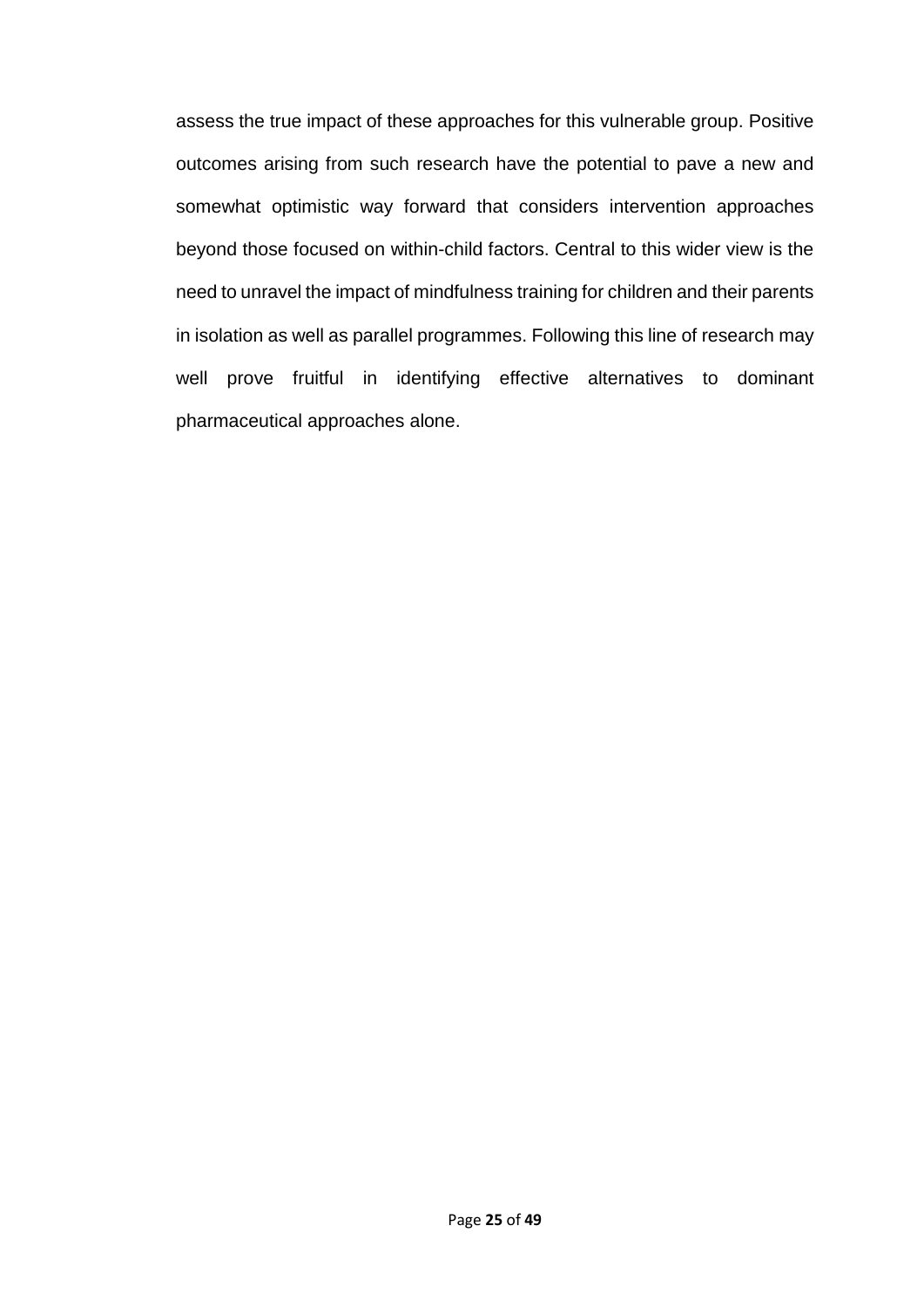## **References**

- Abidin, R.R. (2012). *Parenting stress index professional manual* (4th ed.). Lutz, Florida: Psychological assessment resources.
- Achenbach, T. M. (1991). *Manual for the Child behavior checklist.* Burlington: University of Vermont, Department of Psychiatry.
- Ainsworth, M. D. S., & Bell, S. M. V. (1970). Attachment, exploration, and separation: Illustrated by the behaviour of one-year-olds in a strange situation. *Child Development, 41*, 49-67.
- American Psychiatric Association. (2014). Diagnostic and Statistical Manual of Mental Disorders. Retrieved from <https://doi.org/10.1176/appi.books.9780890425596>
- Anderson, S., & Guthery, A. (2015). Mindfulness-based psychoeducation for parents of children with attention-deficit/hyperactivity disorder: An applied clinical project. *Journal of Child and Adolescent Psychiatric Nursing, 28* (1), 43-49.
- Baker, B. L., McIntyre L. L., Blacher J., Crnic K., Edelbrock C. & Low C. (2003). Preschool children with and without developmental delay: behaviour problems and parenting stress over time. *Journal of Intellectual Disability Research 47,* 217–230.
- Bandura, A. (1977). Self-efficacy: Toward a unifying theory of behavioural change. *Psychological review, 84*, 191-215.
- Bazzano, A., Wolfe, C., Zylowska, L., Wang, S., Schuster, E., Barrett, C., & Lehrer, D. (2013). Mindfulness Based Stress Reduction (MBSR) for parents and caregivers of individuals with developmental disabilities: a community-based approach. *Journal of Child and Family Studies,* 1–11.
- Beauchemin, J., Hutchins, T. L., & Patterson, F. (2008). Mindfulness meditation may lessen anxiety, promote social skills, and improve academic performance among adolescents with learning disabilities. *Complementary Health Practice Review, 13,* 34–45.
- Behbahani, M., Zargar, F., Assarian, F. & Akbari, H. (2018). Effects of Mindful Parenting Training on Clinical Symptoms in Children with Attention Deficit Hyperactivity Disorder and Parenting Stress: Randomized Controlled Trial. *Iranian Journal of Medical Sciences, 43* (6), 596-604.
- Benn, R., Akiva, T., Arel, S., & Roeser, R. W. (2012). Mindfulness training effects for parents and educators of children with special needs. *Developmental Psychology, 48,* 1476 –1487.
- Bögels, S., Hoogstad, B., van Dun, L., de Schutter, S., & Restifo, K. (2008). Mindfulness Training for Adolescents with Externalizing Disorders and Their Parents. *Behavioural and Cognitive Psychotherapy, 36,* 193-209.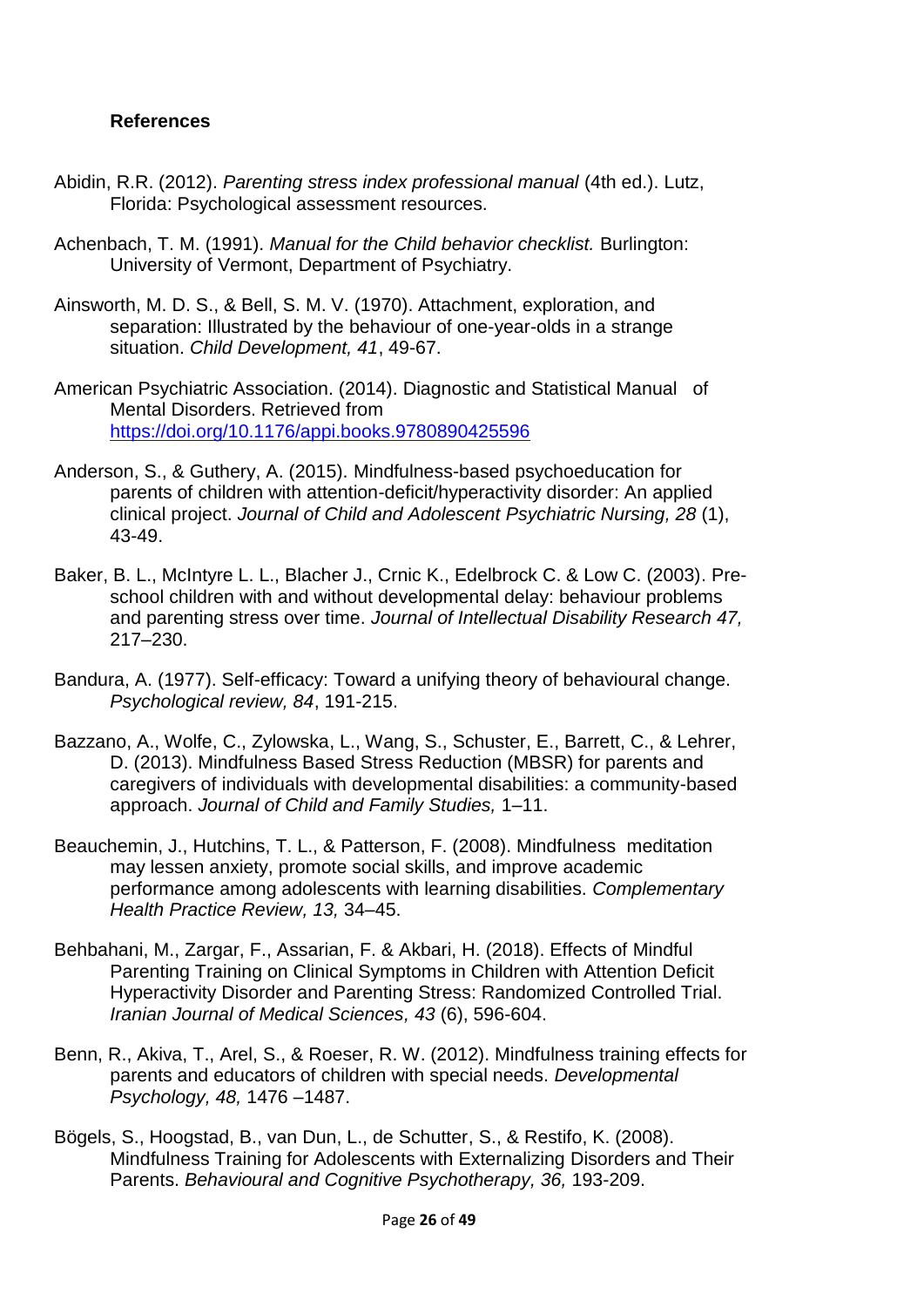- Bögels, S. M., Hellemans, J., van Deursen, S., Römer, M., & Meulen, van der R. (2014). Mindful parenting in mental health care: effects on parental and child psychopathology, parental stress, parenting, coparenting, and marital functioning. *Mindfulness, 5,* 536-551.
- Bögels, S.M. & Restifo, K. (2014). *Mindful parenting in mental health care.* New York: Springer.
- Bögels, S. M. (2016). Mindful parenting training in child psychiatric settings: Heightened parental mindfulness reduces parents' and children's psychopathology. *Mindfulness, 7,* 680 – 689.
- Bowlby J. (1969). *Attachment. Attachment and loss: Vol. 1. Loss*. New York: Basic Books.
- Bronfenbrenner, U. (1979). *The ecology of human development: Experiments by nature and design*. Cambridge, MA: Harvard University Press.
- Brown, K. W., Ryan, R. M., & Creswell, J. D. (2007). Mindfulness: Theoretical foundations and evidence for its salutary effects. Psychological Inquiry, *18,* 211–237.
- Carmody, J., & Baer, R.A.(2009). How long does a mindfulness-based stress reduction program need to be? A review of class contact hours and effect sizes for psychological distress. *Journal of Clinical Psychology, 65*, 627-638.
- Coleman, P. K., & Karraker, K. H. (2003). Maternal Self-Efficacy Beliefs, Competence in Parenting, and Toddlers' Behavior and Developmental Status. *Infant Mental Health Journal, 24,* 126-148.
- Cronbach, L. J. (1951). Coefficient alpha and the internal structure of tests. *Psychometrika,* 16, 297-334.
- De Bruin, E. I., Blom, R., Smit, F. M., Steensel, V., & Bögels, S. M. (2014). MYmind: mindfulness training for youngsters with autism spectrum disorders and their parents. *Autism,* 1–9.
- Dehkordian, P., Hamid, N., Beshlideh, K., & Honarmand, M. (2017). The effectiveness of mindful parenting, social thinking and exercise on quality of life in ADHD children. *International Journal of Pediatrics, 5*(2), 4295–4302.
- Department for Education. (2011). Developing sustainable arrangements for the initial training of educational psychologists. London; HMSO.
- Department for Education. (2018). Permanent and Fixed Period Exclusions in England: 2016 to 2017. Retrieved from [https://assets.publishing.service.gov.uk/government/uploads/system/uploads/](https://assets.publishing.service.gov.uk/government/uploads/system/uploads/attachment_data/file/726741/text_exc1617.pdf) [attachment\\_data/file/726741/text\\_exc1617.pdf](https://assets.publishing.service.gov.uk/government/uploads/system/uploads/attachment_data/file/726741/text_exc1617.pdf)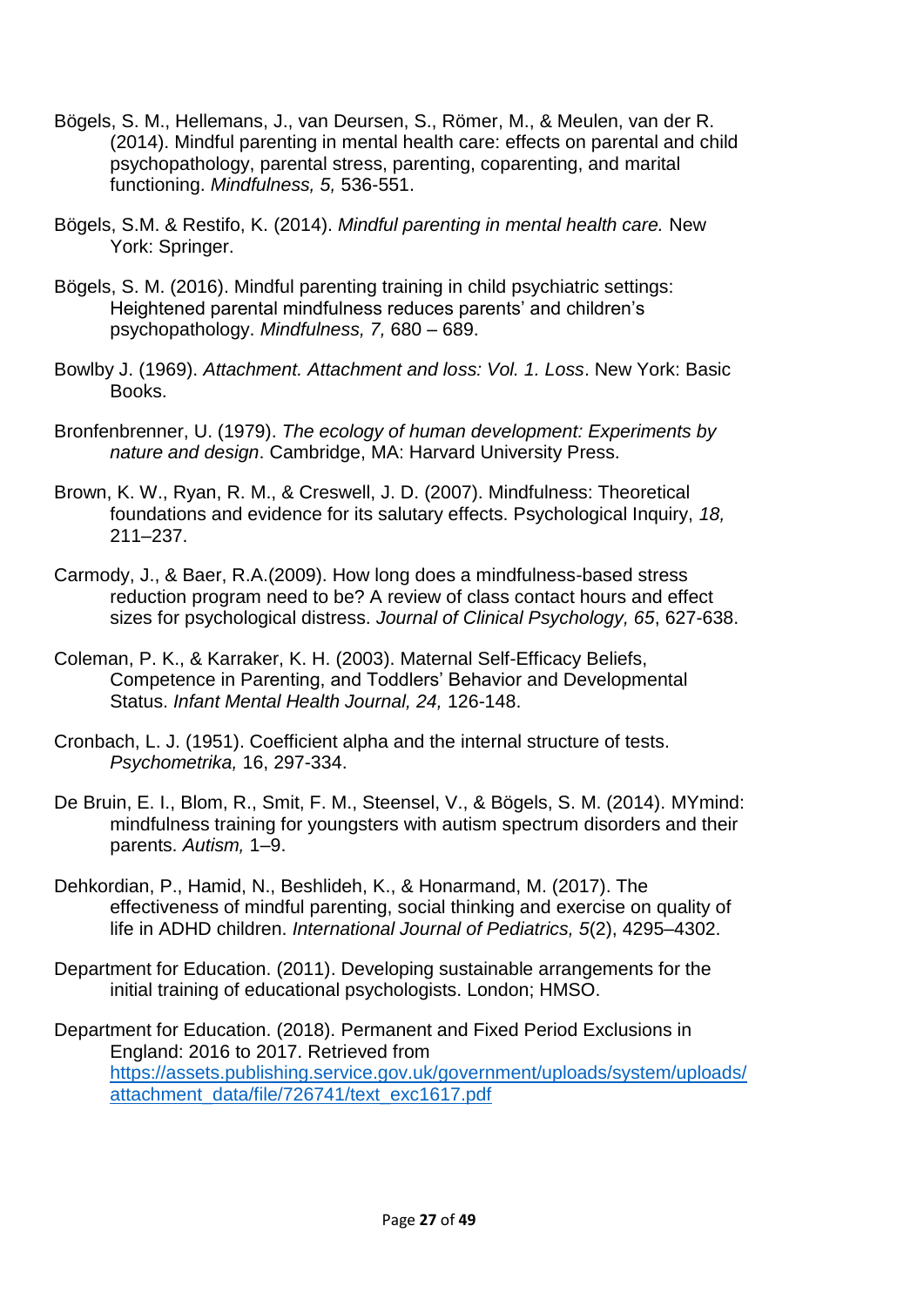- Department of Health (2008). Children and young people in mind: the final report of national CAMHS review. Retrieved from [https://webarchive.nationalarchives.gov.uk/20130123195336/http://www.dh.g](https://webarchive.nationalarchives.gov.uk/20130123195336/http:/www.dh.gov.uk/en/Publicationsandstatistics/Publications/PublicationsPolicyAndGuidance/DH_090399) [ov.uk/en/Publicationsandstatistics/Publications/PublicationsPolicyAndGuidan](https://webarchive.nationalarchives.gov.uk/20130123195336/http:/www.dh.gov.uk/en/Publicationsandstatistics/Publications/PublicationsPolicyAndGuidance/DH_090399) [ce/DH\\_090399.](https://webarchive.nationalarchives.gov.uk/20130123195336/http:/www.dh.gov.uk/en/Publicationsandstatistics/Publications/PublicationsPolicyAndGuidance/DH_090399)
- De Vibe, M. F., Bjørndal, A., Fattah, S., Dyrdal, G. M., Halland, E., & Tanner-Smith, E. E. (2017). Mindfulness-based stress reduction (MBSR) for improving health, quality of life and social functioning in adults: a systematic review and meta-analysis. *Campbell Systematic Reviews,13*(11).
- Evans, S., Ling, M., Hill, B., Rinehart, N., Austin, D., and Sciberras,E. (2018). Systematic review of meditation-based interventions for children with ADHD. *European Child & Adolescent Psychiatry*, 27, 9-27.
- Ford, T., Parker, C., Salim, J., & Goodman, R. (2018). The relationship between exclusion from school and mental health: A secondary analysis of the British Child and Adolescent Mental Health Surveys 2004 and 2007. *Psychological Medicine, 48*(4), 629-641
- Forth with life (2018, January). Great Britain and Stress How bad is it? And why is it happening? Retrieved from https://www.forthwithlife.co.uk/blog/greatbritain-and-stress/
- Gershy, N., Meehan, K.B., Omer, H., Papouchis, N., & Sapir, I.S. (2017). Randomized Clinical Trial of Mindfulness Skills Augmentation in Parent Training. *Child Youth Care Forum, 46*, 783-803.
- Gersten, R., Fuchs, L. S., Compton, D., Coyne, M., Greenwood, C, & Innocenti, M. (2004). Quality indicators for group experimental and quasi-experimental research in special education. *Exceptional Children, 71,* 149-164.
- Gough. D. (2007) Weight of evidence: a framework for the appraisal of the quality and relevance of evidence. *Research Papers in Education 22,* 213–228.
- Haydicky, J., Weiner, J., Bdali, P., Miligan, K., Ducharme, K.M. (2012). "Evaluation of a mindfulness-based intervention for adolescents with learning disabilities and co-occurring ADHD and anxiety." *Mindfulness 3*(2), 151-164.
- Horner, R. H., Carr, E. G., Halle, J., McGee, G., Odom, A., & Wolery, M. (2005). The use of single-subject research to identify evidence-based practice in special education. *Council for Exceptional Children,* 2, 165– 179.
- Hwang, Y.-S., & Kearney, P. (2013). A systematic review of mindfulness intervention for individuals with developmental disabilities: long-term practice and long lasting effects. *Research in Developmental Disabilities, 34,* 314– 326.
- Hwang, Y. S., Kearney, P., Klieve, H., Lang, W., & Roberts, J. (2015). Cultivating mind: mindfulness interventions for children with autismspectrum disorder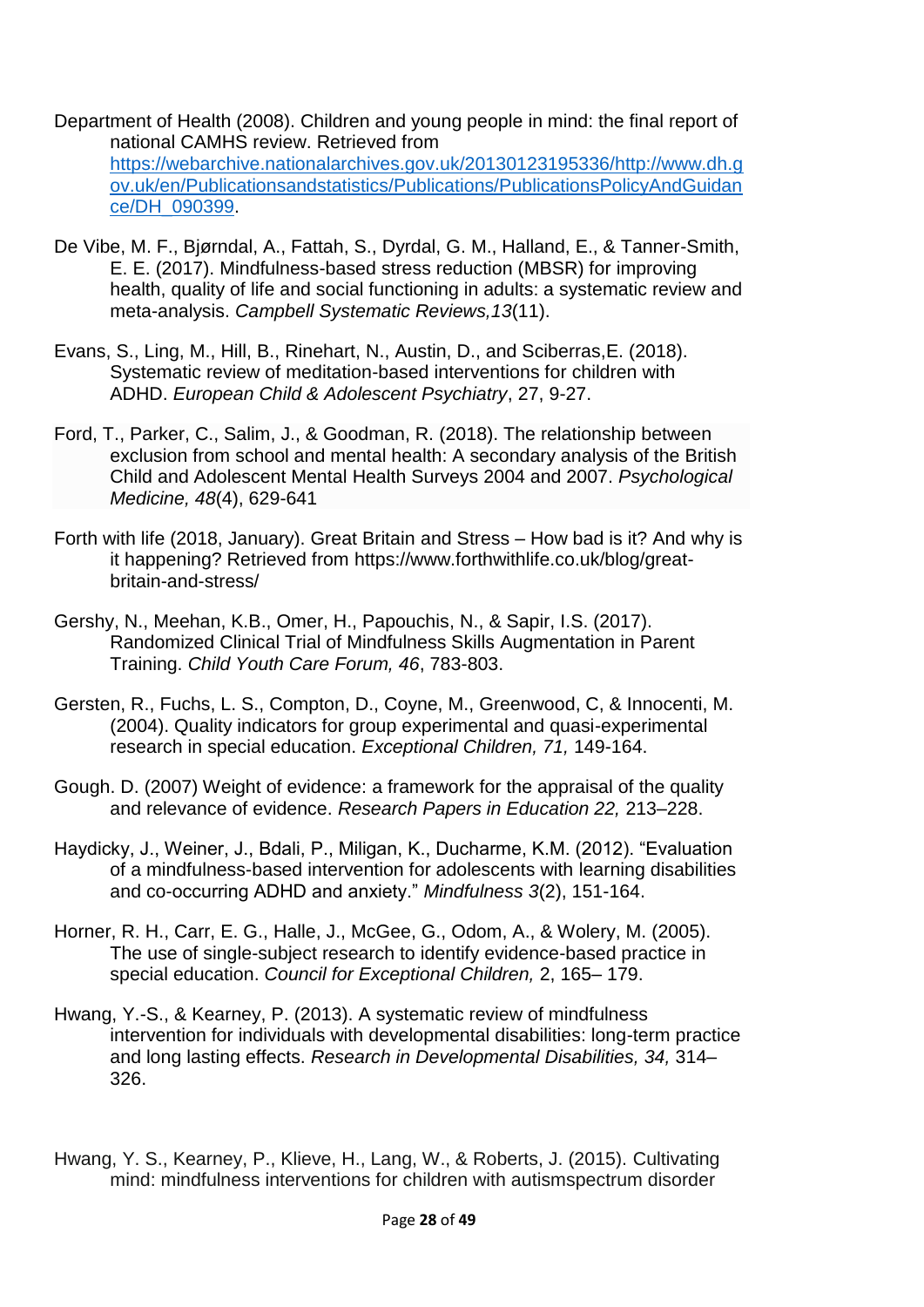and problem behaviors, and their mothers.*Journal of Child and Family Studies, 24,* 2093–3106.

- Johnston, C, & Mash, E. J. (2001). Families of children with attentiondeficit/hyperactivity disorder: review and recommendations for future research. *Clinical Child and Family Psychology Review, 4,* 183 -207.
- Kabat-Zinn, J. (1984). An outpatient program in behavioral medicine for chronic pain patients based on the practice of mindfulness meditation: theoretical considerations and preliminary results. *General Hospital Psychiatry, 4*(1):33- 47.
- Kabat-Zinn, M., & Kabat-Zinn, J. (1997). *Everyday blessings: The inner work of mindful parenting*. New York: Hyperion.
- Kabat-Zinn, J. (2003). Mindfulness-based interventions in context: Past, present, and future. Clinical Psychology: *Science and Practice, 10,* 144–156.
- Langberg, J. M., &Becker, S. P. (2012). Does long-term medication use improve the academic outcomes of youth with attention deficit hyperactivity disorder? *Clinical Child and Family Psychology Review, 15*(3), 215-233.
- Lewallen, A. C., & Neece, C. L. (2015). Improved social skills in children with developmental delays after parent participation in MBSR: The role of parent– child relational factors. *Journal of Child and Family Studies, 24*(10), 3117– 3129.
- Meppelink, R., de Bruin, E. I., Wanders-Mulder, F. H., Vennik, C. J., & Bögels, S. M. (2016). Mindful parenting training in child psychiatric settings: Heightened parental mindfulness reduces parents' and children's psychopathology. *Mindfulness, 7,* 680 – 689.
- Monsen, J. J., Graham, B., Frederickson, N., & Cameron, R. J. (1998). Problemanalysis and professional training in educational psychology: An accountable model of practice. *Educational Psychology in Practice, 13,* 234–249.
- Neece, C. L. (2014). Mindfulness-based stress reduction for parents of young children with developmental delays: applications for parental mental health and child behavior. *Journal of Applied Research in Intellectual Disability, 27,*  174–186.
- Neece, C. L., Green, S. A. & Baker, B. L. (2012). Parenting stress and child behavior problems: a transactional relationship across time. *American Journal on Intellectual and Developmental Disabilities 117*, 48–66.
- NICE Guidelines. (2018, March). Attention deficit hyperactivity disorder:diagnosis and management (NG87). Retrieved from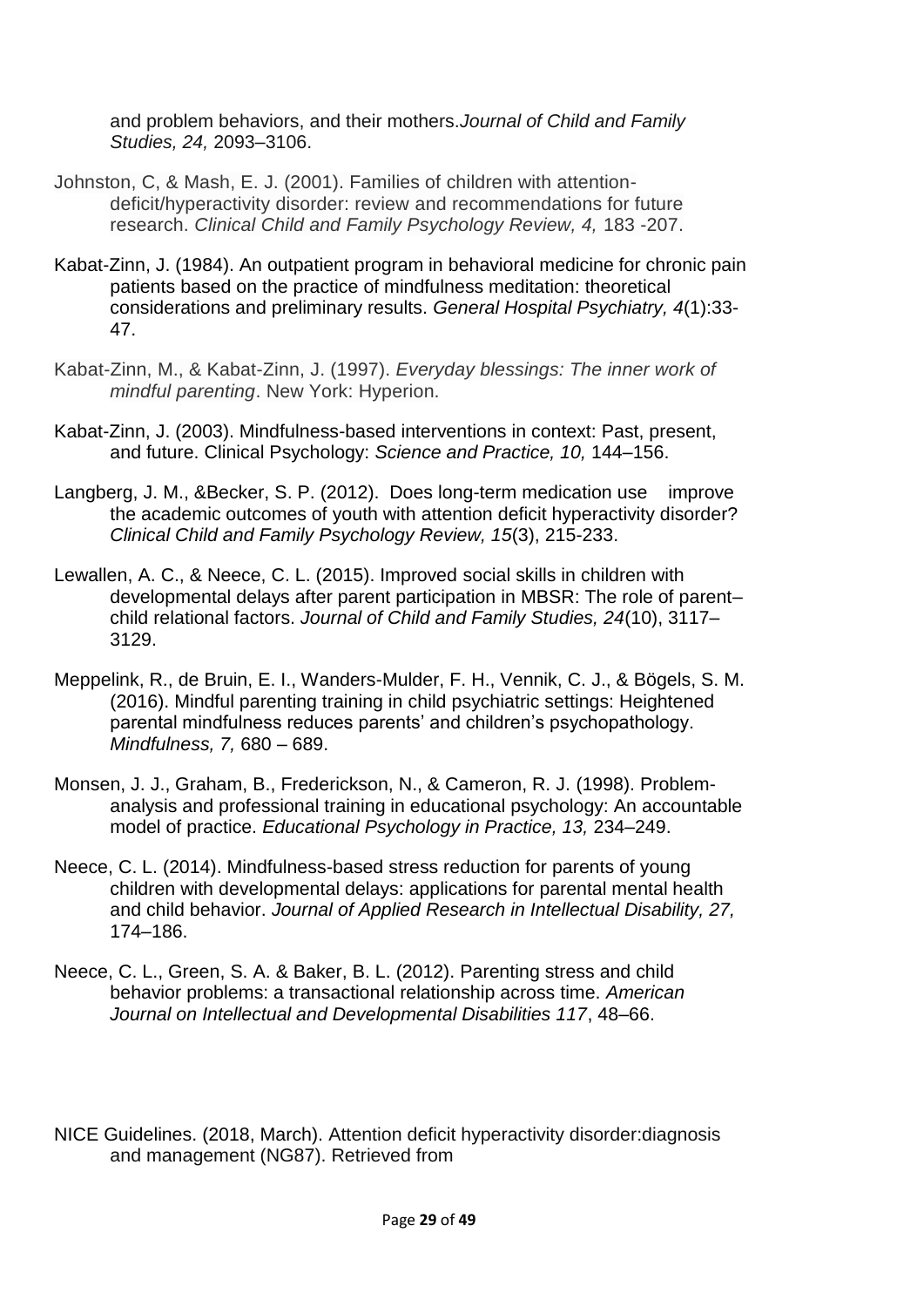https://www.nice.org.uk/guidance/ng87/chapter/Recommendations#managin g-adhd

- O'Regan, F. (2009). Persistent disruptive behaviour and exclusion. *ADHD in practice, 1*(1), 8-11.
- Phang, C. K., & Oei, T. P. S. (2012). From mindfulness to meta-mindfulness: Further integration of meta-mindfulness concept and strategies into cognitivebehavioral therapy. *Mindfulness*, *3*, 104–116.
- Polanczyk, G.V., Willcutt, E.G., Salum, G.A., Kieling, C., Rohde, L.A. (2014) ADHD prevalence estimates across three decades: an updated systematic review and meta-regression analysis. *International Journal of Epidemiology 43*(2):434–442.
- Rayan, A., & Ahmad, M. (2016). Effectiveness of mindfulness-based interventions on quality of life and positive reappraisal coping among parents of children with autism spectrum disorder. *Research in Developmental Disabilities, 55,* 185–196.

Rodgers, A. Y. (1998). Multiple sources of stress and parenting behavior.

- Sheridan, S. M., Welch, M., & Orme, S. F. (1996). Is consultation effective? A review of outcome research. *Remedial and Special Education, 17*(6), 341– 354.
- Singh, N. N., Lancioni, G. E., Winton, A. S., Singh, J., Curtis, W. J., Wahler, R. G., et al. (2007). Mindful parenting decreases aggression and increases social behavior in children with developmental disabilities. *Behavior Modification, 31*(6), 749-771.
	- Singh, N. N., Singh, A. N., Lancioni, G. E., Singh, J., Winton, A. S. W., & Adkins, A.D (2010). Mindfulness training for parents and their children with ADHD increases the children's compliance. *Journal of Child and Family Studies*, *19*(2), 157–166.
	- Singh, N. N., Lancioni, G. E., Manikam, R., Winton, A. S. W., Singh, A. N. A., Singh, J., et al. (2011). A mindfulness-based strategy for selfmanagement of aggressive behavior in adolescents with autism. *Research in Autism Spectrum Disorders, 5*, 1153–1158.
	- Singh, N. N., Lancioni, G. E., Winton, A. S., Fisher, B. C., Wahler, R. G., Mcaleavey, K., et al. (2006). Mindful parenting decreases aggression, noncompliance, and self-injury in children with autism. *Journal of Emotional and Behavioral Disorders, 14*(3), 169–177.
	- Swanson, J., McBurnett, T., Wigal, T., Pfiffner, L., Lerner, M., Williams, L., et al. (1993). Effect of stimulant medication on children with attention deficit disorder: A "review of reviews." *Exceptional Children, 60,* 154–162.
	- Swanson, J. M. (1995). *SNAP-IV Scale.* Irvine: University of California Child Development Center.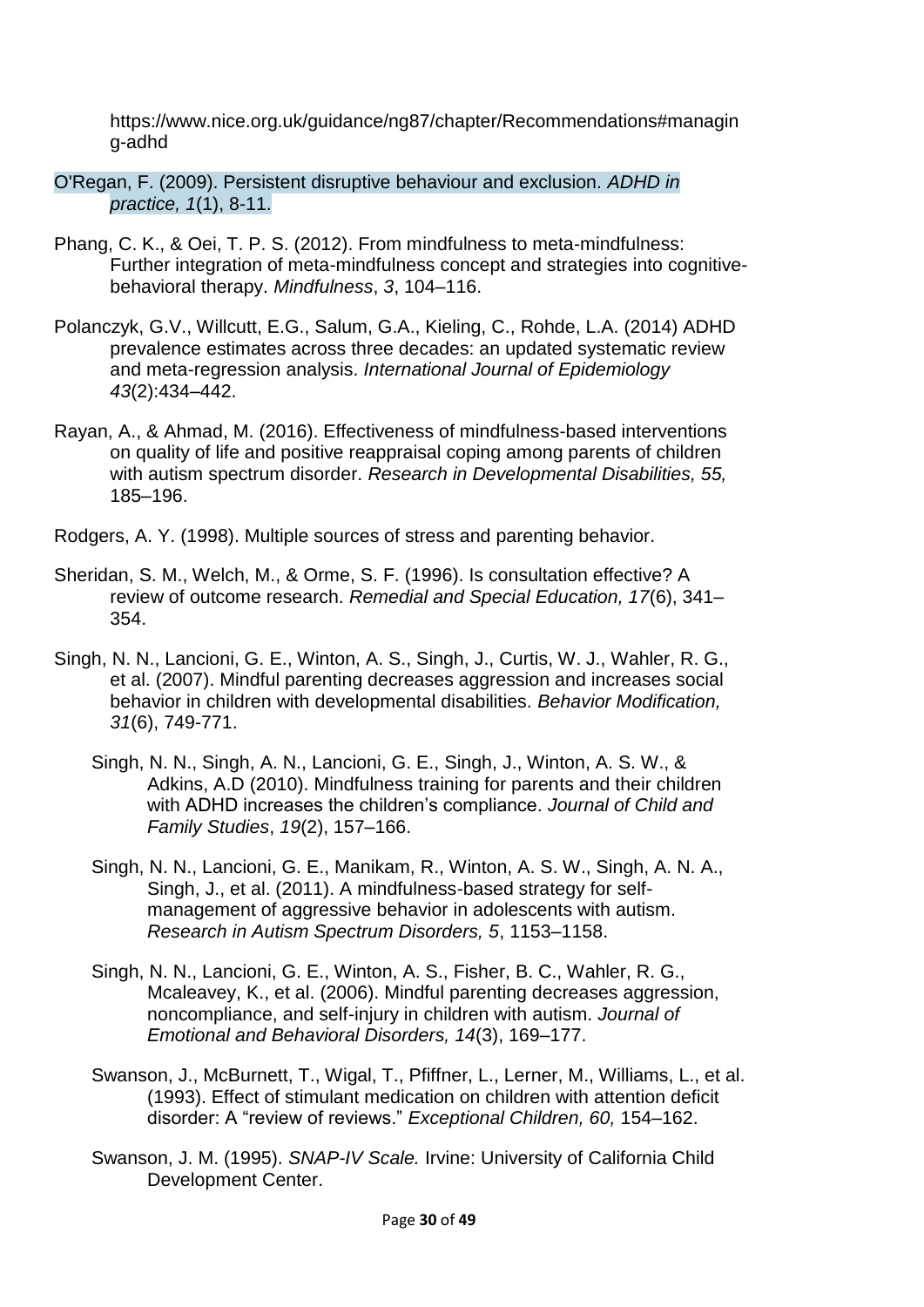- Trousselard, M., Steiler, D., Claverie, D., Canini, F. (2014). The history of Mindfulness put to the test of current scientific data: Unresolved questions. *Encephale-Revue de Psychiatrie Clinique Biologique et Therapeutique, 40*(6), 474-480.
- UK Network for Mindfulness-Based Teacher Trainer Organisations. (2013, October). Good Practice Guidelines for Trainers of Mindfulness-Based Teachers. Retrieved from https://mindfulnessteachersuk.org.uk/pdf/GPG4- TrainersfinalOct2013.pdf.
- Van der Oord, S., Bögels, S. M., & Peijnenburg, D. (2012). The effectiveness of mindfulness training for children with ADHD and mindful parenting for their parents. *Journal of Child and Family studies, 21,* 139–147.
- van de Weijer-Bergsma, E., Formsma, A.R., de Bruin E.I., Bögels, S.M. (2012). The effectiveness of mindfulness training on behavioral problems and attentional functioning in adolescents with ADHD. *Journal of Child and Family Studies, 21,* 775–787.
- Varni, J.W., Seid, M., Rode, C.A. (1999) The PedsQL: measurement model for the pediatric quality of life inventory. *Med Care, 37*(2), 126–39.
- Varni, J.W.(2003). The PEDSQL TM (4) as a pediatric population measure: feasibility, reliability, and validity. Ambulatory Pediatrics, 3(6), 329-41.
- Waters, L. (2016). The relationship between child stress, child mindfulness and parent mindfulness. *Psychology, 7*(1), 40-51.
- Wheeler, M. S., Arnkoff, D., & Glass, C. (2016). What is being studied as mindfulness meditation? *Nature Reviews Neuroscience, 17*, 59.
- Woolfson, L., Whaling, R., Stewart, A. & Monsen, J.J. (2003). An integrated framework to guide educational psychologist practice. *Educational Psychology in Practice,* 19(4), 283–302.
- Woolfson, L., & Grant, E. (2006). Authoritative parenting and parentalstress in parents of pre-school and older children with developmentaldisabilities. *Child: Care, Health and Development, 32,* 177–184.
- Zhang D, Chan S.K.C., Lo, H.H.M., Chan, C.Y.H., Chan, J.C.Y., Ting, K.T., Gao, T.T., Ching Lai, K.Y, Bogels, S.M. and Wong, S.Y. (2017). Mindfulnessbased intervention for Chinese children with ADHD and their parents: a pilot mixed-method study. *Mindfulness, 8*(4), 859–872.
- Zylowska L., Ackerman, D.L., Yang, M.H., Futrell, J.L., Horton, N.I., Hale, S., Smalley. S.L. (2008). Mindfulness meditation training in adults and adolescents with ADHD: A feasibility study. *Journal of Attention Disorders, 11,* 737-746.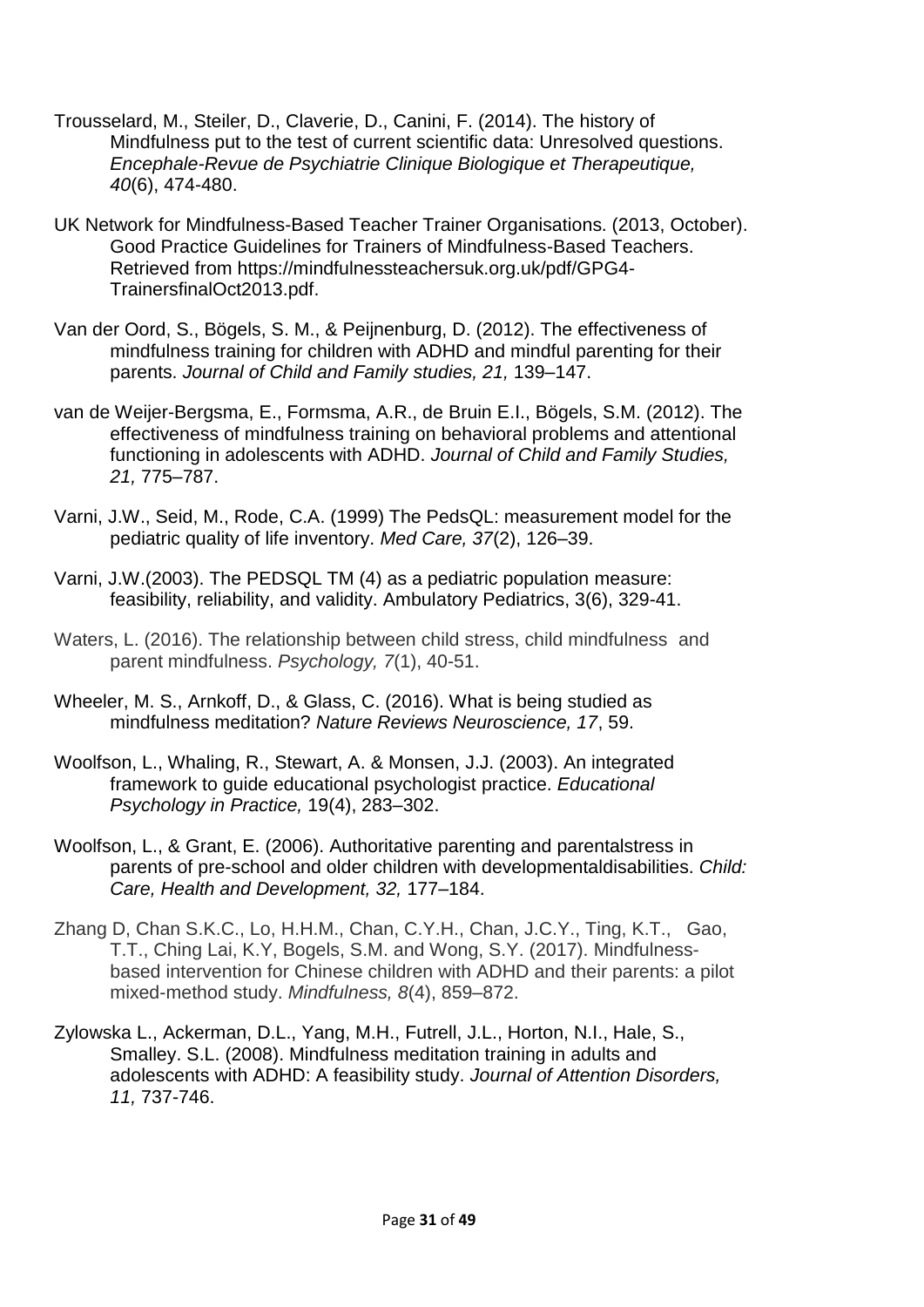# **Appendix A**

*List of Excluded Studies with Rationale*

| Study                                                                                                                                                                                                                                                                                               | <b>Reason for Exclusion</b>                                                                                                                                                  |
|-----------------------------------------------------------------------------------------------------------------------------------------------------------------------------------------------------------------------------------------------------------------------------------------------------|------------------------------------------------------------------------------------------------------------------------------------------------------------------------------|
| Bögels, S. M., Hellemans, J., van Deursen,<br>S., Römer, M., & Meulen, van der R. (2014).<br>Mindful parenting in mental health care:<br>effects on parental and child<br>psychopathology, parental stress, parenting,<br>coparenting, and marital functioning.<br>Mindfulness, 5, 536-551.         |                                                                                                                                                                              |
| Lewallen, A. C., & Neece, C. L. (2015).<br>Improved social skills in children with<br>developmental delays after parent<br>participation in MBSR: The role of parent-<br>child relational factors. Journal of Child and<br>Family Studies, 24(10), 3117-3129.                                       | Samples contain<br>parents/caregivers of<br>children with other<br>disabilities and sufficient<br>data is not available to<br>separate participants of<br>children with ADHD |
| Meppelink, R., de Bruin, E. I., Wanders-<br>Mulder, F. H., Vennik, C. J., & Bögels, S. M.<br>(2016). Mindful parenting training in child<br>psychiatric settings: Heightened parental<br>mindfulness reduces parents' and children's<br>psychopathology. Mindfulness, 7, 680 - 689.                 | (Inclusion criteria 1)                                                                                                                                                       |
| Neece, C. L. (2014). Mindfulness-based<br>stress reduction for parents of young children<br>with developmental delays: applications for<br>parental mental health and child behavior.<br>Journal of Applied Research in Intellectual<br>Disability, 27, 174-186.                                    |                                                                                                                                                                              |
| Zhang D, Chan S.K.C., Lo, H.H.M., Chan,<br>C.Y.H., Chan, J.C.Y., Ting, K.T., Gao, T.T.,<br>Ching Lai, K.Y, Bogels, S.M. and Wong, S.Y.<br>(2017). Mindfulness-based intervention for<br>Chinese children with ADHD and their<br>parents: a pilot mixed-method study.<br>Mindfulness, 8(4), 859-872. | Parent and child<br>programmes running in<br>parallel (Inclusion<br>Criteria 2B)                                                                                             |

*Note. The five studies listed above were found using the databases detailed earlier in the text. These studies underwent full text inspection and were subsequently excluded from the review. Studies that could be confidently excluded at the title and abstract screening stage have not been detailed here.* 

# **Appendix B**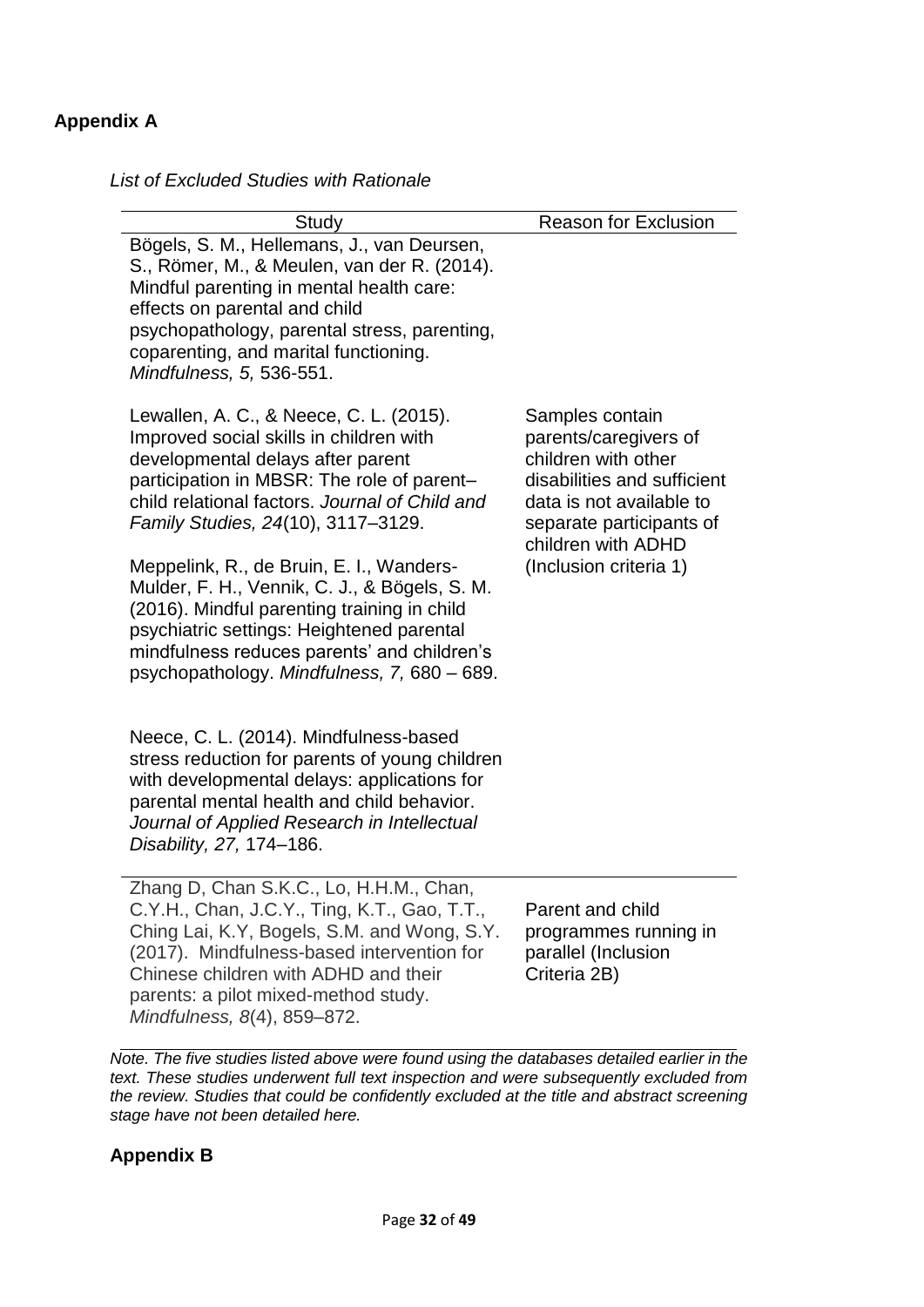# *Weight of Evidence A Criteria (WoE A) for RCT's/Single-group Experimental*

### *studies*

| WoE A Rating  | Criteria                                                        |
|---------------|-----------------------------------------------------------------|
| 3<br>(High)   | 1. Study meets at least 9<br>essential criteria                 |
|               | 2. Study meets four or more                                     |
|               | desirable criteria                                              |
| 2<br>(Medium) | 1. Study meets at least 9<br>essential criteria                 |
|               | 2. Study meets at least 1 and<br>less than 4 desirable criteria |
| 1             | 1. Study meets less than 9                                      |
| LOW)          | essential criteria.                                             |

*Note.* Table criteria based on recommendations of Gersten et al. (2005) coding protocol

# Table B2

*Summary of Weight of Evidence A (WoE A) Ratings for RCT's/Single-group* 

# *studies*

| <b>Study</b>                          | Number of<br>essential criteria | Number of<br>desirable criteria | WoE A |
|---------------------------------------|---------------------------------|---------------------------------|-------|
| Gershy et al.<br>(2017)               | 9                               | 3                               | 2     |
| Behbahani et al.<br>(2018)            | 8                               | 3                               |       |
| Dehkordian et al.<br>(2017)           |                                 | 2                               |       |
| Anderson and<br><b>Guthery (2015)</b> | 3                               | 1                               |       |

# Table B3

*Weight of Evidence A (WoE A) Criteria for Single Subject Designs*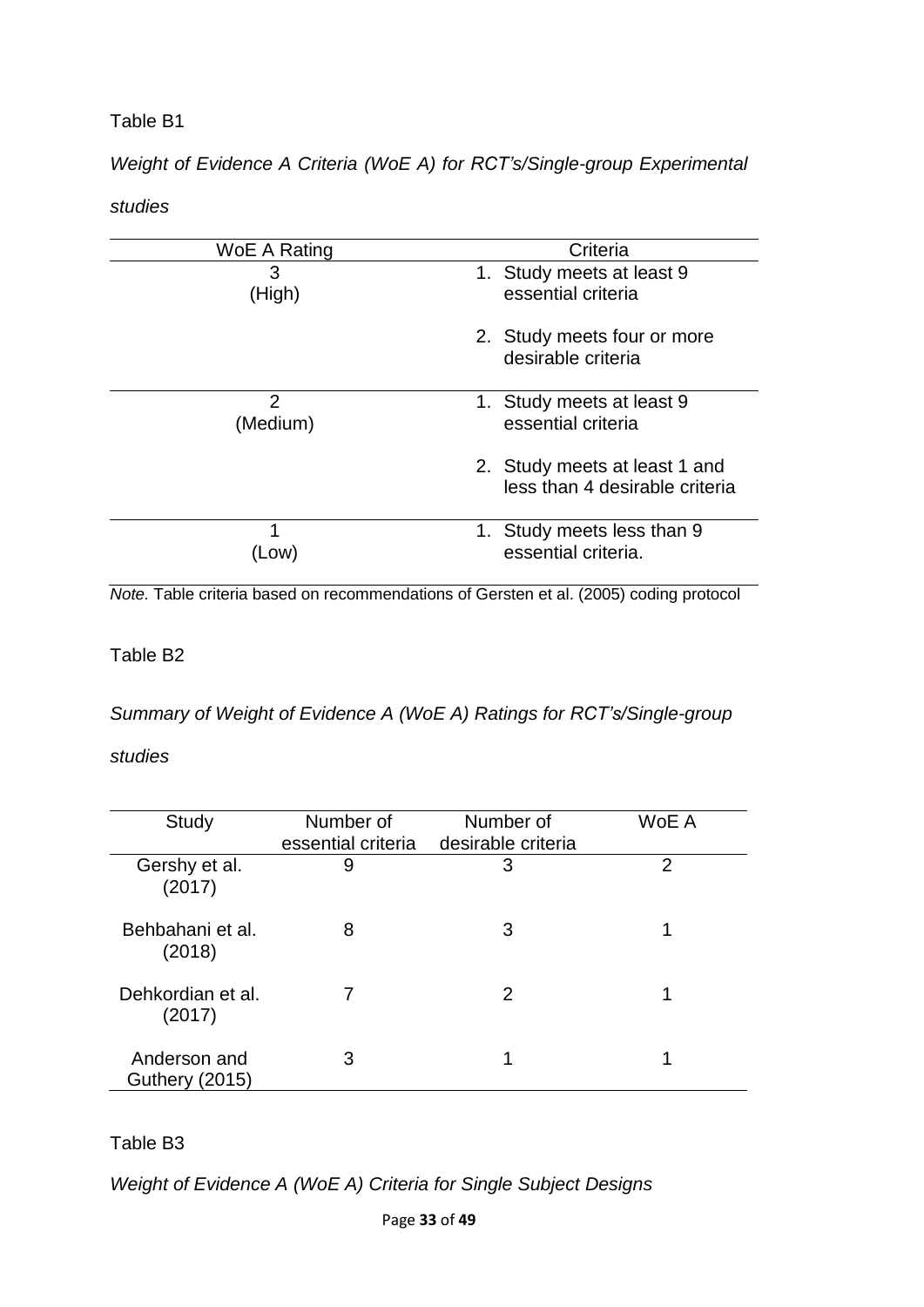|        | WoE A Rating | Criteria                                                                                                             |
|--------|--------------|----------------------------------------------------------------------------------------------------------------------|
| High   |              | Average rating across 7                                                                                              |
|        |              | judgement areas is 2.5 or above                                                                                      |
|        |              |                                                                                                                      |
| Medium |              | Average rating across 7                                                                                              |
|        |              | judgement is between 1.5-2.4                                                                                         |
| Low    |              | Average rating across 7                                                                                              |
|        |              | judgement areas is 1.4 or below                                                                                      |
|        |              | Note. Ratings within each of the seven judgement areas were based on the following:                                  |
|        |              | $\mathsf{A}$ and the function $\mathsf{A}$ and the contribution of the state of the different states of $\mathsf{A}$ |

3=achieved all criteria, 2= achieved all but one of the criteria, 1= achieved at least one the criteria, and 0=failed to meet any criteria.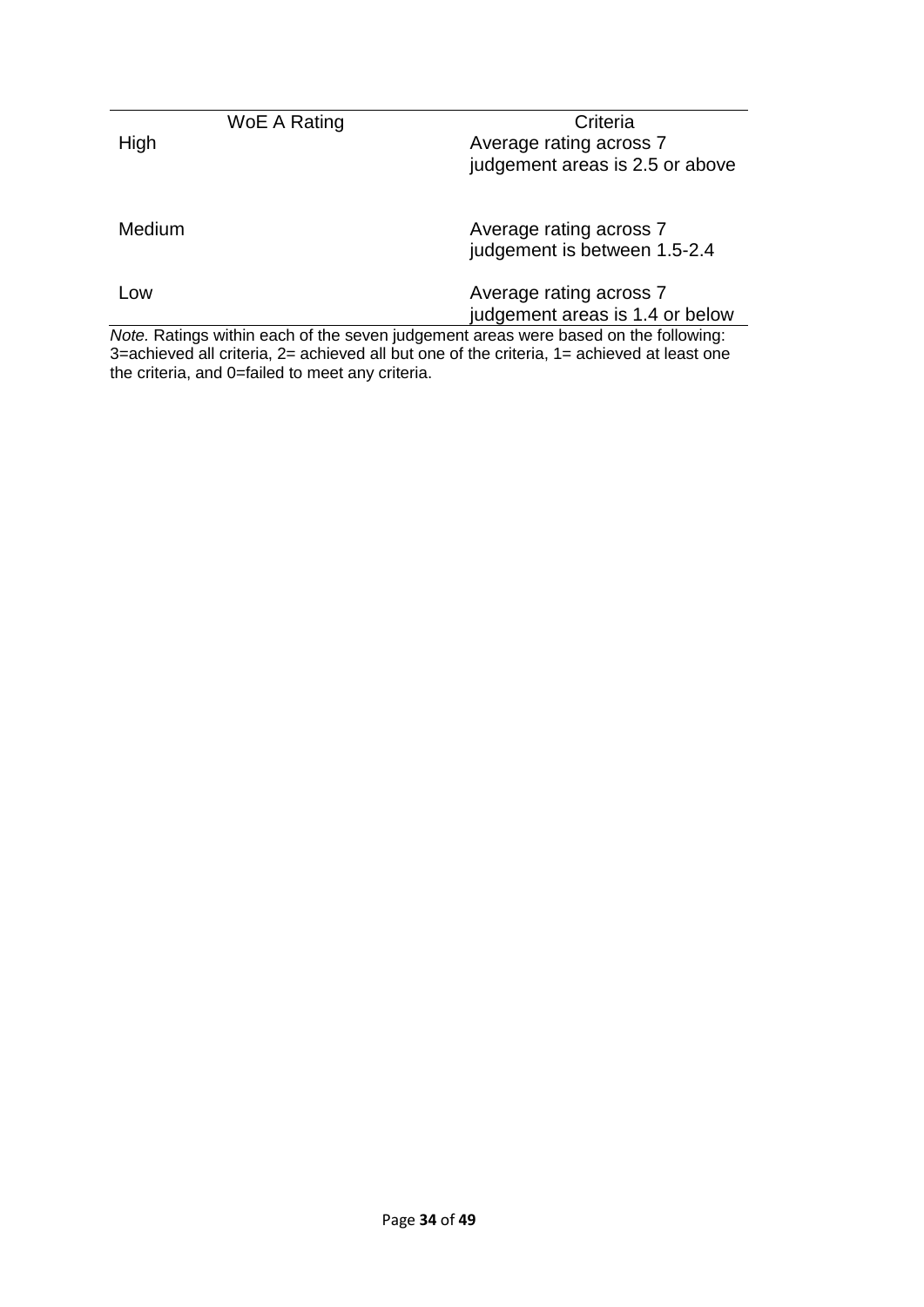*Summary of Weight of Evidence A (WoE A) Ratings Across Seven Judgement Areas for Single Subject Designs*

| Study                  | <b>Participants</b><br>and setting | Dependent<br>variable | Independent<br>variable | <b>Baseline</b> | Experimental<br>control/internal<br>validity | External<br>validity | Social<br>validity | WoE A |
|------------------------|------------------------------------|-----------------------|-------------------------|-----------------|----------------------------------------------|----------------------|--------------------|-------|
| Singh et<br>al. (2010) |                                    |                       |                         |                 |                                              |                      |                    | 2.4   |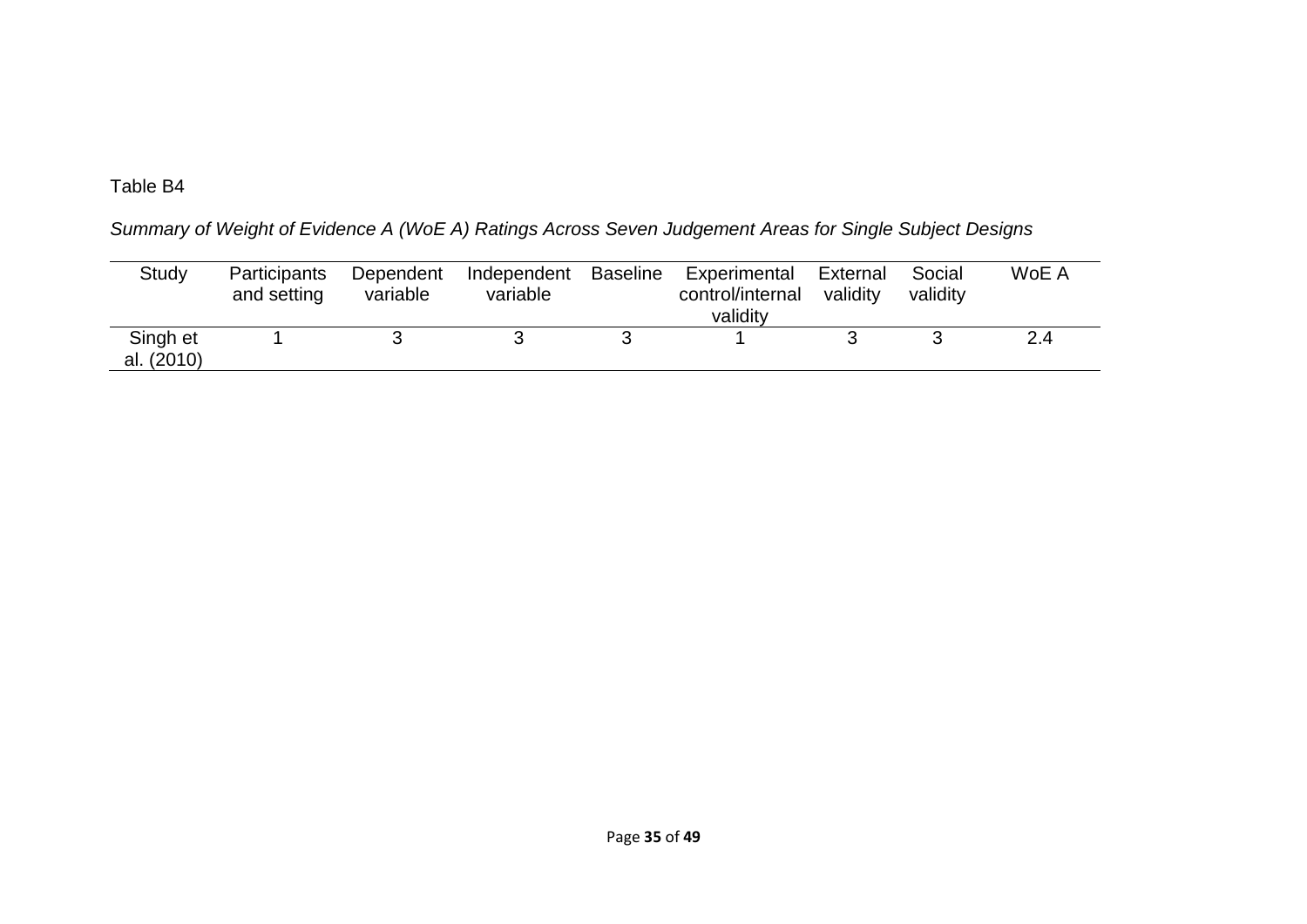| WoE B Rating | Criteria                                                                                                                                                                                                                                                                                                                                                        |
|--------------|-----------------------------------------------------------------------------------------------------------------------------------------------------------------------------------------------------------------------------------------------------------------------------------------------------------------------------------------------------------------|
| 3            | Randomised Controlled trials (RCTs):<br>-At least one control/comparison group<br>-Pre and post data collected for all groups                                                                                                                                                                                                                                   |
| 2            | Cohort studies or Quasi-experimental studies<br>(non-random assignment):<br>-At least one control/comparison group<br>-Pre and post data collected for all groups<br>-For single/small N designs there should<br>be at least 3 occasions where<br>experimental effect is shown (across 3<br>participants or at 3 different time points<br>within 1 participant) |
| 1            | Research that collects qualitative data, surveys,<br>non-experimental studies:<br>-No control/comparison group<br>-Pre and post data collected<br>-For single N designs there is less than 3<br>occasions where experimental effect is<br>shown                                                                                                                 |
|              | Note. Criteria rationale based on "Typology of evidence" recommendations for research                                                                                                                                                                                                                                                                           |

# *Weight of Evidence B (WoE B) Criteria*

best suited to studying the effectiveness of interventions (Petticrew and Roberts, 2003).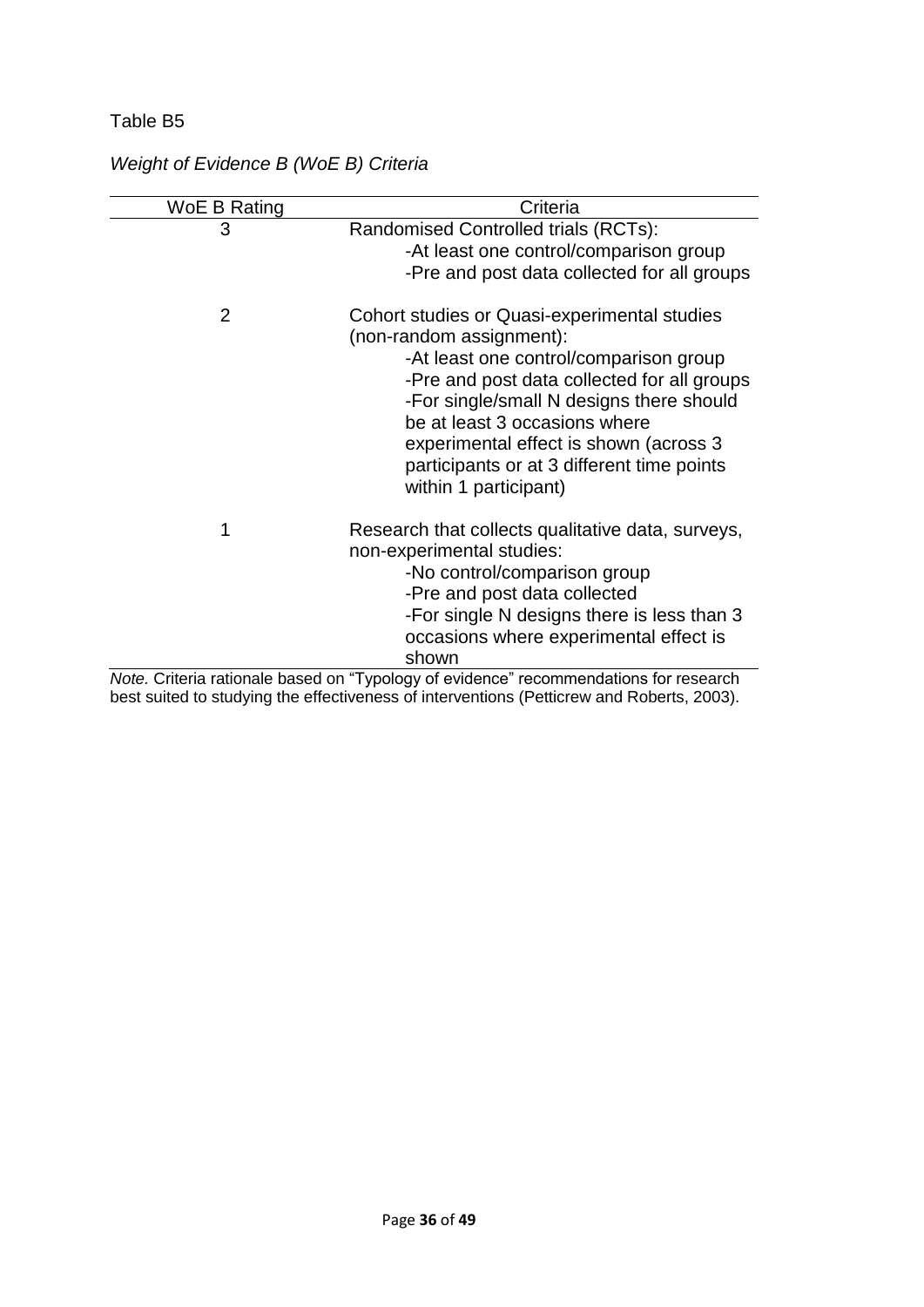# *Weight of Evidence C (WoE C) Criteria*

| Criteria                             |                | WoE rating and descriptor                                                                                                                                                                | Rationale                                                                                                                                                                                                                                               |
|--------------------------------------|----------------|------------------------------------------------------------------------------------------------------------------------------------------------------------------------------------------|---------------------------------------------------------------------------------------------------------------------------------------------------------------------------------------------------------------------------------------------------------|
| A) Implementation of<br>intervention | 3              | The intervention is implemented over a period<br>of at least 8 weeks and is delivered<br>in a setting under experimenter control<br>by an individual who has undergone training          | Good practice guidelines recommend that<br>Mindfulness is carried out competently by trainers<br>who have had professional training (UK)<br>Mindfulness Trainers Network, 2010). Studies that<br>take place within settings with high internal validity |
|                                      | $\overline{2}$ | The intervention is implemented over a period<br>of at least 8 weeks and delivered in a setting<br>under experimenter control but the<br>professional delivering the intervention is not | will have more rigour in assessing the<br>effectiveness of the intervention.                                                                                                                                                                            |
|                                      |                | trained or the description of expertise is<br>missing                                                                                                                                    | Although the duration if mindfulness-based<br>approaches required to see an effect is not known,<br>MBSR (Kabat Zinn, 1984) is the approach with the<br>strongest evidence base. This is 8 weeks in length                                              |
|                                      | 1              | The intervention is implemented over a period<br>less than 8 weeks by a trained or untrained<br>professional in a setting with or without<br>experimental control.                       | and there is not currently evidence within the<br>literature to warrant shortening this (Carmody et<br>al., 2009, De vibe et al., 2017).                                                                                                                |
|                                      |                |                                                                                                                                                                                          |                                                                                                                                                                                                                                                         |
| B) Sample population                 | 3              | Participants live in the UK                                                                                                                                                              | Studies carried out in the UK or countries with<br>similar cultural norms are more likely to contain                                                                                                                                                    |
|                                      |                | Participants live in a country with similar                                                                                                                                              | participants experiencing similar types of life                                                                                                                                                                                                         |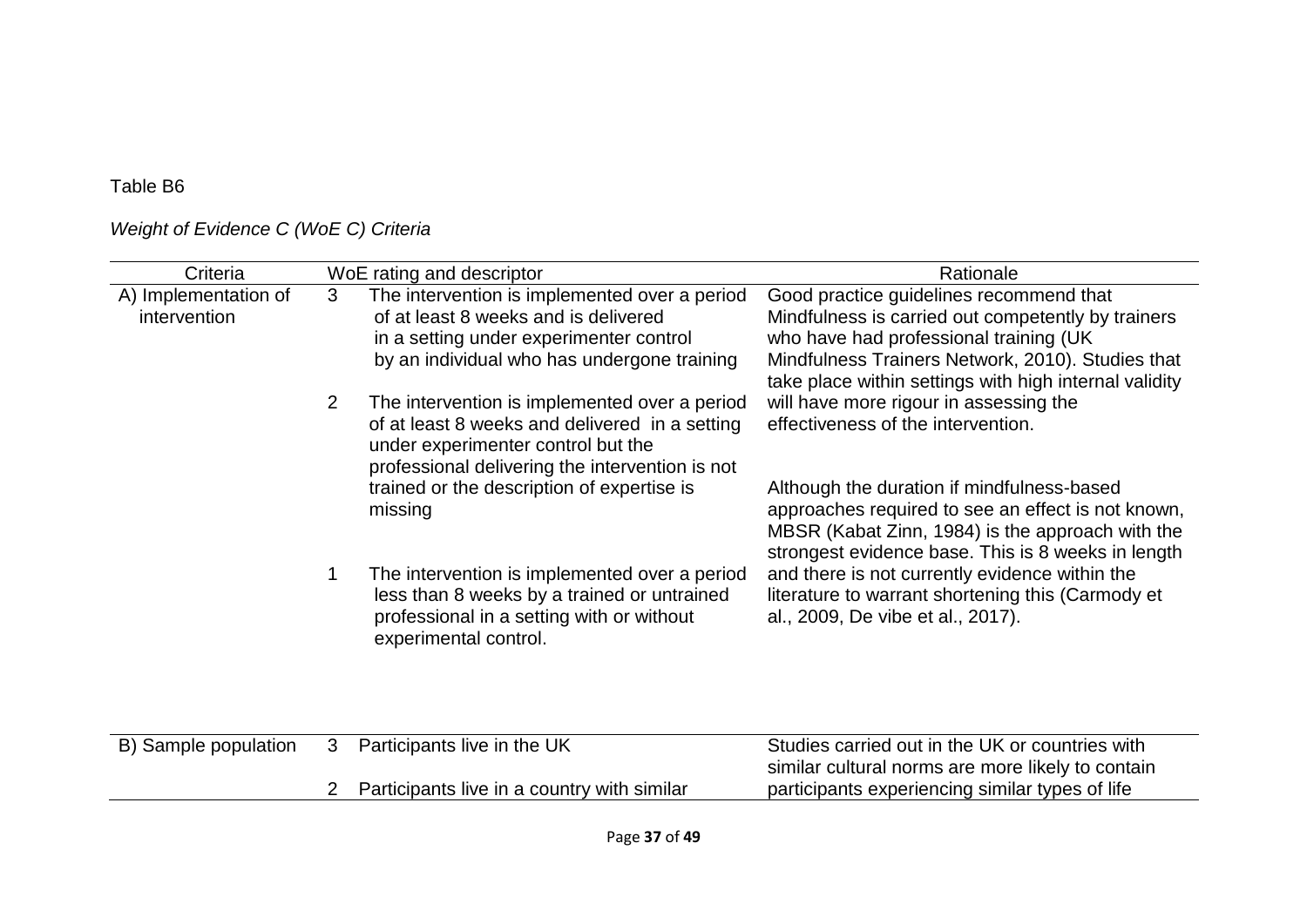| Criteria | WoE rating and descriptor                                                             | Rationale                                                         |  |  |
|----------|---------------------------------------------------------------------------------------|-------------------------------------------------------------------|--|--|
|          | cultural norms to the UK                                                              | stressors. This is increases the generalisability of<br>findings. |  |  |
|          | Participants live in a country that does not have<br>similar cultural norms to the UK |                                                                   |  |  |

*Note.* A and B ratings were averaged to provide WoE C.

# Table B7

# *Summary of Weight of Evidence C (WoE C) Ratings*

| Study                     | Intervention implementation | Sample population | WoE C |
|---------------------------|-----------------------------|-------------------|-------|
| Gershy et al. (2017)      |                             |                   |       |
| Behbahani et al. (2018)   |                             |                   | . .ხ  |
| Dehkordian et al. (2017)  |                             |                   | ڻ. ا  |
| Anderson & Guthery (2015) |                             |                   | .5    |
| Singh et al. (2010)       |                             |                   | 2.5   |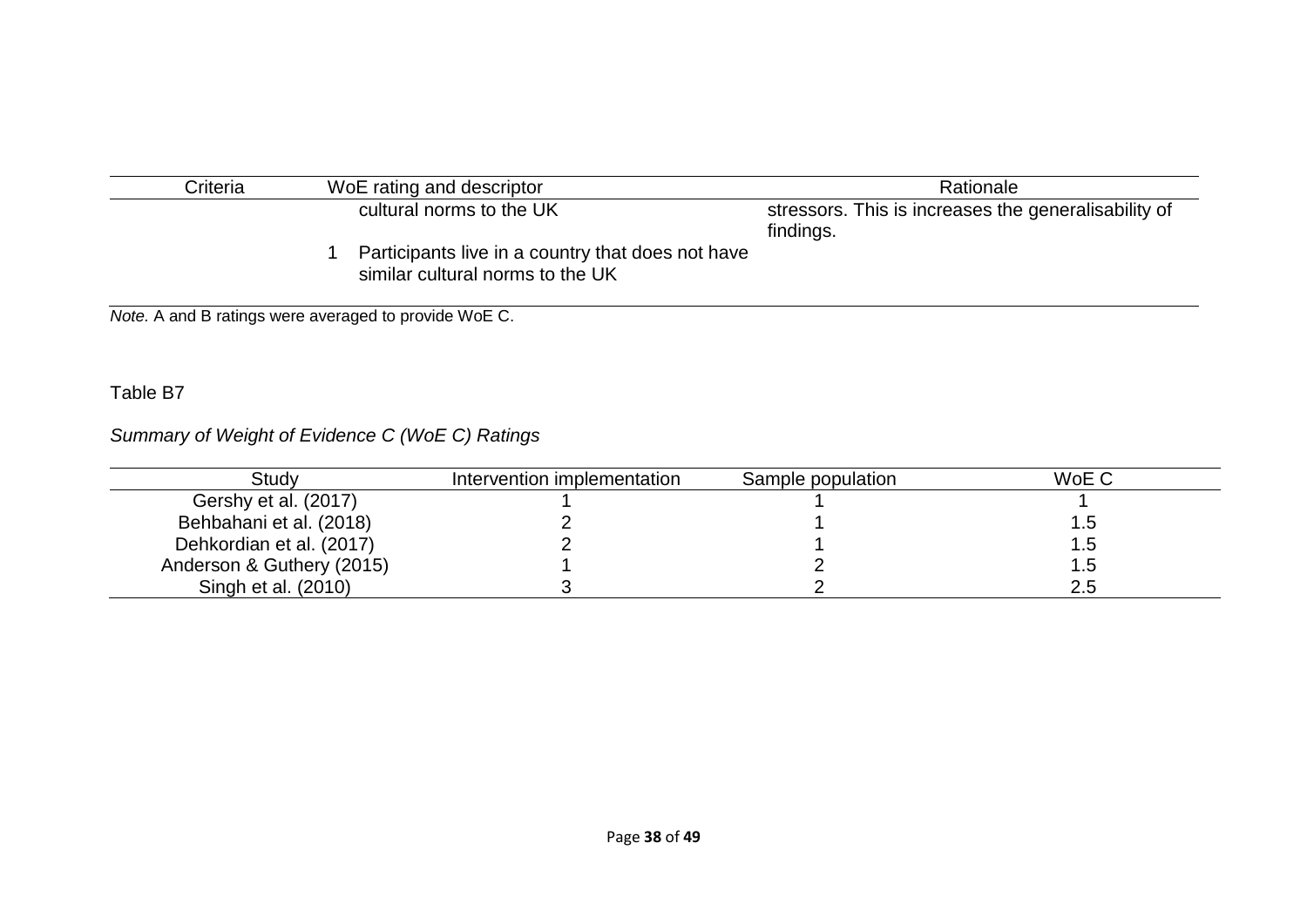| Study                               | Participants                                                                                                                   | Design                                                   | Intervention                                                                                                                                                                                             | <b>Measures</b>                                         | <b>Outcomes</b>                                                                                                       | Country    |
|-------------------------------------|--------------------------------------------------------------------------------------------------------------------------------|----------------------------------------------------------|----------------------------------------------------------------------------------------------------------------------------------------------------------------------------------------------------------|---------------------------------------------------------|-----------------------------------------------------------------------------------------------------------------------|------------|
| Anderson &<br><b>Guthery (2015)</b> | $N=7$ (mothers<br>of children<br>presenting with<br><b>ADHD</b><br>symptomology,<br>all allocated to<br>experimental<br>group) | Single group<br>experimental<br>design:<br>pre/post test | Everyday<br><b>Blessings: The</b><br>Inner Work of<br>Mindful<br>Parenting<br>(Kabat Zinn &<br>Kabat Zinn,<br>1997). Parents<br>were asked to<br>read the book<br>across 8 weeks<br>at their own<br>pace | <b>Parenting Stress</b><br>Index-short form<br>(PSI-SF) | A reduction for the<br>difficult child subscale<br>was reported but this<br>was not reach statistical<br>significance | <b>USA</b> |
| Behbahani et<br>al. (2018)          | $N=56$ (parents<br>of children with<br>a diagnosis of<br>ADHD, control<br>$group = 30,$<br>experimental<br>$group = 26$        | Randomised<br><b>Controlled Trial</b>                    | 8 face to face<br>weekly<br>sessions of<br>Mindful<br>parenting<br>training based<br>on a manual<br>(Bögels and<br>Kathleen                                                                              | <b>Parenting Stress</b><br>Index-Short form<br>(PSI-SF) | Significant reduction<br>reported for difficult<br>child subscale that was<br>maintained at two<br>month follow up    | Iran       |

# **Appendix C –Mapping the field**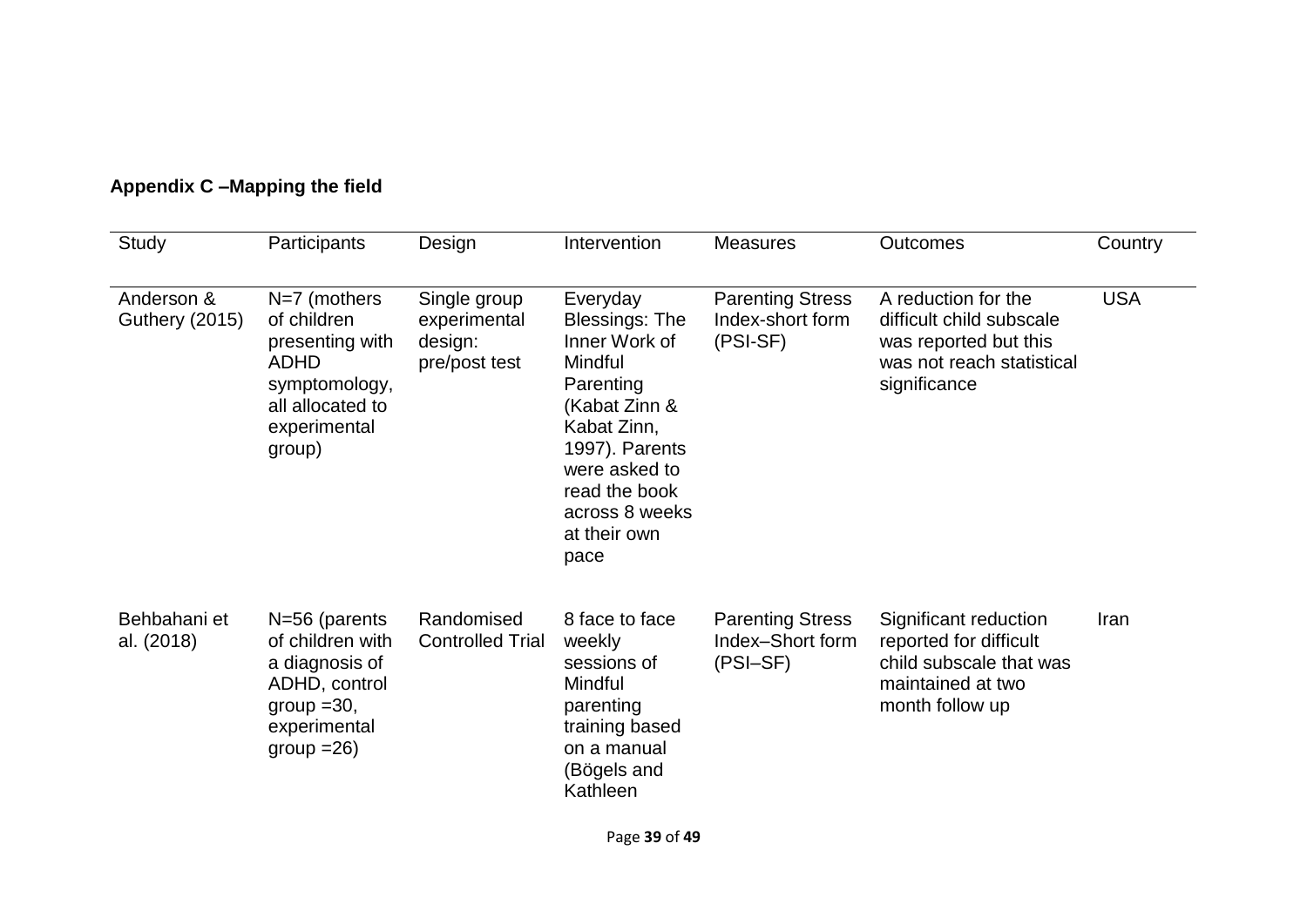| Study                       | Participants                                                                                                              | Design                                                          | Intervention                                                                                                                                                                           | <b>Measures</b>                                                                                                                                                                                                               | <b>Outcomes</b>                                                                                                           | Country    |
|-----------------------------|---------------------------------------------------------------------------------------------------------------------------|-----------------------------------------------------------------|----------------------------------------------------------------------------------------------------------------------------------------------------------------------------------------|-------------------------------------------------------------------------------------------------------------------------------------------------------------------------------------------------------------------------------|---------------------------------------------------------------------------------------------------------------------------|------------|
|                             |                                                                                                                           |                                                                 | Restifo, 2014).                                                                                                                                                                        |                                                                                                                                                                                                                               |                                                                                                                           |            |
| Dehkordian et<br>al. (2017) | $N=32$ (parents<br>of children with<br>a diagnosis of<br>ADHD, control<br>$group = 15$ ,<br>experimental<br>$group = 17)$ | Randomised<br><b>Controlled Trial</b>                           | 8 face to face<br>weekly<br>sessions of<br>Mindful<br>parenting<br>training based<br>on a manual<br>(Bögels and<br>Kathleen<br>Restifo, 2014)                                          | <b>Pediatric Quality</b><br>of Life Inventory<br>(PedsQL)                                                                                                                                                                     | Significant improvement<br>reported for children's<br>'quality of life' between<br>mindful parenting and<br>control group | Iran       |
| Singh et al.<br>(2010)      | $N=2$ (mothers<br>of children with<br>a diagnosis of<br>ADHD, both<br>allocated to<br>experimental<br>group               | <b>Multiple</b><br>baseline<br>across<br>participants<br>design | 12 sessions of<br>face to face<br>parental<br>mindfulness,<br>exact<br>intervention not<br>specified but<br>adapted from<br>protocols used<br>in earlier<br>studies by<br>same authors | Parental<br>collection of data<br>(number of<br>requests made<br>and child<br>compliance rates)<br>for 4 hours each<br>day. Length of<br>intervention<br>varied between<br>the two children<br><i>i.e</i> longer<br>baselines | Child compliance<br>increased                                                                                             | <b>USA</b> |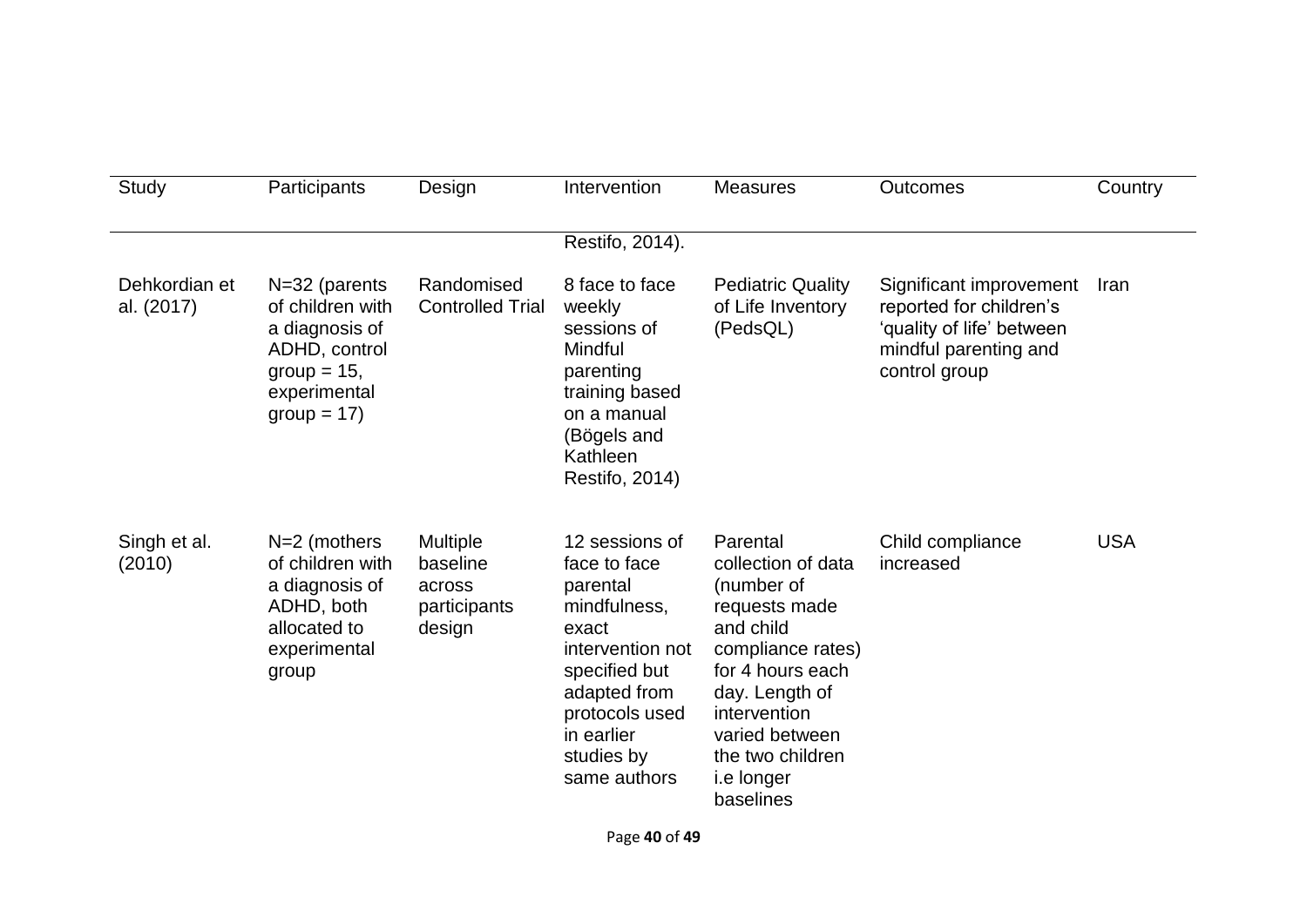| Study                   | Participants                                                                                                                               | Design                                | Intervention                                                                                                                 | <b>Measures</b>                                                                                    | <b>Outcomes</b>                                                                                                                                 | Country       |
|-------------------------|--------------------------------------------------------------------------------------------------------------------------------------------|---------------------------------------|------------------------------------------------------------------------------------------------------------------------------|----------------------------------------------------------------------------------------------------|-------------------------------------------------------------------------------------------------------------------------------------------------|---------------|
| Gershy et al.<br>(2017) | $N=38$ (parents<br>of children with<br>ADHD and<br>behavioural<br>difficulties,<br>control group<br>$=19.$<br>experimental<br>$group = 19$ | Randomised<br><b>Controlled Trial</b> | Supplemented<br>parent training<br>in non-violent<br>resistance with<br>a 90 minute<br>mindfulness<br>session for<br>parents | Externalizing<br>scale of the Child<br><b>Behavior</b><br>Checklist (CBCL,<br>Achenbach,<br>1991). | No significant<br>differences reported in<br>child externalising<br>symptoms (significant<br>across both<br>experimental and<br>control group). | <b>Israel</b> |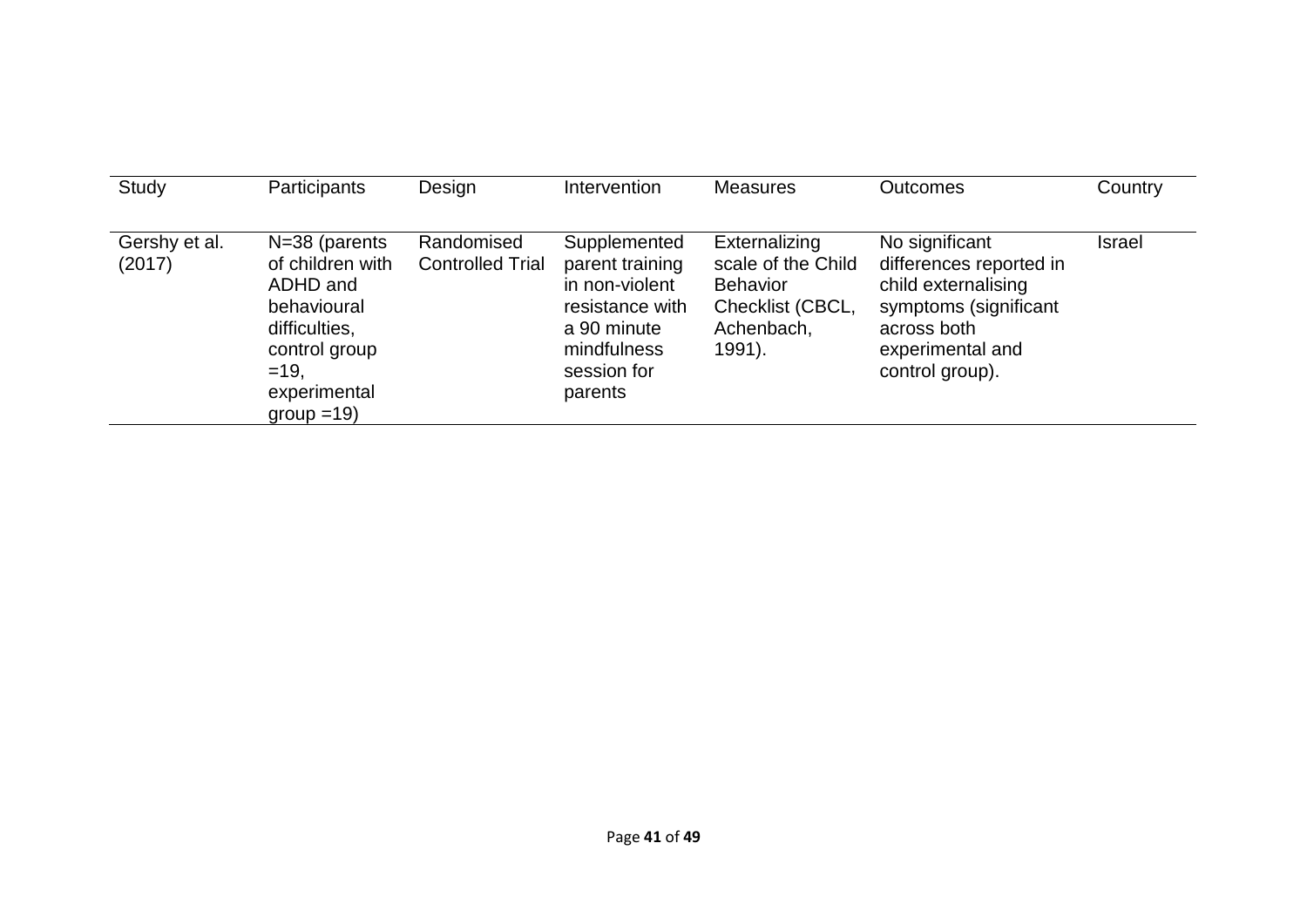# **Appendix D**

*Examples of coding protocols* 

**Coding protocol:** Gersten, R., Fuchs, L. S., Compton, D., Coyne, M.,

Greenwood, C, & Innocenti, M. (2004). Quality indicators for group

experimental and quasi-experimental research in special education.

*Exceptional Children, 71,* 149-164.

**Study:** Behbahani et al. (2018)

### **Essential Quality Indicators**

### *Quality indicators for describing participants*

Was sufficient information provided to determine/confirm whether the participants demonstrated the disability(ies) or difficulties presented? ☒ Yes

 $\Box$  No

 $\Box$  N/A

☐ Unknown/Unable to Code

Were appropriate procedures used to increase the likelihood that relevant characteristics of participants in the sample were comparable across conditions?

☒Yes

 $\Box$  No

 $\Box$  N/A

☐ Unknown/Unable to Code

Was sufficient information given characterizing the interventionists or teachers provided? Did it indicate whether they were comparable across conditions?

☐ Yes

☒ No

 $\Box$  N/A

☐ Unknown/Unable to Code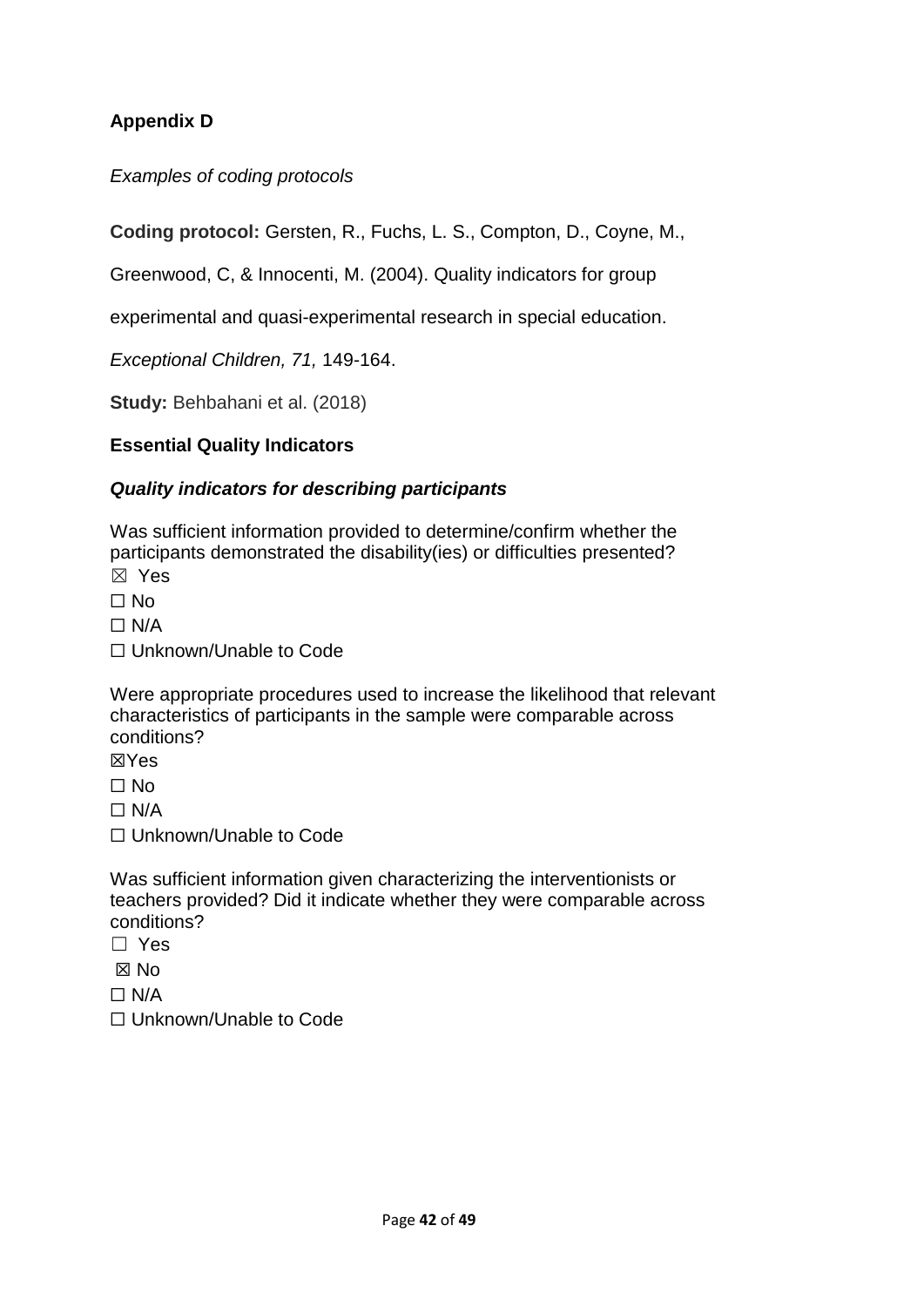### *Quality indicators for implementation of the Intervention and Description of Comparison Conditions*

Was the intervention clearly described and specified?

☒Yes

 $\Box$  No

 $\Box$  N/A

☐ Unknown/Unable to Code

Was the fidelity of implementation described and assessed?

☒Yes

☐ No

 $\Box$  N/A

☐ Unknown/Unable to Code

Was the nature of services provided in comparison conditions described? ☒Yes

 $\Box$  No

 $\Box$  N/A

☐ Unknown/Unable to Code

# *Quality indicators for outcome Measures*

Were multiple measures used to provide an appropriate balance between measures closely aligned with the intervention and measures of generalised performance?

☒Yes

☐ No

 $\Box$  N/A

☐ Unknown/Unable to Code

Were outcomes for capturing the intervention's effect measured at the appropriate times?

☒Yes

 $\Box$  No

 $\Box$  N/A

☐ Unknown/Unable to Code

# *Quality indicators for data Analysis*

Were the data analysis techniques appropriately linked to key research questions and hypotheses? Were they appropriately linked to the unit of analysis in the study?

☒Yes

☐ No

 $\Box$  N/A

☐ Unknown/Unable to Code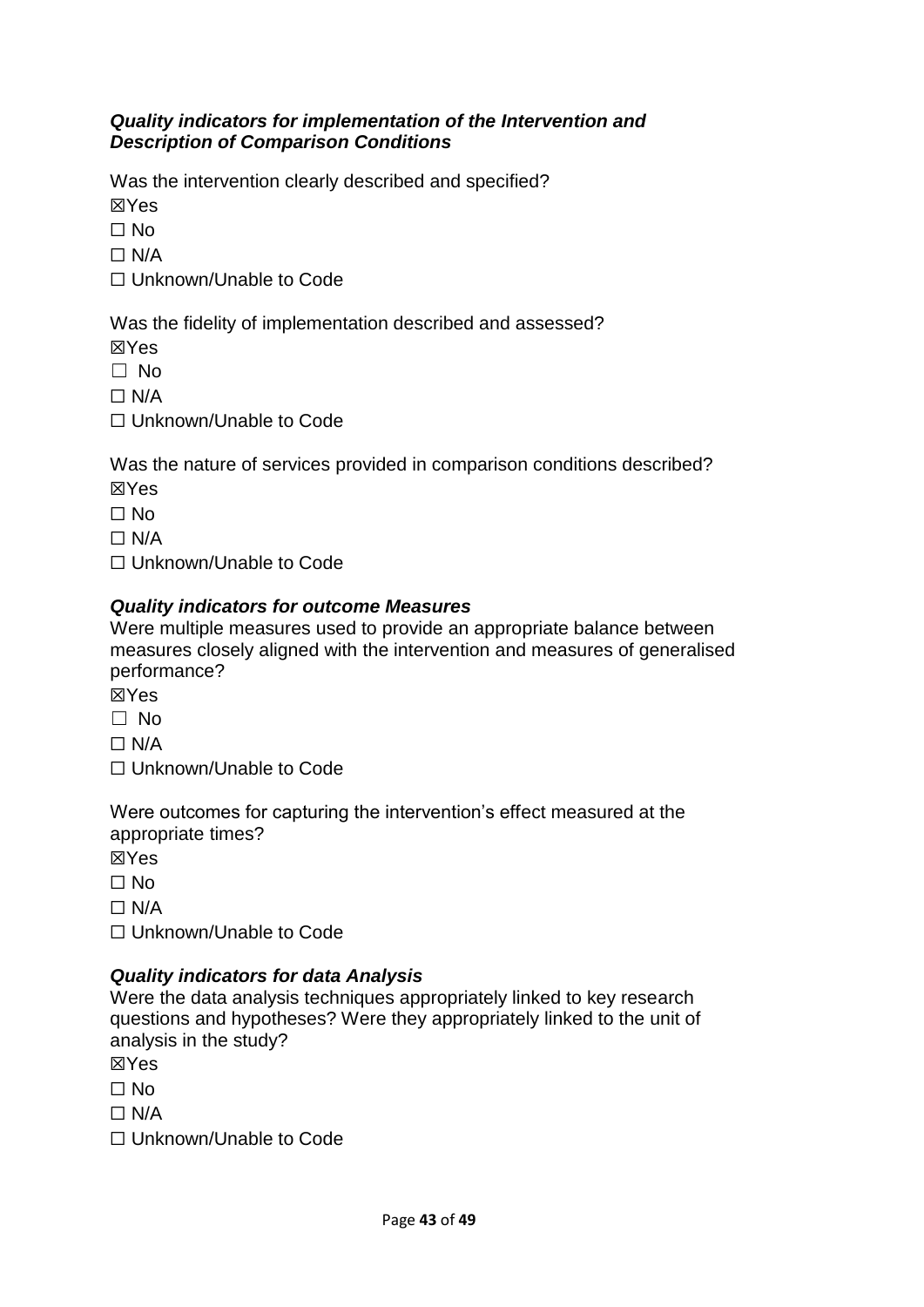Did the research report include not only inferential statistics but also effect size calculations?

☐ Yes

**XNo** 

 $\Box$  N/A

☐ Unknown/Unable to Code

## **Desirable Quality Indicators**

Was data available on attrition rates among intervention samples? Was severe overall attrition documented? If so, is attrition comparable across samples? Is overall attrition less than 30%?

☐ Yes

☒ No

 $\Box$  N/A

☐ Unknown/Unable to Code

Did the study provide not only internal consistency reliability but also testretest reliability and interrater reliability (when appropriate) for outcome measures? Were data collectors and/or scorers blind to study conditions and equally (un)familiar to examinees across study conditions?

☒ Yes

☐ No

 $\Box$  N/A

☐ Unknown/Unable to Code

Were outcomes for capturing the intervention's effect measured beyond an immediate post-test?

☒ Yes

☐No

 $\Box$  N/A

☐ Unknown/Unable to Code

Was evidence of the criterion-related validity and construct validity of the measures provided?

☐Yes

☒ No

 $\Box$  N/A

☐ Unknown/Unable to Code

Did the research team assess not only surface features of fidelity implementation (e.g. number of minutes allocated to the intervention or teacher/interventionist following procedures specified), but also examine quality of implementation?

☐Yes

☒ No

 $\Box$  N/A

☐ Unknown/Unable to Code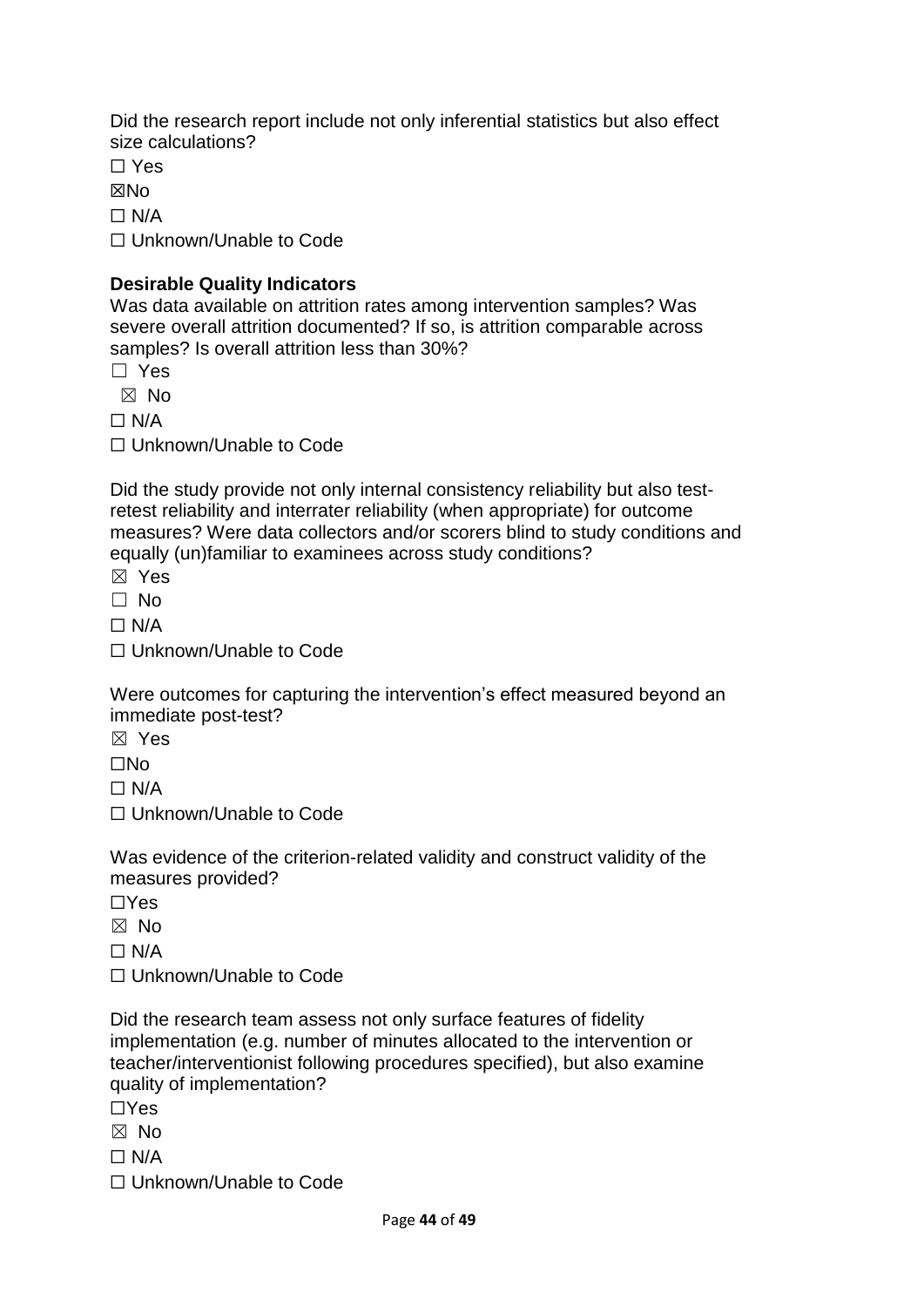Was any documentation of the nature of instruction or series provided in comparison conditions?

☐ Yes

☒No

 $\Box$  N/A

☐ Unknown/Unable to Code

Did the research report include actual audio or videotape excerpts that capture the nature of the intervention?

☐ Yes

☒No

 $\Box$  N/A

☐ Unknown/Unable to Code

Were results presented in a clear, coherent fashion?

- ☒ Yes
- ☐ No
- $\Box$  N/A
- ☐ Unknown/Unable to Code

**Overall Rating of Evidence:** ☐**3**☐ **2** ☒**1** ☐ **0**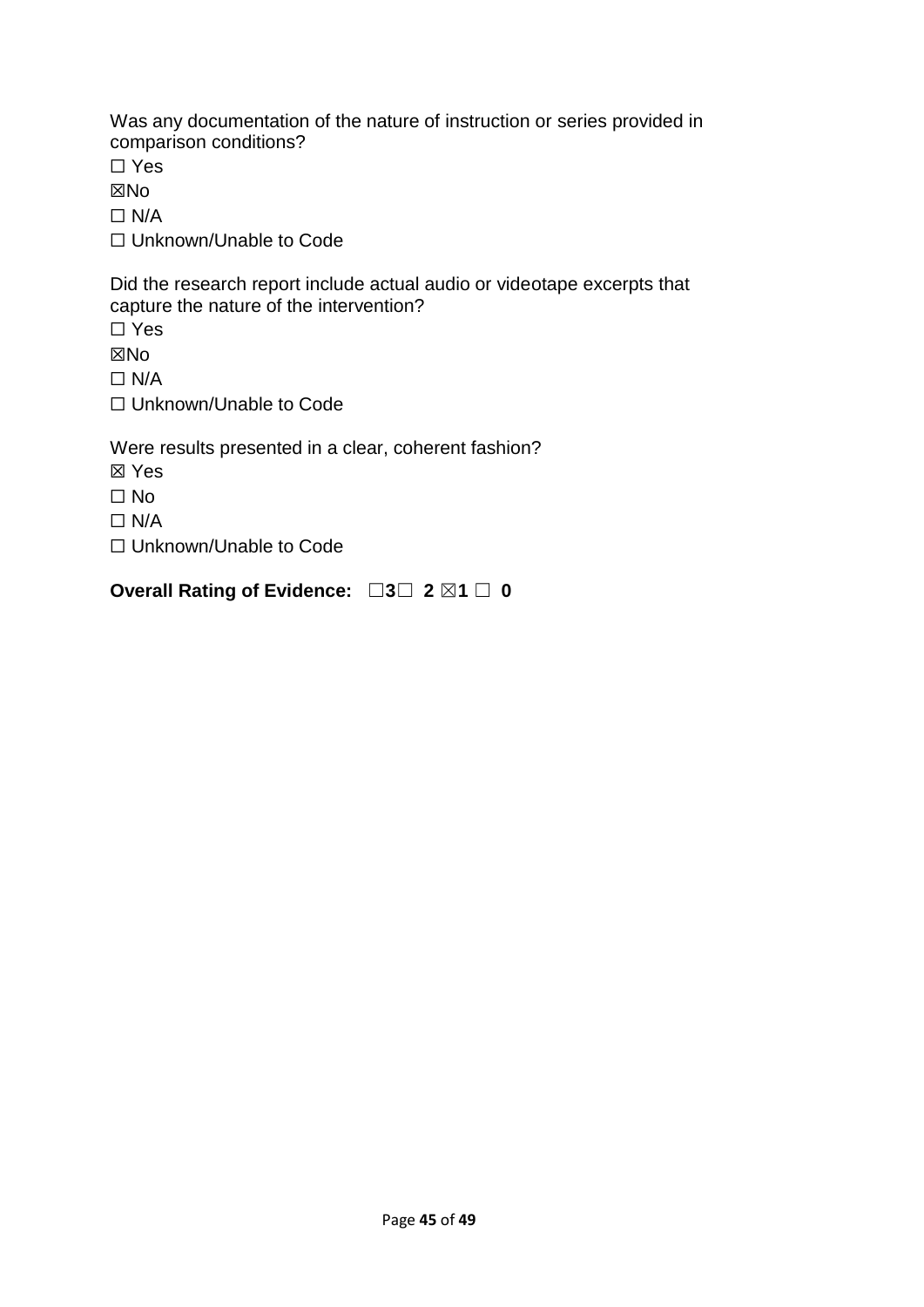**Coding Protocol:** Horner, R. H., Carr, E. G., Halle, J., McGee, G., Odom, A.,

& Wolery, M. (2005). The use of single-subject research to identify evidence-

based practice in special education. *Council for Exceptional Children,* 2, 165–

179.

**Study:** Singh et al. (2010).

### *Description of participants and setting*

Participants are described with sufficient detail to allow others to select individuals with similar characteristics; (e.g., age, gender, disability, diagnosis).

☒**Yes** ☐**No** ☐**N/A** ☐**Unknown/Unable to Code**

The process for selecting participants is described with operational precision. ☐**Yes**

☒**No** ☐**N/A** ☐**Unknown/Unable to Code**

Critical features of the physical setting are described with sufficient precision to allow replication.

☐**Yes** ☒ **No** ☐**N/A** ☐**Unknown/Unable to Code**

**Overall Rating of Evidence: 1**

### *Dependent Variable*

Dependent variables are described with operational precision. ☒ **Yes** ☐**No** ☐**N/A** ☐**Unknown/Unable to Code**

Each dependent variable is measured with a procedure that generates a quantifiable index.

☒**Yes**

☐**No**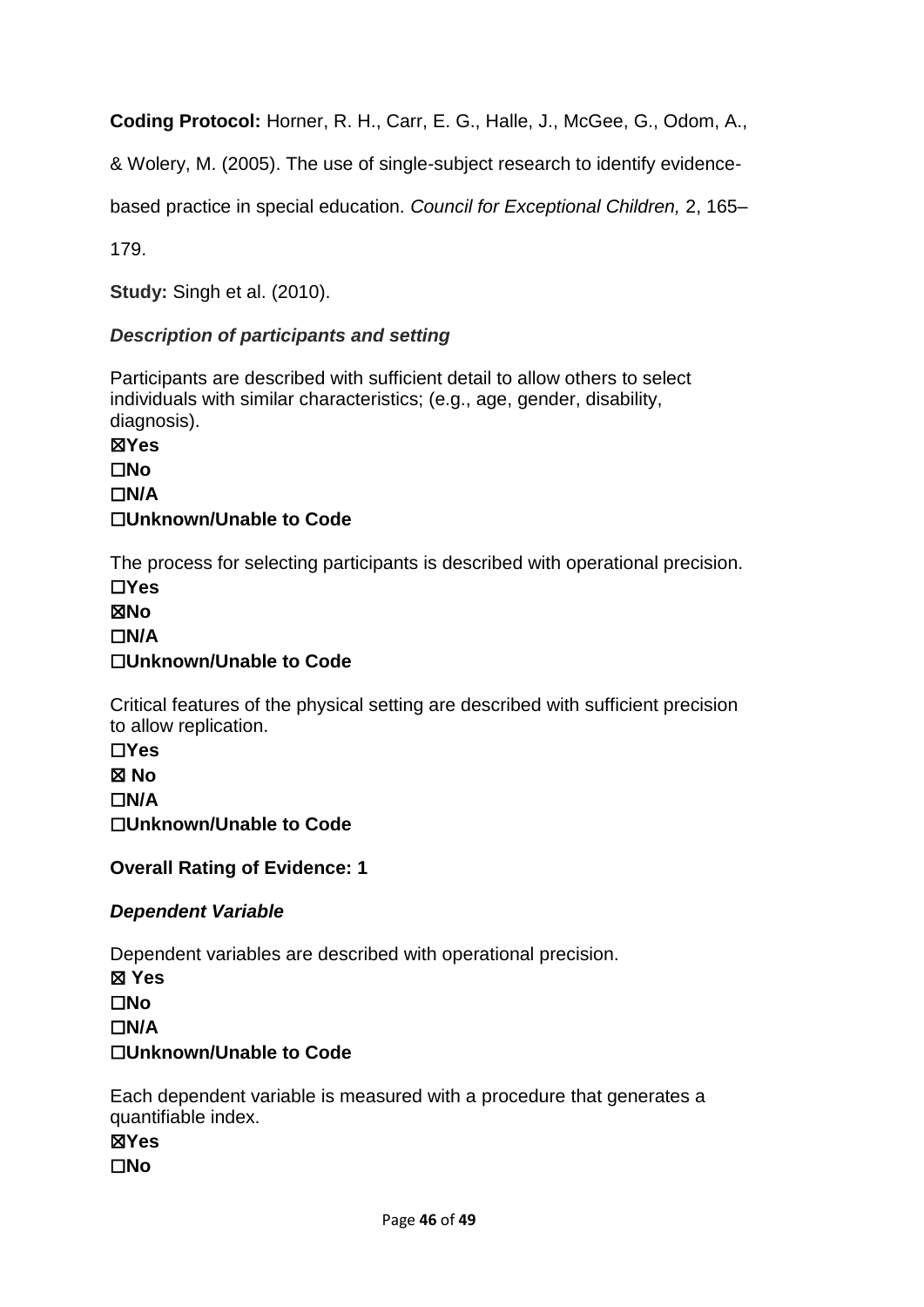# ☐**N/A** ☐**Unknown/Unable to Code**

Measurement of the dependent variable is valid and described with replicable precision.

☒**Yes** ☐**No** ☐**N/A** ☐**Unknown/Unable to Code**

Dependent variables are measured repeatedly over time.

☒**Yes** ☐**No** ☐**N/A** ☐**Unknown/Unable to Code**

Data are collected on the reliability or inter-observer agreement associated with each dependent variable, and IOA levels meet minimal standards

☒**Yes** ☐**No** ☐**N/A** ☐**Unknown/Unable to Code**

**Overall Rating of Evidence**: 3

# *Independent Variable*

Independent variable is described with replicable precision.

☒**Yes** ☐**No** ☐**N/A** ☐**Unknown/Unable to Code**

Independent variable is systematically manipulated and under the control of the experimenter.

☒ **Yes** ☐**No** ☐**N/A** ☐**Unknown/Unable to Code**

Overt measurement of the fidelity of implementation for the independent variable is highly desirable.

☒**Yes** ☐ **No** ☐**N/A** ☐**Unknown/Unable to Code**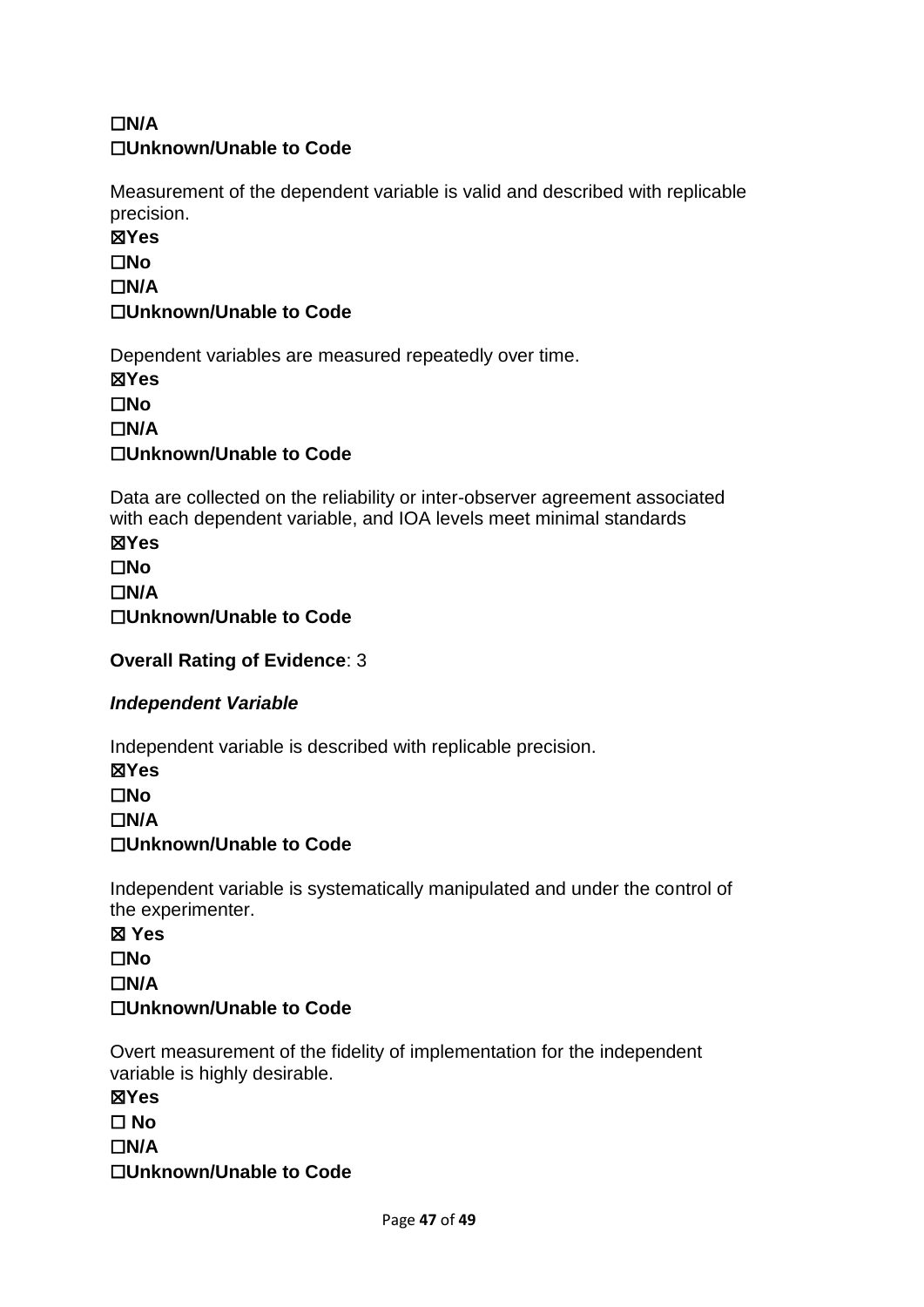# **Overall Rating of Evidence: 3**

### *Baseline*

The majority of single-subject research studies will include a baseline phase that provides repeated measurement of a dependent variable and establishes a pattern of responding that can be used to predict the pattern of future performance, if introduction or manipulation of the independent variable did not occur.

☒**Yes** ☐**No** ☐**N/A** ☐**Unknown/Unable to Code**

Baseline conditions are described with replicable precision. ☒**Yes** ☐**No** ☐**N/A** ☐**Unknown/Unable to Code**

**Overall Rating of Evidence**: 3

### *Experimental Control/internal Validity*

The design provides at least three demonstrations of experimental effect at three different points in time.

☐**Yes** ☒**No** ☐**N/A**

### ☐**Unknown/Unable to Code**

The design controls for common threats to internal validity (e.g., permits elimination of rival hypotheses).

☐**Yes** ☒**No** ☐**N/A** ☐**Unknown**

The results document a pattern that demonstrates experimental control.

☒**Yes**

☐**No**

☐**N/A**

☐**Unknown/Unable to Code**

**Overall Rating of Evidence: 1**